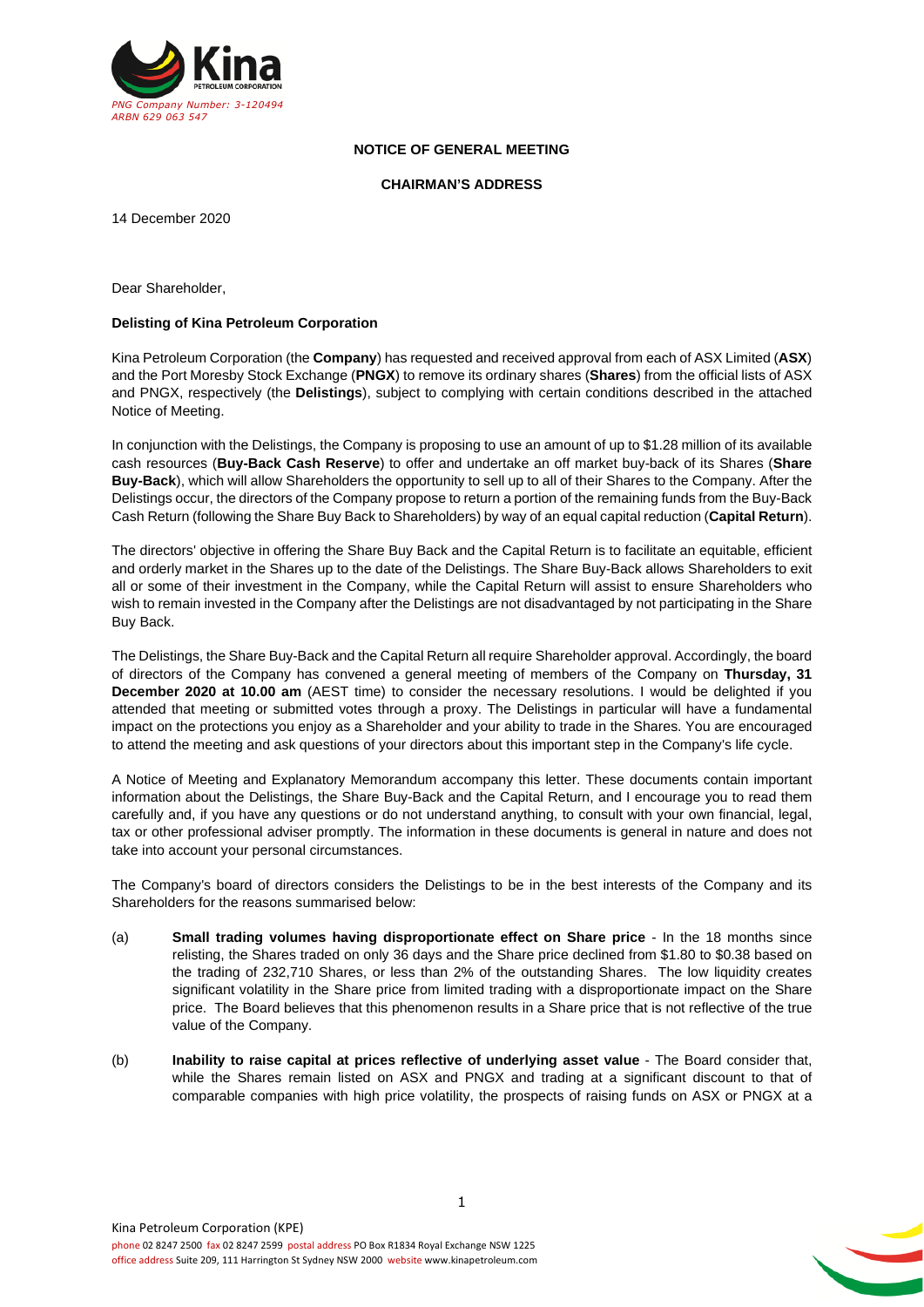price commensurate with underlying value are poor and any future capital raising at current market prices will have a very significant dilutionary impact on all Shareholders.

- (c) **Minimal liquidity and investor interest due to highly concentrated shareholdings** The Company's share register is highly concentrated. At present, approximately 86% of the Shares are held by the top 20 Shareholders, most of whom the Company believes to be long term investors without intent to reduce their respective holdings for the foreseeable future. As a result, there is very limited liquidity in the Shares, and the Board believes it is unlikely that there will be any substantial increase in liquidity in the foreseeable future. The Board is of the view that this concentration of ownership amongst a relatively small number of Shareholders and consequent limited 'free float' of the Company's Shares on ASX and PNGX limits investor interest in trading the Shares via ASX or PNGX.
- (d) **High ongoing costs** In view of the foregoing, the Board believes that the financial, administrative, and compliance obligations and costs associated with, and executive time involved in, maintaining the ASX and PNGX listings outweigh the benefits of the continued listings and so can no longer be justified. This is particularly the case given the ongoing low trading volumes in the Shares. Furthermore, the savings arising from the Delistings could be better directed elsewhere to benefit the Shareholders.

With the significant drop in oil price and the Covid-19 overhang there has been a number of significant changes to the PNG corporate landscape particularly in Western Province. Hundreds of millions of dollars' worth of investment have been made evaluating discoveries in the foreland of Western Province and, with the withdrawal of Repsol, Horizon and Osaka Gas, the Company sees new opportunities materialising and continues to evaluate opportunities (including corporate transactions) to enhance value to our Shareholders. There is no certainty that any of these opportunities will come to fruition or, if any of them does come to fruition, that it will generate the anticipated returns for shareholders. Shareholders should therefore exercise caution when deciding whether or not to participate in the Share Buy-Back (if it is approved by Shareholders at the general meeting of members of the Company).

Yours sincerely,

llares

**David Vance Director and Non-Executive Chairman**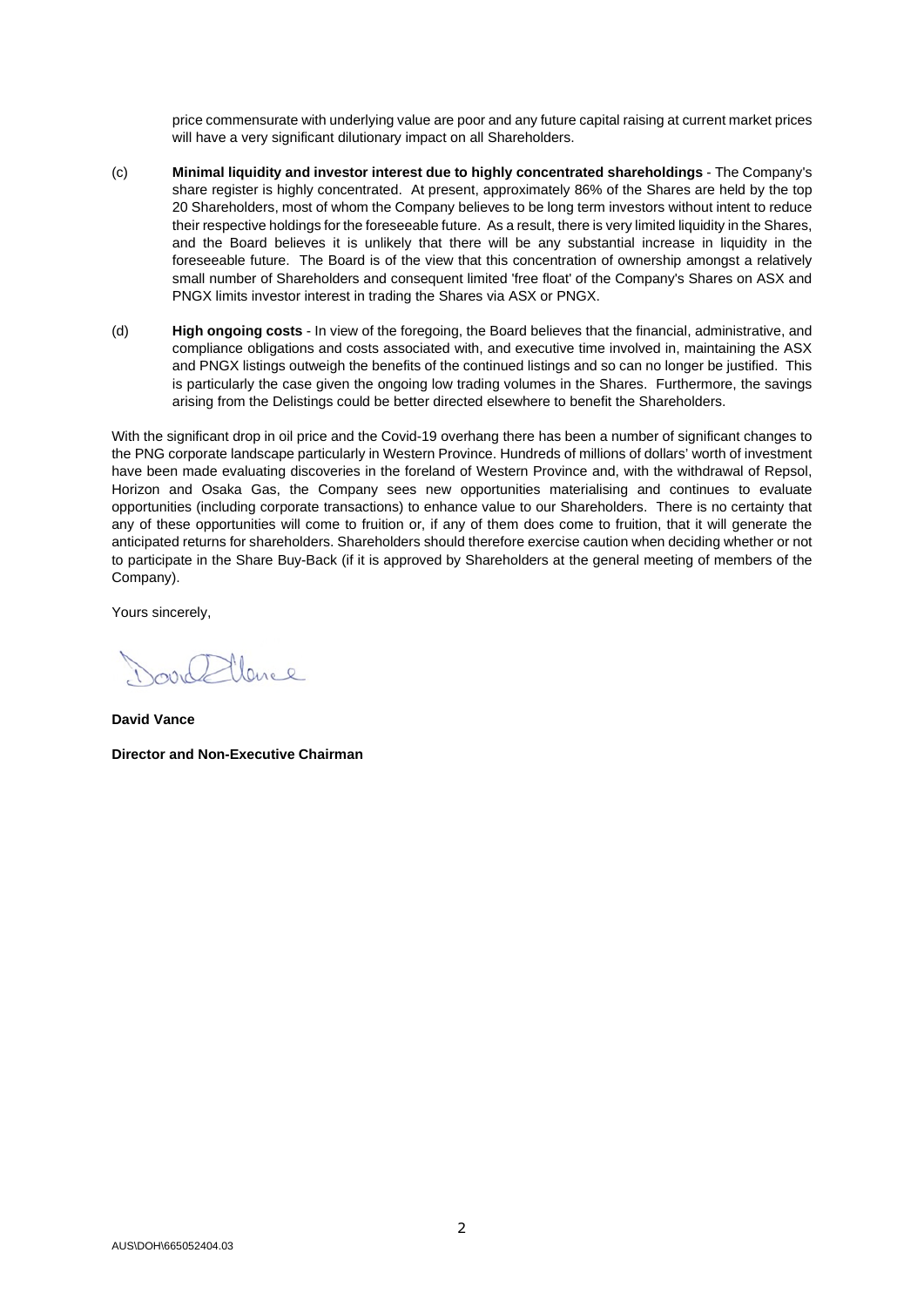#### **NOTICE OF GENERAL MEETING**

Notice is given that a General Meeting of Shareholders of Kina will be held on **Thursday, 31 December 2020 at 10.00 a.m.** (AEST time) at [https://agmlive.link/KPEGM20.](https://protect-eu.mimecast.com/s/4JOICKO1JclBEnmsMNTlf)

In light of the restrictions that have been introduced as a result of the COVID-19 pandemic, we have determined that it is prudent for the General Meeting of Shareholders to be held online only.

The Explanatory Memorandum accompanying this Notice of General Meeting provides additional information on matters to be considered at the General Meeting. The Explanatory Memorandum and Proxy Form are part of this Notice. The materials for the General Meeting can be accessed at **asx.com.au/markets/company/kpe.** 

The Directors have determined that, pursuant to Sub-regulation 8.4 of the Company's Articles of Association (the "**Company's Articles**"), **a person's entitlement to vote at the General Meeting will be determined by reference to the number of fully paid shares registered in the name of that person (reflected in the register of members) at 7.00 p.m. on Thursday, 24 December 2020** (AEST time).

Terms and abbreviations used in this Notice of Meeting and the attached Explanatory Memorandum and Proxy Form are defined in the Glossary at the end of the document.

#### **BUSINESS**

#### **DELISTINGS**

To consider the removal of the Company from the official lists of ASX and PNGX.

#### **RESOLUTION 1: APPROVAL OF THE REMOVAL OF THE COMPANY FROM THE OFFICIAL LISTS OF ASX AND PNGX**

To consider and, if thought fit, to pass, with or without amendment, the following resolution as a **special resolution**:

*"That, subject to each of ASX and PNGX granting all necessary approvals, for the purposes of ASX Listing Rule 17.11 and for all other purposes, the Company be removed from the official lists of both ASX and PNGX on Thursday, 4 February 2021 and that the Directors be authorised to do all things reasonably necessary to give effect to the removal of the Company from the official lists of both ASX and PNGX".* 

#### **RESOLUTION 2: APPROVAL OF SHARE BUY-BACK**

To consider and, if thought fit, to pass, with or without amendment, the following resolution as an **ordinary resolution**:

*"That, subject to ASX and PNGX granting all necessary approvals for the Company to be removed from the official lists of ASX and PNGX, and the approval by the requisite majority of shareholders of Resolution 1, the Company buy back up to a total of 12,800,000 ordinary shares in the Company for a price of \$0.10 per share from those shareholders who accept the share buy-back offer".* 

#### **RESOLUTION 3: APPROVAL OF CAPITAL RETURN TO SHAREHOLDERS**

To consider and, if thought fit, to pass, with or without amendment, the following resolution as an **ordinary resolution**:

*"That, subject to the removal of the Company from the official lists of ASX and PNGX, and the approval by the requisite majority of shareholders of Resolution 1, the Company implement a return of capital by way of an equal capital reduction for the share capital of the Company, which capital reduction is to be effected by the Company paying each shareholder (as at a date to be determined by the Directors, in their sole discretion, provided that such date is after the date of the removal of the Company from the official lists of ASX and PNGX) the amount of \$0.07 for each share in the Company held at that time."*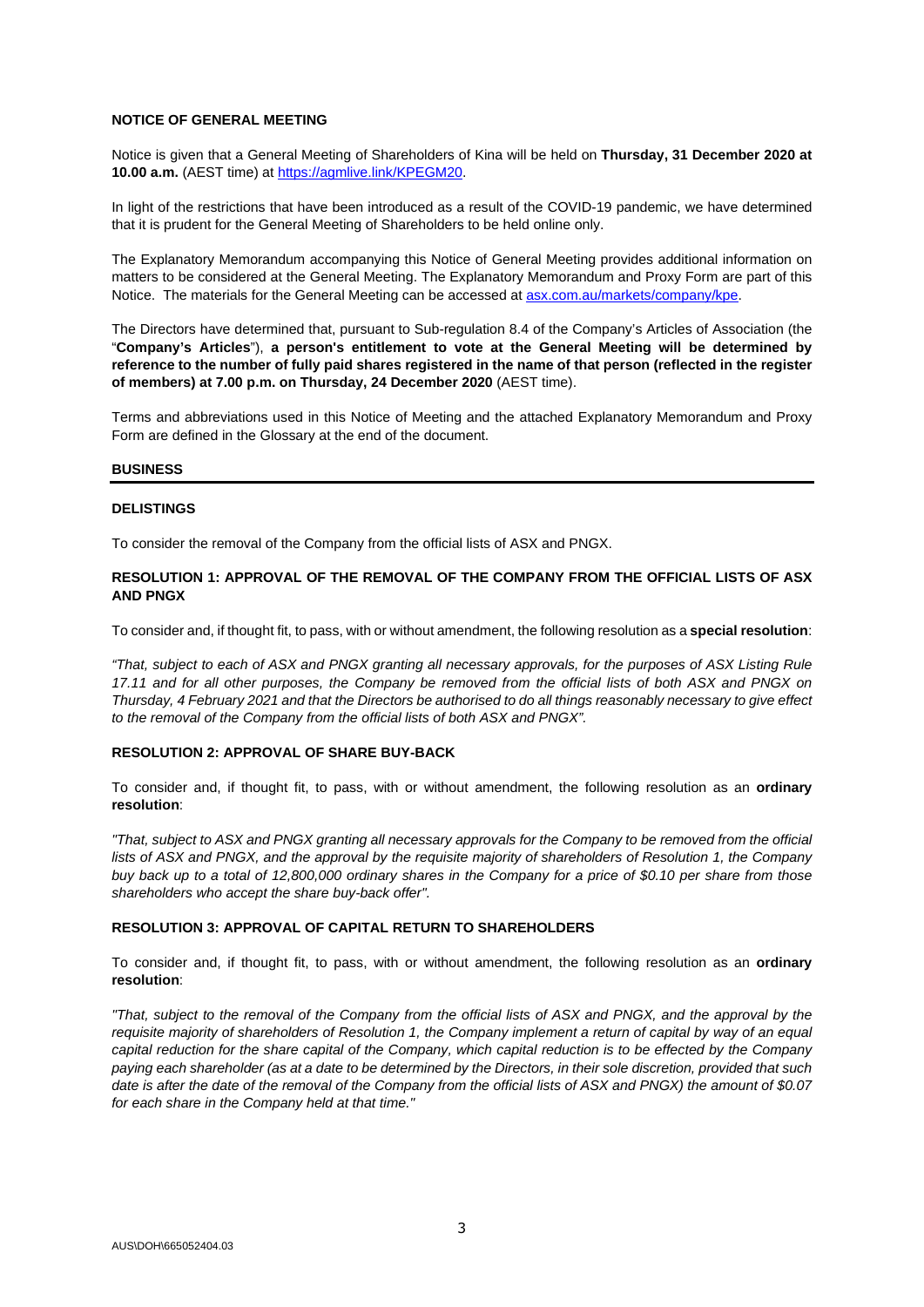# DATED: 14 December 2020

By order of the Board.

Blut 024

**Richard Schroder Managing Director**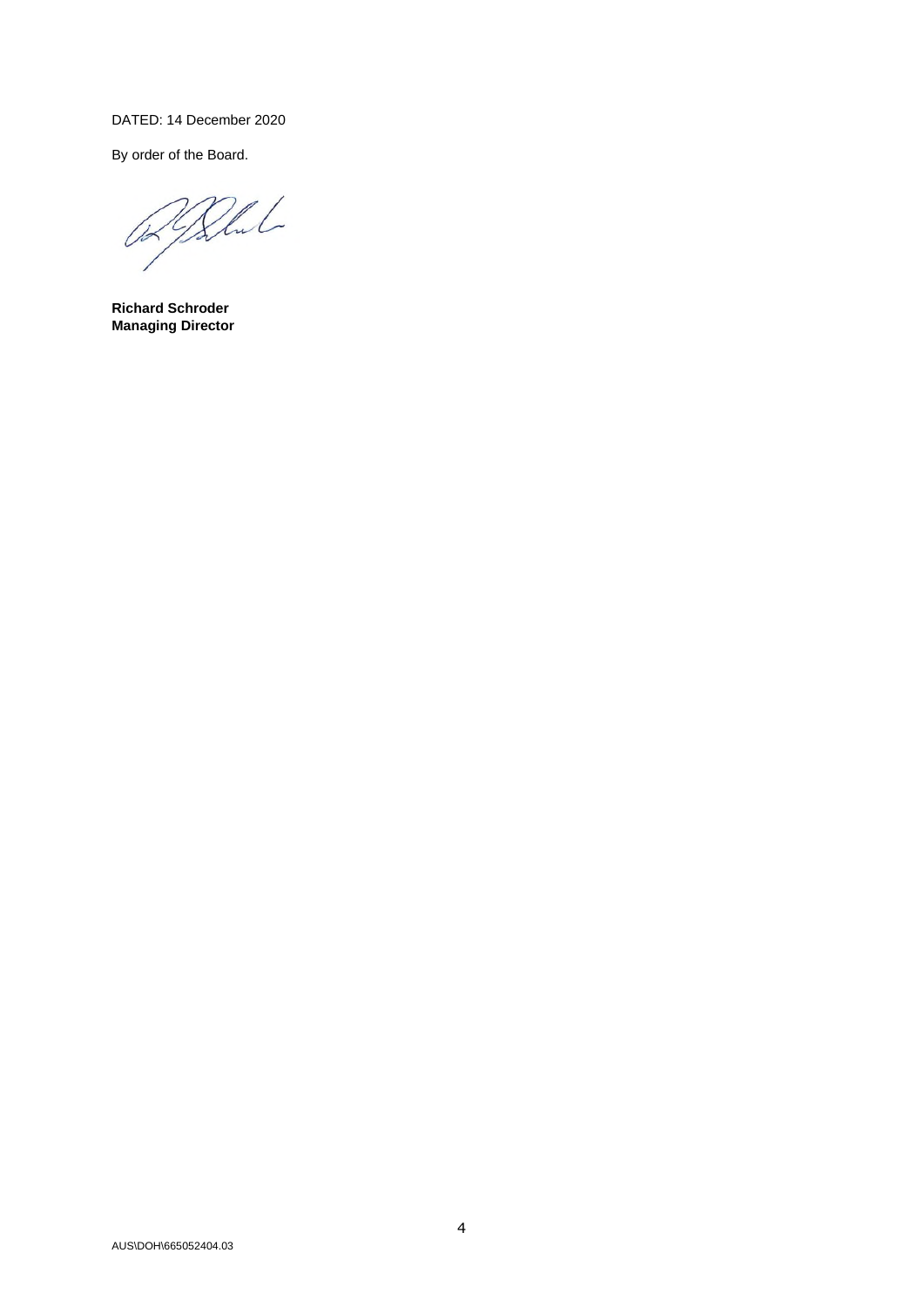#### **PROXY NOTICE**

#### **KINA PETROLEUM CORPORATION**

#### **Explanatory Memorandum**

The Notice of General Meeting should be read in conjunction with the accompanying Explanatory Memorandum.

#### **Eligibility to vote**

In accordance with the *BVI Business Companies Act 2004* (BVI) (the **BVI Companies Act**) and the Company's Articles, a person's entitlement to vote at the General Meeting will be determined by reference to the number of fully paid shares registered in the name of that person (reflected in the register of members) at **7.00 p.m. on Thursday, 24 December 2020** (AEST time).

#### **Proxy votes**

A shareholder entitled to attend and vote may appoint and be represented by a proxy, who may speak and vote on behalf of the shareholder.

Where more than one (1) proxy is appointed, the appointment may specify the proportion or number of votes that the proxy may exercise, otherwise each may exercise half of the votes.

A proxy need not be a shareholder.

The instrument appointing a proxy (the **Proxy Form**) must be in substantially the form included in this Notice. The Proxy Form must be signed by the shareholder or the shareholder's attorney and must properly evidence the wishes of the appointing shareholder.

Where shares are jointly owned:

- (a) if two or more persons hold shares jointly each of them may be present in person or by proxy at a meeting of shareholders and may speak as a shareholder;
- (b) if only one of the joint owners is present in person or by proxy, he may vote on behalf of the joint owners; and
- (c) if two or more joint owners are present in person or by proxy, they must vote as one.

Proxies must reach the Company at least forty eight (48) hours before the meeting at which the person named in the proxy form proposes to vote.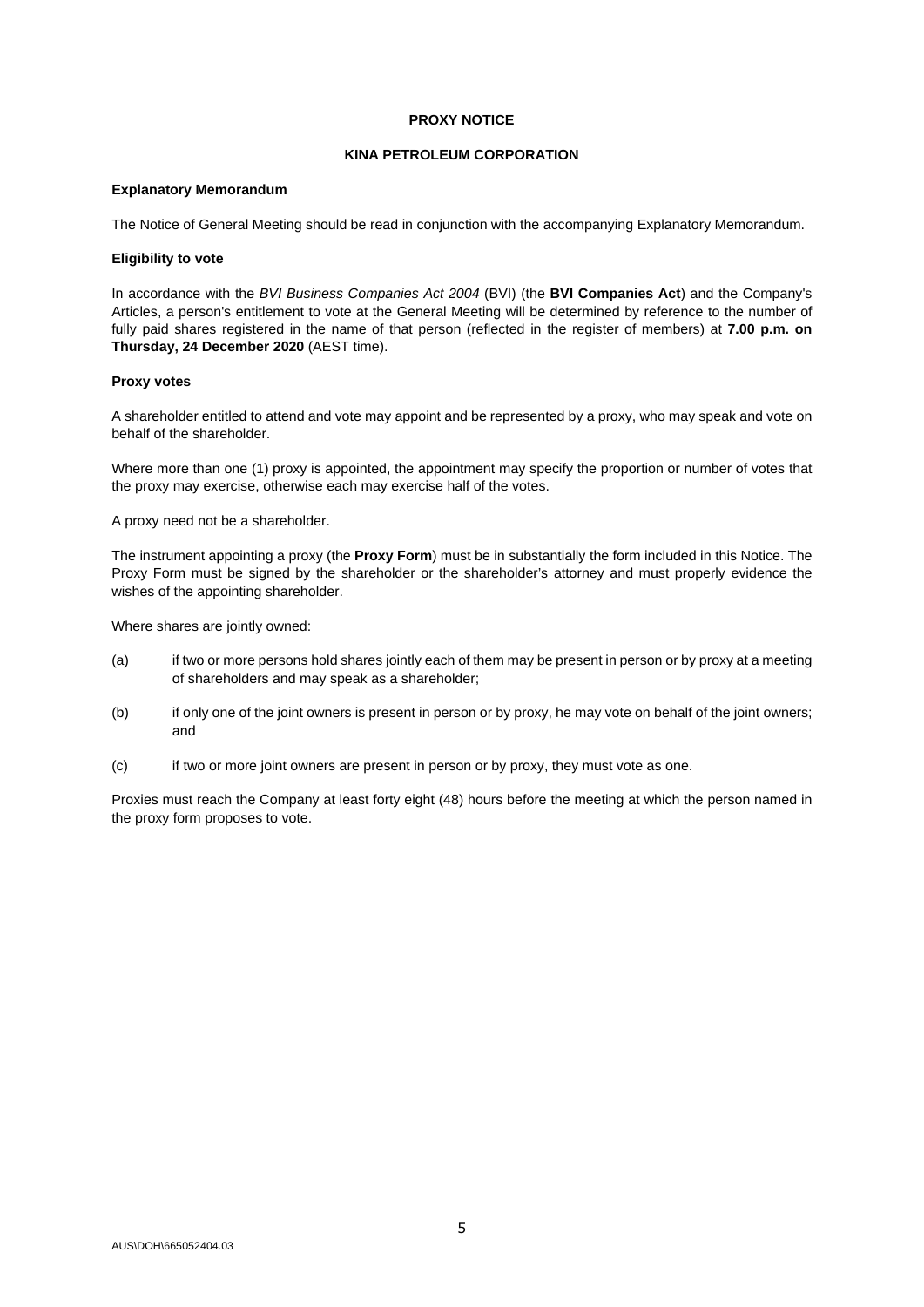The address for lodgement of proxies is:

# **Australian Shareholders:**

| <b>Delivery Address:</b>                                                                                                                                                    | <b>Postal Address:</b>                                                                                    | <b>Fax Number:</b> |
|-----------------------------------------------------------------------------------------------------------------------------------------------------------------------------|-----------------------------------------------------------------------------------------------------------|--------------------|
| Kina Petroleum Corporation<br>C/- Link Market Services Limited<br>Level 12, 680 George Street<br>Sydney South NSW 1235<br>(do not use this address for<br>mailing purposes) | Kina Petroleum Corporation<br>C/- Link Market Services Limited<br>Locked Bag A14<br>Sydney South NSW 1235 | +612 9287 0309     |

#### **Papua New Guinea Shareholders:**

| <b>Delivery Address:</b>                                                                                            | <b>Postal Address:</b>                                                              | <b>Fax Number:</b> |
|---------------------------------------------------------------------------------------------------------------------|-------------------------------------------------------------------------------------|--------------------|
| Kina Petroleum Corporation                                                                                          | Kina Petroleum Corporation                                                          | +675 321 6379      |
| C/o PNG Registries Limited<br>Level 2, AON Haus<br><b>McGregor Street</b><br>Port Moresby, NCD, Papua New<br>Guinea | C/o PNG Registries Limited<br>PO Box 1265<br>Port Moresby, NCD, Papua New<br>Guinea |                    |
| (do not use this address for<br>mailing purposes)                                                                   |                                                                                     |                    |

#### **Key Management Personnel as proxy**

If a shareholder appoints the Chairman of the Meeting as proxy, the shareholder can direct the Chairman how to vote by either marking the boxes on the Proxy Form (Step 2), or by marking the Chairman voting direction box on the Proxy Form (Step 1), in which case this will be considered to be an express direction to the Chairman of the Meeting to vote in favour of the proposed resolution.

#### **Undirected Proxies**

Subject to the above, the Chairman of the Meeting intends to vote undirected proxies in favour of all of the resolutions. However, the Company encourages all shareholders who submit proxies to direct their proxy how to vote on each resolution by marking the boxes on the Proxy Form (Step 2) for each item of business.

#### **Directed Proxies**

The rules relating to how a proxy must vote directed proxies are as follows:

- the proxy must cast or abstain from casting a vote on the item of business as directed; and
- the proxy must, on a poll, cast the votes as to which a direction is given by the instrument of proxy in accordance with that direction.

#### **Power of Attorney**

If a proxy is signed by a shareholder's attorney, the shareholder's attorney confirms that he or she has received no revocation of authority under which the proxy is executed and the authorities under which the appointment was signed or a certified copy thereof must also be received by the Company at least forty eight (48) hours before the meeting.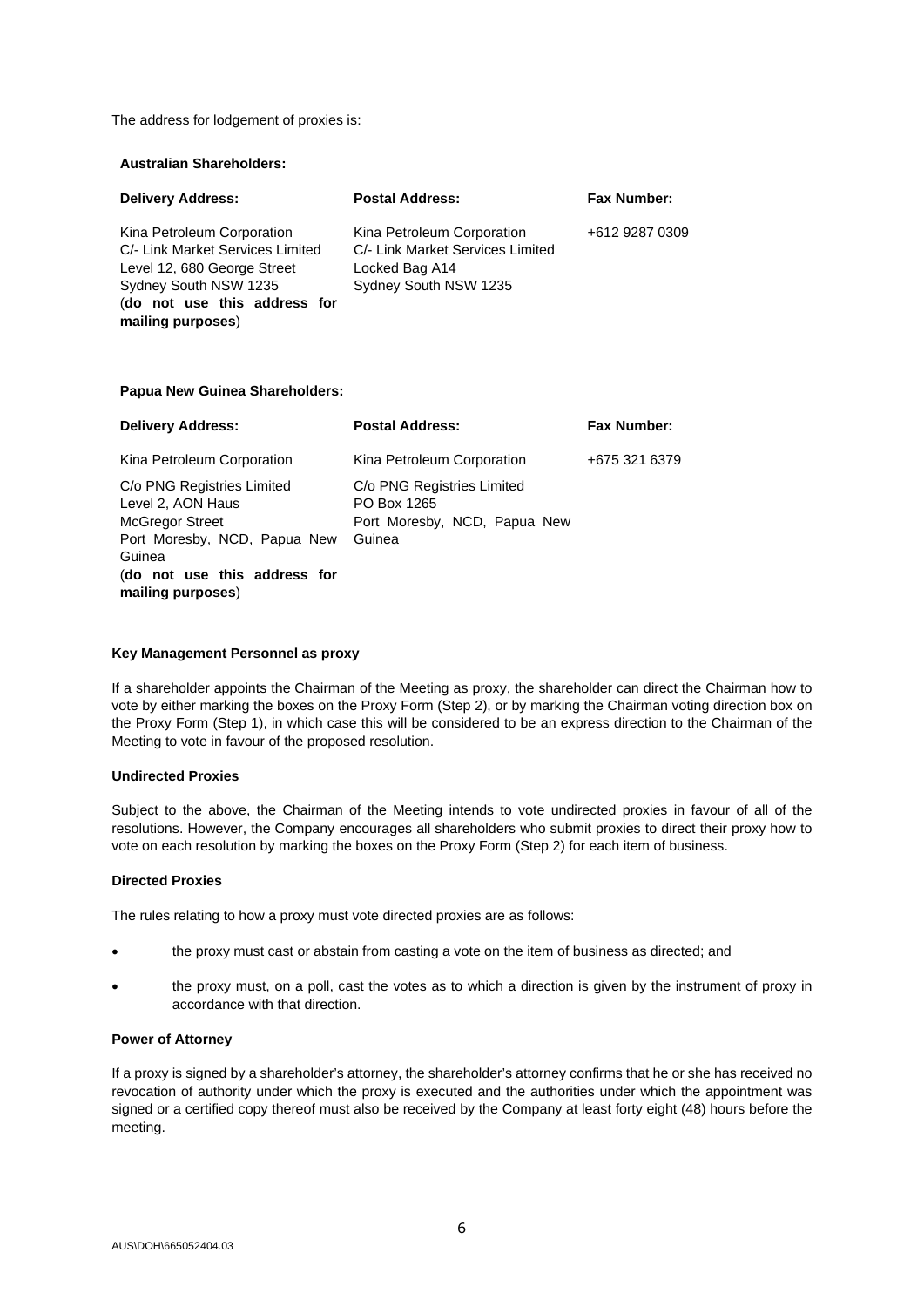#### **Bodies Corporate**

A body corporate may appoint an individual as its representative to exercise any of the powers the body may exercise at meetings of a company's shareholders. The appointment may be a standing one. Unless the appointment states otherwise, the representative may exercise all of the powers that the appointing body could exercise at a meeting or in voting on a resolution.

#### **Enquiries**

Shareholders are invited to contact the Managing Director, Mr Richard Schroder, on **+61 2 8247 2500** if they have any queries in respect of the matters set out in these documents.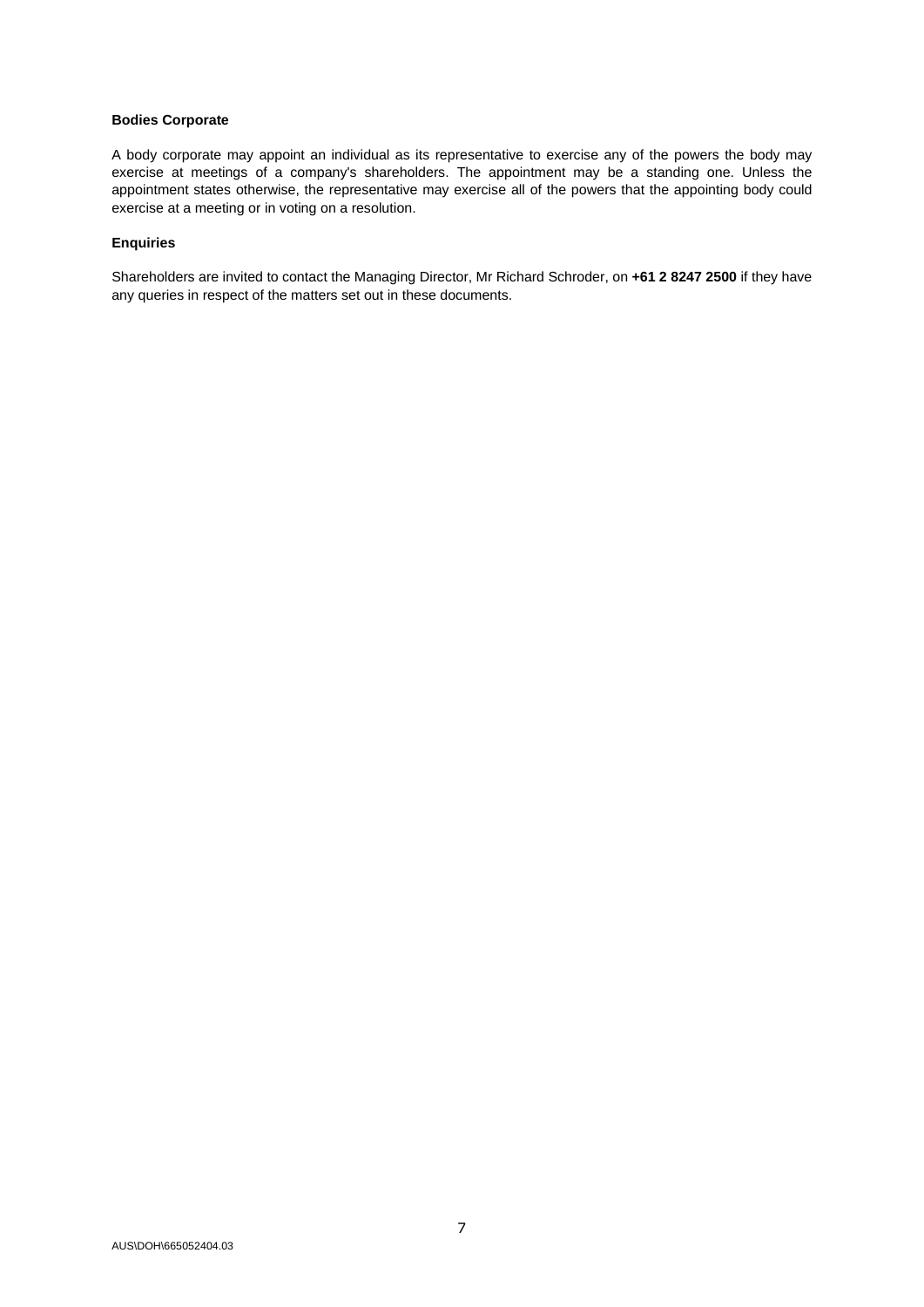#### **EXPLANATORY MEMORANDUM**

#### **KINA PETROLEUM CORPORATION**

\_\_\_\_\_\_\_\_\_\_\_\_\_\_\_\_\_\_\_\_\_\_\_\_\_\_\_\_\_\_\_\_\_\_\_\_\_\_\_\_\_\_\_\_\_\_\_\_\_\_\_\_\_\_\_\_\_\_\_\_\_\_\_\_\_\_\_\_\_\_\_\_\_\_\_\_\_\_\_\_\_\_\_\_\_\_\_\_\_

#### **INTRODUCTION**

This Explanatory Memorandum has been prepared to assist shareholders in considering the Resolutions set out in the Company's Notice of General Meeting. This Explanatory Memorandum forms part of, and should be read in conjunction with, the Company's Notice of General Meeting, for the Company's General Meeting to be held on **Thursday, 31 December 2020 at 10.00 a.m.** (AEST). In light of the restrictions that have been introduced as a result of the COVID-19 pandemic, we have determined that it is prudent for the General Meeting of Shareholders to be held online only. Terms used in this Explanatory Memorandum are defined in the Glossary at pages 16-17 of this Explanatory Memorandum.

#### **BUSINESS**

#### **1. RESOLUTION 1: APPROVAL OF DELISTING OF THE COMPANY FROM ASX AND PNGX**

#### **1.1 Background to Delisting Proposal**

The Company has applied to ASX to be removed from the ASX official list under Listing Rule 17.11 (the **ASX Delisting**). The Company made the application for the ASX Delisting on Thursday, 3 December 2020 (**Application**). The Company has also applied to PNGX to be removed from the PNGX official list at the same time as it is removed from the official list of ASX pursuant to the ASX Delisting (**PNGX Delisting** and together with the ASX Delisting, the **Delistings**).

The Company had previously submitted an application to ASX for an in-principle decision in relation to the proposed ASX Delisting. In response, ASX advised the Company, based solely on the information provided, on receipt of an application for the removal of the Company from the official list of ASX pursuant to Listing Rule 17.11, ASX would be likely to remove the Company from the official list on Thursday, 4 February 2021, subject to compliance with the following conditions:

- (a) the request for removal of the Company from the official list of ASX is approved by a special resolution of Shareholders;
- (b) the notice of meeting seeking Shareholder approval for the Company's removal from the official list of ASX:
	- (i) includes the time and date at which the Company will be removed from ASX if that approval is given;
	- (ii) includes a statement to the effect that the removal will take place no earlier than one month after approval is granted;
	- (iii) includes a statement to the effect that if Shareholders wish to sell their Shares on ASX, they will need to do so before the Company is removed from the ASX official list; and if they do not, details of the processes that will exist after the Company is removed from the official list to allow Shareholders to dispose of their holdings and how they can access those processes; and
	- (iv) include, to ASX's satisfaction, information prescribed in section 2.11 of ASX Guidance Note 33; and
- (c) the Company releases the full terms of this decision to the market upon making a formal application to ASX to remove the Company from the official list of ASX,

#### (the **ASX Confirmation**).

Neither ASX nor PNGX has imposed any voting exclusions on, and no voting exclusions apply to, Resolution 1.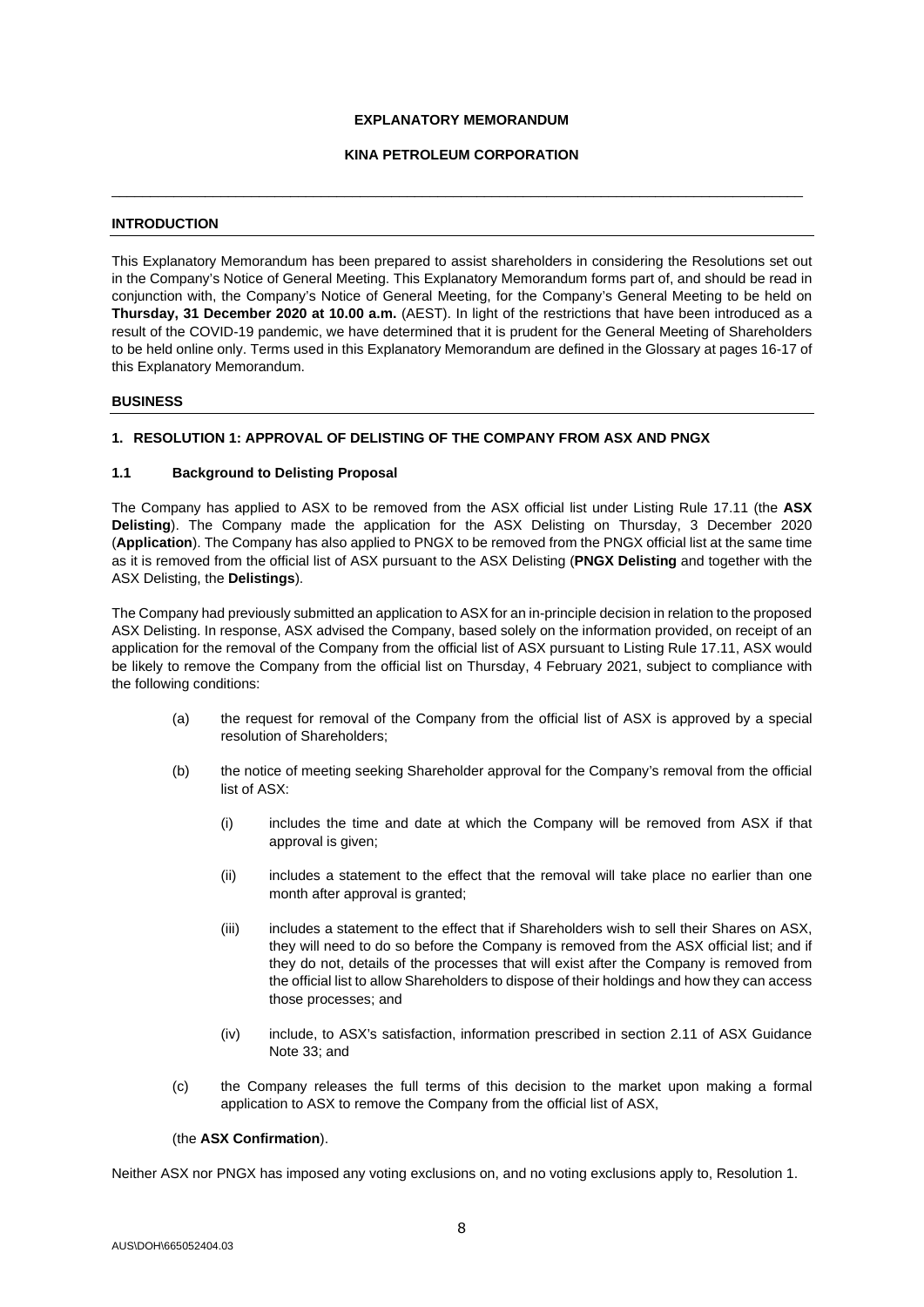As is its usual practice, the ASX has imposed a requirement under condition (a) of the ASX Confirmation, pursuant to Listing Rule 17.11 and ASX Guidance Note 33, that the Company obtain shareholder approval for the Delistings. In accordance with this requirement, Resolution 1, which is to be put to the General Meeting, seeks Shareholder approval (as a special resolution) to remove the Company from the official lists of ASX and PNGX on Thursday, 4 February 2021. Resolution 1 seeks the required shareholder approval to the Delistings under and for the purposes of the ASX and PNGX Listing Rules.

If Resolution 1 is passed, the Company will be able to proceed with the Delistings and the consequences of the Delistings are set out sectio[n 1.4](#page-10-0) of this Explanatory Memorandum.

If Resolution 1 is not passed, the Company will not be able to proceed with either Delisting and will remain subject to the ongoing obligations of the ASX and PNGX. In addition, if Resolution 1 is not passed, none of the other resolutions put before the General Meeting can take effect, even if they are supported by a sufficient majority of Shareholders.

In accordance with condition (b) of the ASX Confirmation, the statements required to be made in this Notice of Meeting are set out in this Explanatory Memorandum.

In accordance with condition (c) of the ASX Confirmation, the full terms of the ASX Confirmation were released to the market on Monday, 7 December 2020 in the announcement that the Application had been made by the Company to ASX.

The Board considers that it is in the best interests of the Company and its Shareholders for the Company to be removed from the official lists of ASX and PNGX for the reasons set out in section [1.2](#page-8-0) of this Explanatory Memorandum.

Removal of the Company from the official lists of ASX and PNGX may be perceived to have some disadvantages for Shareholders. Potential disadvantages are set out in section [1.3](#page-9-0) of this Explanatory Memorandum.

Shareholders who are uncertain as to what action to take should seek guidance from their professional advisers.

In particular, Shareholders should seek appropriate legal, financial and tax advice about the potential impacts of holding shares in a company that is not listed on ASX or PNGX.

#### <span id="page-8-0"></span>**1.2 Advantages of, and key reasons for, seeking removal from the official lists of ASX and PNGX**

The Board's key reasons for recommending Shareholders approve Resolution 1 are as follows:

- (a) **Small trading volumes having disproportionate effect on Share price** In the 18 months since relisting, the Shares traded on only 36 days and the Share price declined from \$1.80 to \$0.38 based on the trading of 232,710 Shares, or less than 2% of the outstanding Shares. The low liquidity creates significant volatility in the share price from limited trading with a disproportionate impact on the Share price. The Directors believe that this phenomenon results in a Share price that is not reflective of the true value of the Company.
- (b) **Inability to raise capital at prices reflective of underlying asset value** The Directors consider that, while the Shares remain listed on ASX and PNGX and trading at a significant discount to that of comparable companies with high price volatility, the prospects of raising funds on ASX or PNGX at a price commensurate with underlying value are poor and any future capital raising at current market prices will have a very significant dilutionary impact on all Shareholders.
- (c) **Minimal liquidity and investor interest due to highly concentrated shareholdings** The Company's share register is highly concentrated. At present, approximately 86% of the Shares are held by the top 20 Shareholders, most of whom the Company believes to be long term investors without intent to reduce their respective holdings for the foreseeable future. As a result, there is very limited liquidity in the Shares, and the Directors believe it is unlikely that there will be any substantial increase in liquidity in the foreseeable future. The Directors are of the view that this concentration of ownership amongst a relatively small number of Shareholders and consequent limited 'free float' of the Shares on ASX and PNGX limits investor interest in trading the Shares via ASX or PNGX. Immediately after the Delistings, Shareholders can trade in Shares through a private sale process. In the medium term, the Company intends to list on a US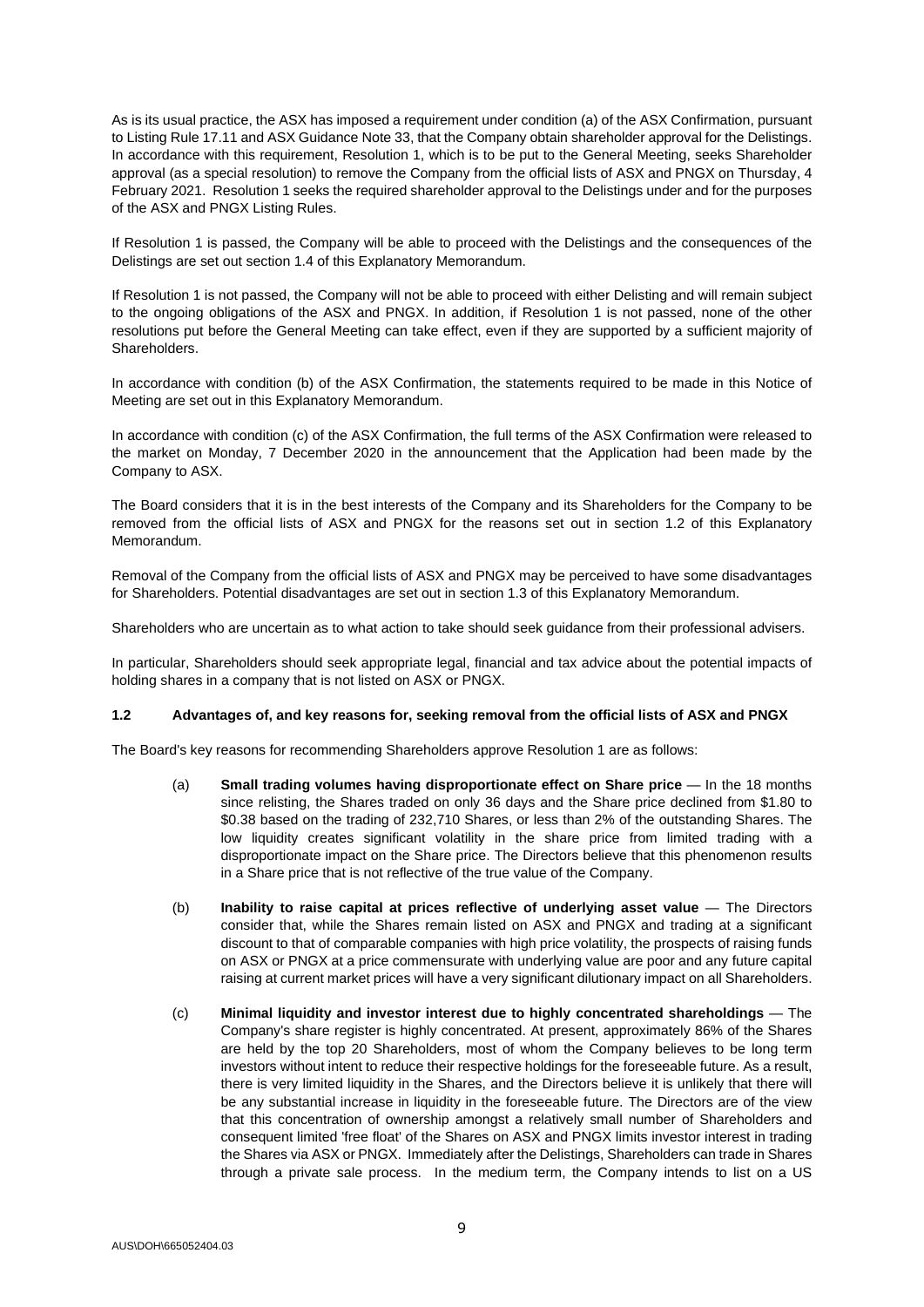exchange to take advantage of the larger capital pool available for oil and gas entities. This will depend entirely on external factors such as oil and gas prices and the political situation in PNG.

(d) **High ongoing costs** — In view of the foregoing, the Directors believe that the financial, administrative, and compliance obligations and costs associated with, and executive time involved in, maintaining the ASX and PNGX listings outweigh the benefits of the continued listings and so can no longer be justified. This is particularly the case given the ongoing low trading volumes in the Shares. Furthermore, the savings arising from the Delistings could be better directed elsewhere to benefit the Shareholders. The Company anticipates that it will save approximately \$1 million per year, including staff costs (with both the CEO and CFO of the Company to be made redundant), direct ASX and PNGX costs, compliance costs and administration costs. The Company does not anticipate that it will incur any additional expenses if it is removed from the official lists of ASX and PNGX.

#### <span id="page-9-0"></span>**1.3 Disadvantages of seeking removal from the official lists of ASX and PNGX**

#### (a) **Shareholders will no longer have the ability to sell Shares and realise their investment in the Company via ASX or PNGX**

After the Company is removed from the official lists of ASX and PNGX, as the Shares will no longer be traded on ASX or PNGX, Shareholders will only be capable of sale by an off-market private transaction in accordance with the Company's Articles.

However, as noted above, the current ASX market for Shares has been very illiquid in the 18 months since relisting and before the Company made the Application to ASX.

#### (b) **The Company will not be able to raise capital from public listed equity capital markets**

After the Company is removed from the official lists of ASX and PNGX, it will be unable to raise capital from public listed equity capital markets. Unlike a listed public company, an unlisted public company generally does not have the ability to raise capital from the issue of securities in reliance on a limited disclosure fundraising document. If the Company wishes to raise capital following its removal from the official lists of ASX and PNGX, this will be by way of an offer of Shares pursuant to a full prospectus or by way of a placement to sophisticated and institutional investors (to whom such disclosure is not required). Any placement made by the Company as an unlisted company may involve the recipient of the placement being subject to a 12 month escrow period on trading of their Shares or only on-selling to 'sophisticated' investors, which may be unattractive to some investors and deter them from investing in the Company.

#### (c) **Various requirements of the Listing Rules will no longer apply**

At present, the Company has a number of obligations pursuant to the ASX Listings Rules that offer protection to Shareholders (especially minority Shareholders) and that will cease to apply when the Delistings occur. The Company is incorporated in the British Virgin Islands and is primarily governed by the BVI Companies Act. The BVI Companies Act does not require the same level of continuous disclosure from the Company, or impose the same financial reporting obligations on the Company, as is currently mandated under the ASX Listing Rules, for example. Similarly, the protections afforded to Shareholders in connection with significant changes to the Company's activities or the issue of shares to Directors or persons of influence and transactions with persons of influence either do not exist or are different and potentially less onerous for the Company than those existing under the ASX Listing Rules. The Company will also no longer need to report on the extent of its compliance with the ASX Corporate Governance Principles and Recommendations or justify the reasons why it does not comply with those principles and recommendations. This includes the establishment and maintenance of committees that have independent people participating in the decision-making on those committees. The absence of continued restrictions in these areas may be perceived to be a disadvantage by some Shareholders, particularly minority Shareholders.

#### (d) **Other disadvantages generally**

There are other potential disadvantages to the Company not being listed, including the fact that some investors apply a higher valuation to securities of a company that is listed on a recognised exchange.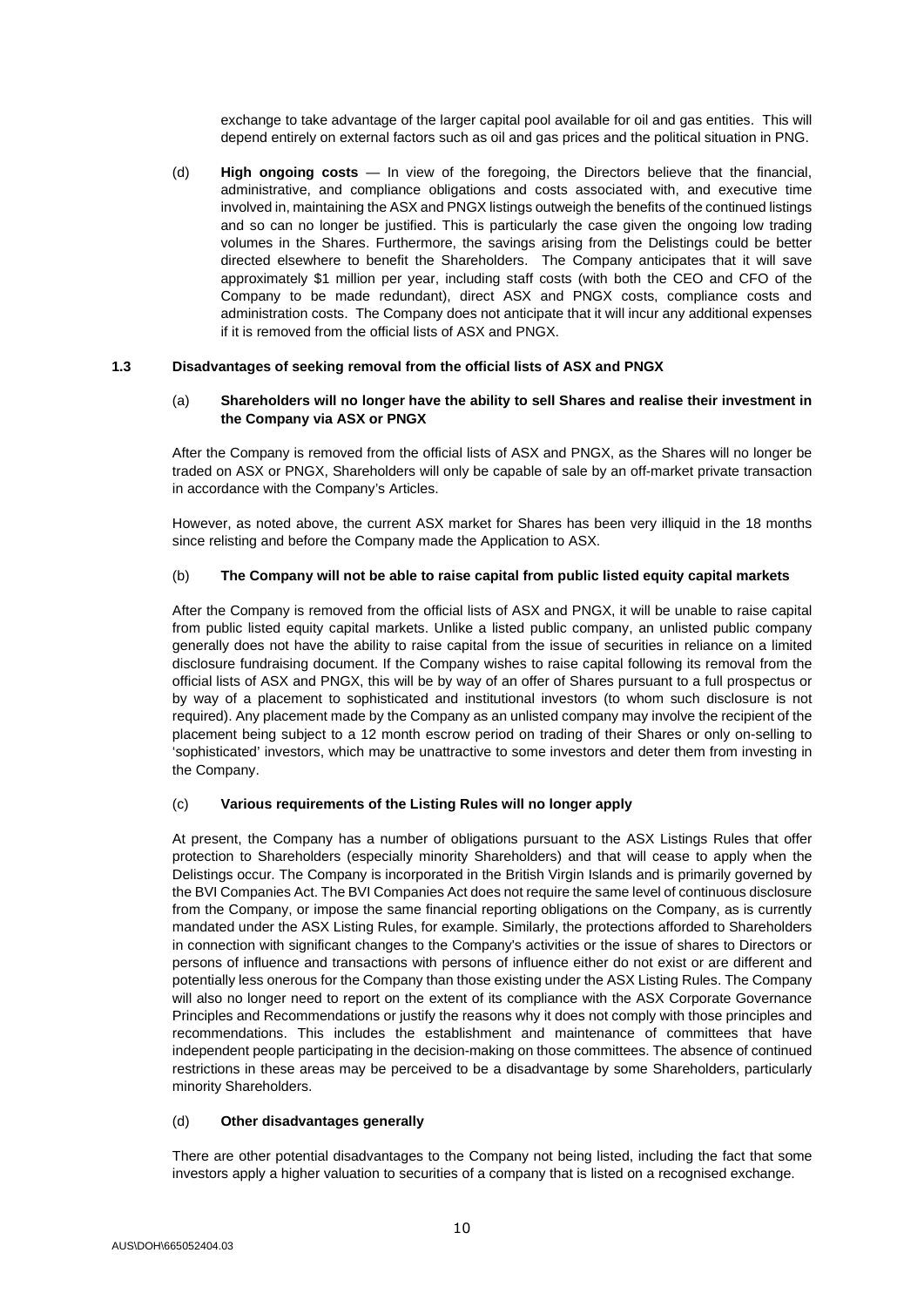#### <span id="page-10-0"></span>**1.4 Consequences of removal from the official lists of ASX and PNGX**

If Shareholders approve Resolution 1, the Company will be removed from the official lists of ASX and PNGX at close of market on Thursday, 4 February 2021 (**Removal Date**).

Shares may continue to be traded on ASX or PNGX until 7.00 p.m. on Tuesday, 2 February 2021, after which time trading will be suspended until the Removal Date. This will give Shareholders who wish to sell their Shares more than 6 weeks from the date of the announcement to ASX on Monday, 7 December 2020 regarding the proposed Delistings, to seek to trade their Shares on ASX or PNGX to exit the Company prior to the Removal Date if they do not wish to remain Shareholders in the Company.

The Company also proposes to offer an off-market share buyback facility to ensure that there is an orderly process for allowing those Shareholders who wish to sell their Shares and exit the Company prior to the Removal Date to do so. See item [2](#page-11-0) below for further information.

For Shareholders who do not wish to sell their Shares and exit prior to the Delistings, the Board intends to implement a return of capital by way of an equal capital reduction that applies to all Shareholders remaining in the Company following the Delistings in proportion to the number of Shares held by them. See item [3](#page-13-0) below for further information.

Upon the Delistings taking effect on the Removal Date, the Shares will no longer be quoted or traded on ASX or PNGX. The Share Buy-Back facility and Capital Return facility will give all Shareholders the potential opportunity to realise some or all of their investment in the Company. In addition, after the Removal Date Shareholders will be able to sell their Shares via off-market private transactions (which will require Shareholders to identify and agree terms with potential purchasers of Shares).

Under section 111AC of the Corporations Act, the Company will become an unlisted disclosing entity and will continue to be bound by the continuous disclosure obligations under the Corporations Act.

| <b>Event</b>                                                                                      | <b>Date</b>                                                                                                        |
|---------------------------------------------------------------------------------------------------|--------------------------------------------------------------------------------------------------------------------|
| Notice of Meeting released                                                                        | Monday, 14 December 2020                                                                                           |
| Record date for voting at General Meeting                                                         | 7.00 pm on Thursday, 24 December 2020                                                                              |
| Deadline for submitting completed proxy forms to the<br>Company in respect of the General Meeting | 10.00 a.m. on Tuesday, 29 December 2020, being 48<br>hours before the General Meeting is scheduled to<br>commence. |
| <b>General Meeting</b>                                                                            | 10.00 a.m. on Thursday, 31 December 2020                                                                           |
| Confirmation of results of Meeting                                                                | Thursday, 31 December 2020                                                                                         |
| Initial record date for determining participation in the<br>Share Buy-Back                        | 7.00 pm on Thursday, 7 January 2021                                                                                |
| Commencement of Share Buy-Back                                                                    | commencement of trade on Friday, 8 January 2021                                                                    |
| Final record date for determining participation in the<br>Share Buy-Back                          | 7.00 p.m. on Monday, 1 February 2021                                                                               |
| Close of the Share Buy-Back facility (Share Buy-Back<br><b>Closing Date)</b>                      | 5.00 p.m. on Tuesday, 2 February 2021                                                                              |
| Suspension from official lists of ASX and PNGX                                                    | 7.00 p.m. on Tuesday, 2 February 2021                                                                              |
| Payments to be made in respect of the Share Buy-Back                                              | Wednesday, 3 February 2021                                                                                         |

The proposed timetable for the Delistings (assuming the required resolutions are passed by Shareholders at the General Meeting) is: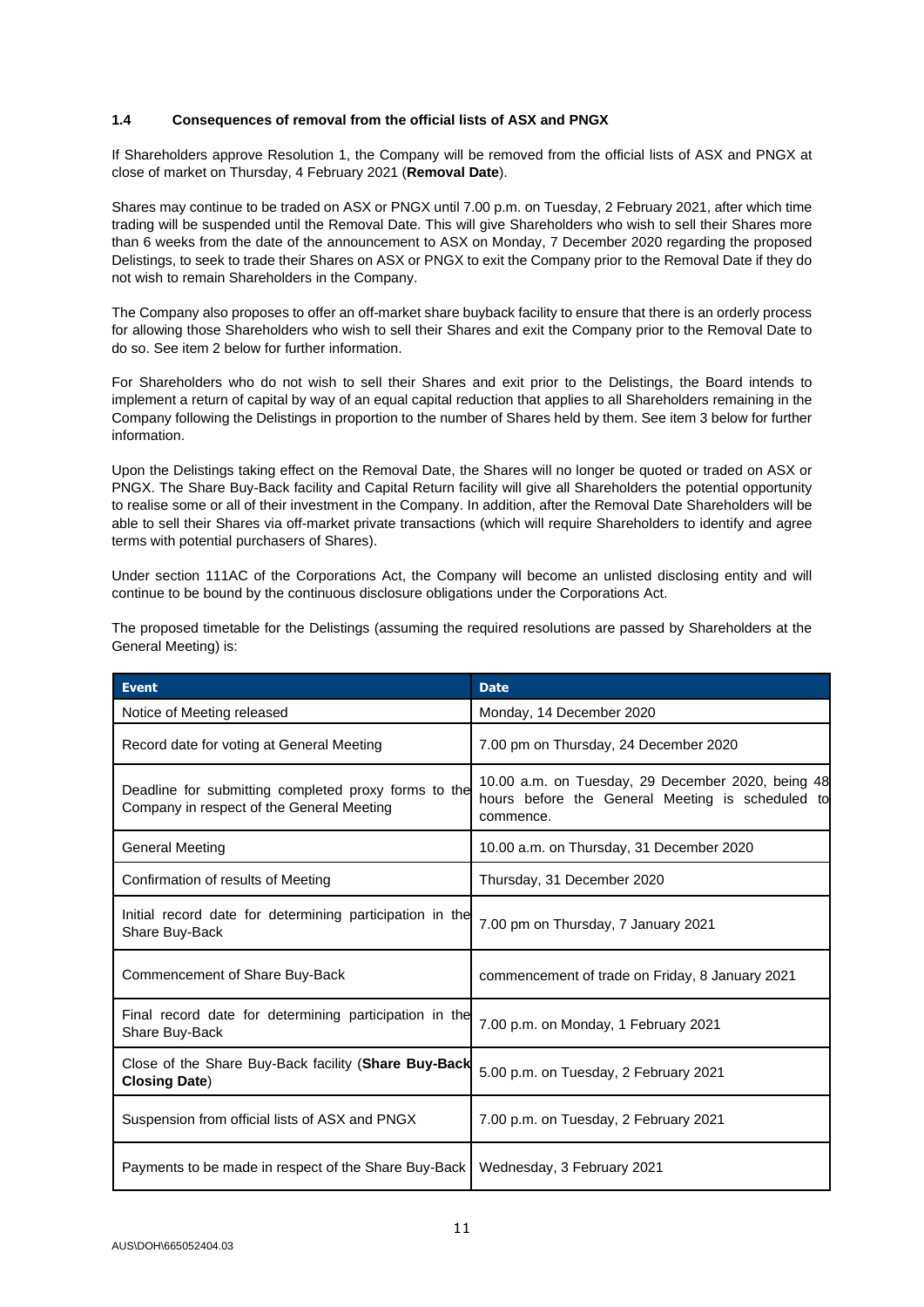| Removal from official lists of ASX and PNGX | 7.00 p.m. on Thursday, 4 February 2021 |
|---------------------------------------------|----------------------------------------|
|                                             |                                        |

\*Dates and times subject to change by the Company or ASX and PNGX. All dates and times above are Sydney, Australia time.

The Removal Date of Thursday, 4 February 2021 is not earlier than one month after the date Shareholder approval would be given.

# **1.5 Remedies available to Shareholders**

As the Company is organised under the laws of the British Virgin Islands, Shareholders may apply to the High Court of the BVI for an order if they believe that the Delistings are being or is likely to be conducted in a manner that is or is likely to be oppressive, unfairly discriminatory or unfairly prejudicial to them in that capacity. In addition, under the BVI Companies Act, a Shareholder may bring an action against the Company for breach of duty owed by the Company to him or her as a member. This would include an action in which the member alleges that the Delistings are a breach of duty owed to the Shareholder by the Directors.

Following the Delistings, Shareholders will have all of the protections available to them under the Articles of the Company and the BVI Companies Act. This includes certain restrictions on the Company issuing, buying back or redeeming its issued securities. These restrictions would not apply to the Share Buy-Back or the Capital Return facilities, which Shareholders are approving at the General Meeting. Additionally, the Directors have fiduciary duties when exercising their powers or performing their functions, including the duty to act in good faith and in what the directors believe to be the best interests of the Company; the duty to exercise independent judgement; and the duty not to put himself or herself in a position of conflict between their duty to the Company and their personal interests.

The Shareholders also have the right under the BVI Companies Act to inspect certain records of the Company (including its Articles, members register, directors register and resolutions and minutes of meetings of members). The Board is able to refuse a member's request to inspect any of these documents if the Board is satisfied that such inspection would be contrary to the Company's best interests. The Articles also provide that the members may require the Board to provide a profit and loss account and balance sheet to members in a manner similar to notice for a Shareholders' meeting.

The Company is not aware of the intention of any material Shareholders to participate in the Share Buy-Back.

# **1.6 Directors' Recommendation**

The Board unanimously recommends that Shareholders vote in favour of Resolution 1 for the reasons set out in this Explanatory Memorandum.

# <span id="page-11-0"></span>**2. RESOLUTION 2: APPROVAL FOR SHARE BUY-BACK**

# **2.1 Background for the Share Buy-Back**

The purpose of the proposed Share Buy-Back is to allow Shareholders to realise some or all of their investment in the Company using the Company's available cash resources.

# **2.2 Effect on the Company**

If the proposed Share Buy-Back is approved, the Board will use a portion of its available cash resources of up to \$1.28 million (**Buy-Back Cash Reserve**) to effect the Share Buy-Back. The Company will offer to buy back from Shareholders their Shares at a price of \$0.10 per Share. This price reflects the maximum amount which the Company can offer to Shareholders (based upon the Buy-Back Cash Reserve) to enable an equal and orderly opportunity for each Shareholder to dispose of their entire shareholdings prior to the Delistings.

The completion of the Share Buy-Back will not reduce the Share price to less than \$0.20.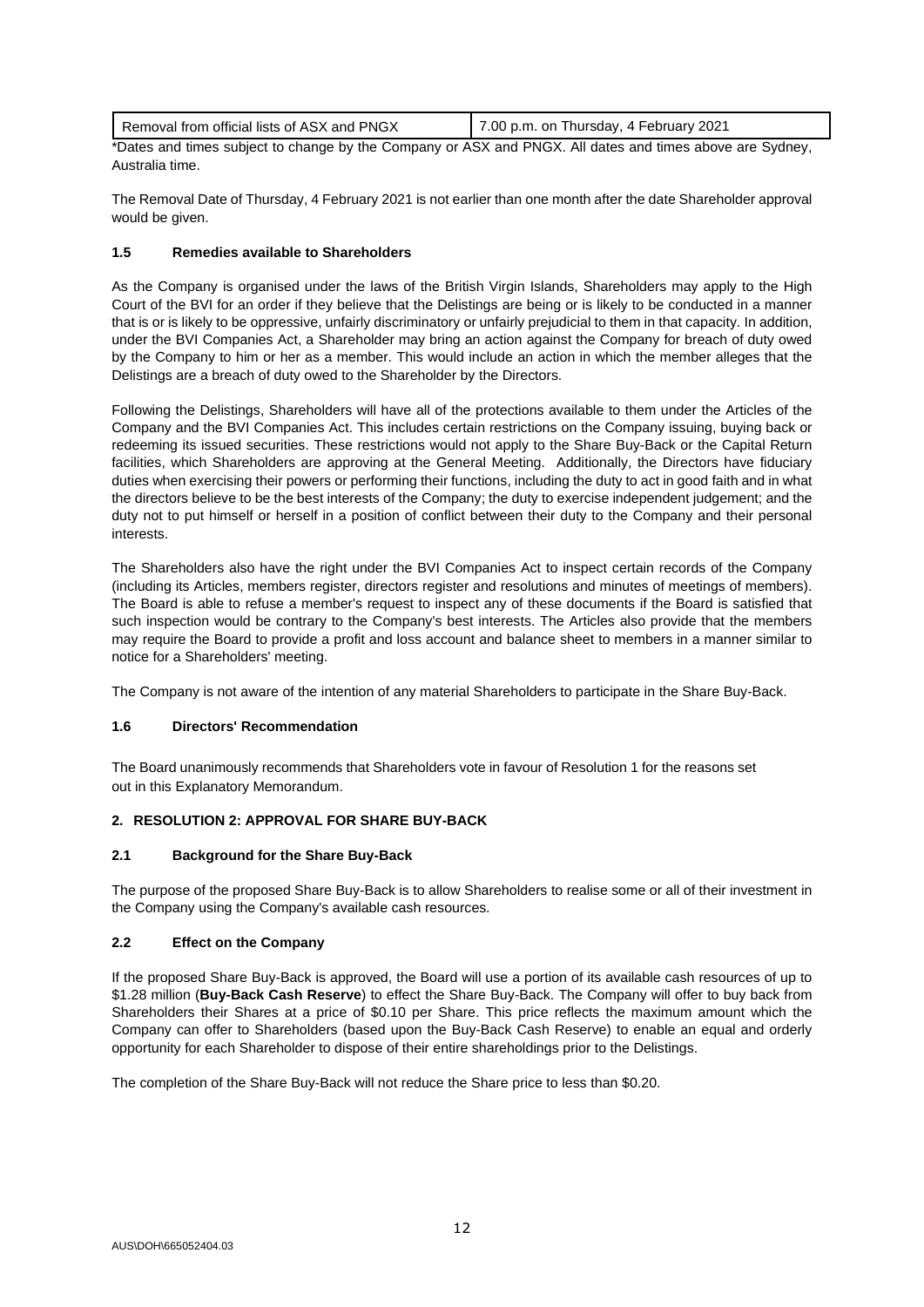# **Pro Forma Balance Sheet**

|                                                  | <b>Consolidated</b> | <b>Buyback and</b><br><b>Capital Return</b> | <b>Balance</b> |
|--------------------------------------------------|---------------------|---------------------------------------------|----------------|
|                                                  | \$US <sub>m</sub>   | \$US <sub>m</sub>                           | \$US m         |
| <b>Current Assets</b>                            |                     |                                             |                |
| Cash                                             | 1,361,381           | 935,626                                     | 425,755        |
| Receivables and Other                            | 587,010             |                                             | 587,010        |
|                                                  | 1,948,391           |                                             | 1,012,765      |
| <b>Non-Current Assets</b>                        |                     |                                             |                |
| <b>Fixed Assets</b>                              | 19,272              |                                             | 19,272         |
| <b>Exploration &amp; Development Expenditure</b> | 11,593,498          |                                             | 11,593,498     |
|                                                  | 11,612,770          |                                             | 11,612,770     |
|                                                  |                     |                                             |                |
| <b>TOTAL ASSETS</b>                              | 13,561,161          |                                             | 12,625,535     |
| <b>Current Liabilities</b>                       |                     |                                             |                |
| <b>Creditors and Provisions</b>                  | 275,267             |                                             | 275,267        |
| <b>TOTAL LIABILITIES</b>                         | 275,267             |                                             | 275,267        |
|                                                  |                     |                                             |                |
| <b>NET ASSETS</b>                                | 13,285,894          |                                             | 12,350,268     |
| <b>SHAREHOLDERS' EQUITY</b>                      |                     |                                             |                |
| Capital                                          | 26,535,318          | (935, 626)                                  | 25,599,692     |
| Reserves                                         | 27,163,349          |                                             | 27,163,349     |
| <b>Accumulated Losses</b>                        | (40,412,773)        |                                             | (40,412,773)   |
|                                                  | 13,285,894          |                                             | 12,350,268     |

# **2.3 Reason why the Share Buy-Back was chosen**

The Board considers that the Share Buy-Back is a very effective way to provide liquidity to Shareholders for those Shareholders who wish to dispose of some or all of their Shares prior to Delistings. The Board is of the view that the Share Buy-Back provides Shareholders with a better outcome than if the Company were not to make any facility available. Other mechanisms to return capital were also considered, but the Share Buy-Back was considered the most appropriate because it accommodates each Shareholder's preferences in respect of how many Shares it wishes to be bought back by the Company (if any).

# **2.4 Key features of the Share Buy-Back**

| Size of Buy-Back      | Up to \$1.28 million, being the amount of the Buy-Back Cash Reserve                                                                                                                                                                                                                                                                                                                                                                                                                                                                                                                                                                          |
|-----------------------|----------------------------------------------------------------------------------------------------------------------------------------------------------------------------------------------------------------------------------------------------------------------------------------------------------------------------------------------------------------------------------------------------------------------------------------------------------------------------------------------------------------------------------------------------------------------------------------------------------------------------------------------|
| <b>Buy-Back Price</b> | \$0.10 per Share, being an amount determined by dividing the Buy-Back Cash<br>Reserve by the number of issued Shares as at the date of this Explanatory<br>Memorandum. Participating Shareholders will receive their payment in<br>Australian dollars at the exchange rate listed at 5.00 pm on the RBA website<br>on the Share Buy-Back Initial Record Date. A Shareholder may request<br>through the acceptance form to receive their payment in US dollars. Payments<br>in US dollars may be delayed by up to three Business Days because of the<br>time required to process the requests once the Share Buy-Back facility has<br>closed. |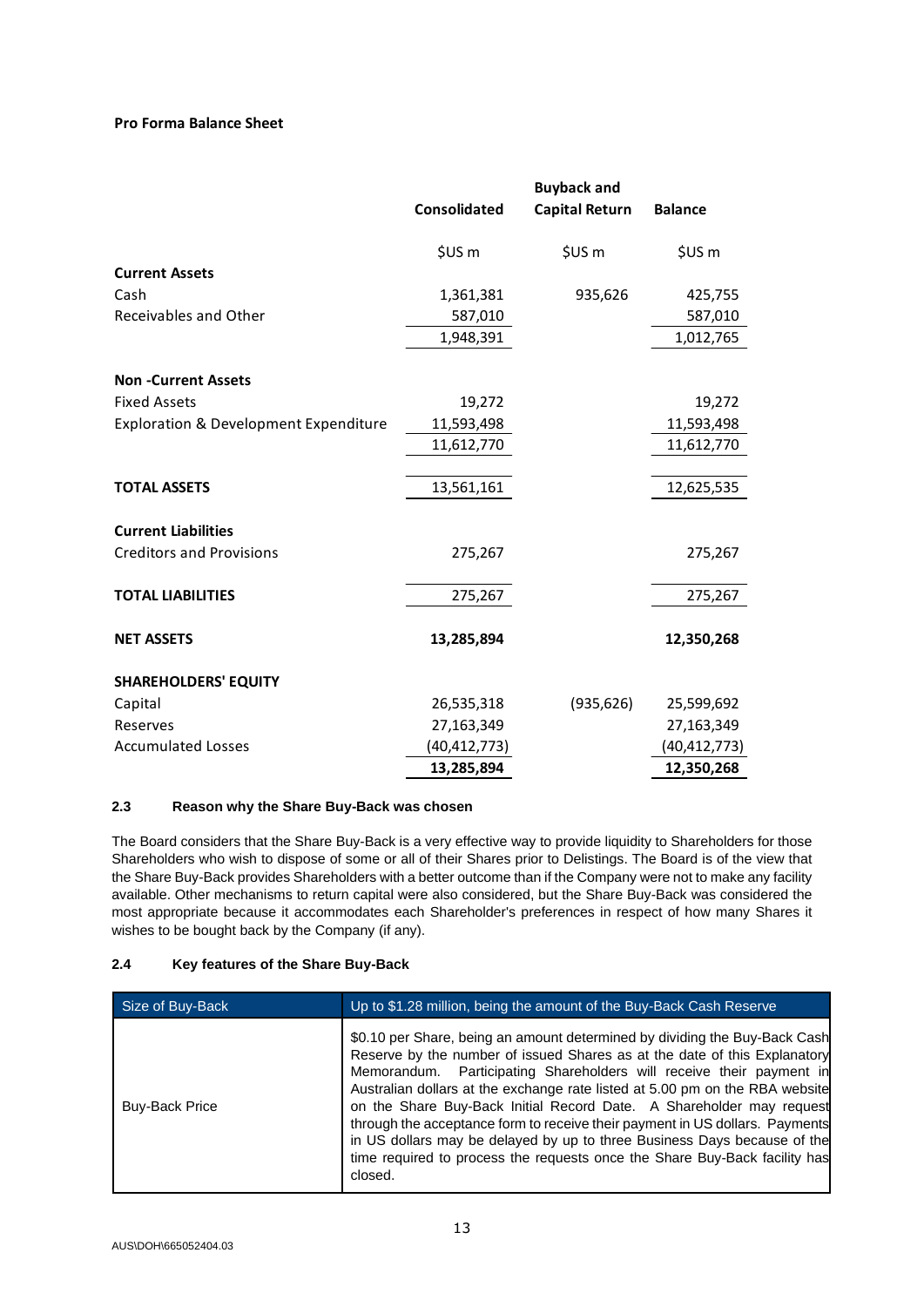| Eligible Shareholders        | All Shareholders are eligible to participate in the Share Buy-Back in respect of<br>all or any portion of their Shares. No Shareholder is obliged to participate in<br>the Share Buy-Back. |
|------------------------------|--------------------------------------------------------------------------------------------------------------------------------------------------------------------------------------------|
| <b>Excluded Shareholders</b> | None                                                                                                                                                                                       |
|                              | Share Buy-Back Initial Record Date 7.00 p.m. on Thursday, 7 January 2021                                                                                                                   |
| Opening Date                 | Friday, 8 January 2021                                                                                                                                                                     |
|                              | Share Buy-Back Final Record Date   7.00 p.m. on Monday, 1 February 2021                                                                                                                    |
| <b>Closing Date</b>          | 5.00 p.m. on Tuesday, 2 February 2021                                                                                                                                                      |

# **2.5 Directors' Recommendation**

The Board unanimously recommends that Shareholders vote in favour of Resolution 2 for the reasons set out in this Explanatory Memorandum.

# <span id="page-13-0"></span>**3. RESOLUTION 3: APPROVAL FOR CAPITAL RETURN TO SHAREHOLDERS**

# **3.1 Background for Capital Return**

The purpose of the proposed Capital Return is to return a portion of the remaining funds from the Buy-Back Cash Reserve following the Delistings in an equitable and efficient manner to Shareholders.

# **3.2 Effect on the Company**

If the proposed Capital Return is approved, the Company's eligible Shareholders will receive an amount of \$0.07 per Share. The Capital Return will be funded by the Company's remaining Buy-Back Cash Reserve (after the Buy-Back is implemented, if it is implemented) and will reduce the Company's cash balance by the amount of capital returned.

# **3.3 Reasons why the Capital Return was chosen**

The Board is of the view that the Capital Return is the preferred mechanism to return capital to Shareholders because:

- (a) the Capital Return applies to all eligible Shareholders equally in proportion to the number of Shares they hold;
- (b) all Shareholders will receive \$0.07 per Share they hold as at the relevant record date and their proportionate interest in the Company will remain unchanged; and
- (c) due to the amount of capital proposed to be returned, the Capital Return provides certainty of execution.

The Board considers the only significant disadvantage of the proposed Capital Return is that it will reduce the Company's cash on hand and Shareholders' equity by the amount of cash that will be returned to Shareholders. However, the Board considers that the amount of cash remaining will be sufficient for the Company's immediate and foreseeable requirements.

# **3.4 Key features of the Capital Return**

| Size of Capital Return | The amount of the Buy-Back Cash Reserve less the total amount expended in<br>acquiring Shares pursuant to the Share Buy-Back. |
|------------------------|-------------------------------------------------------------------------------------------------------------------------------|
|------------------------|-------------------------------------------------------------------------------------------------------------------------------|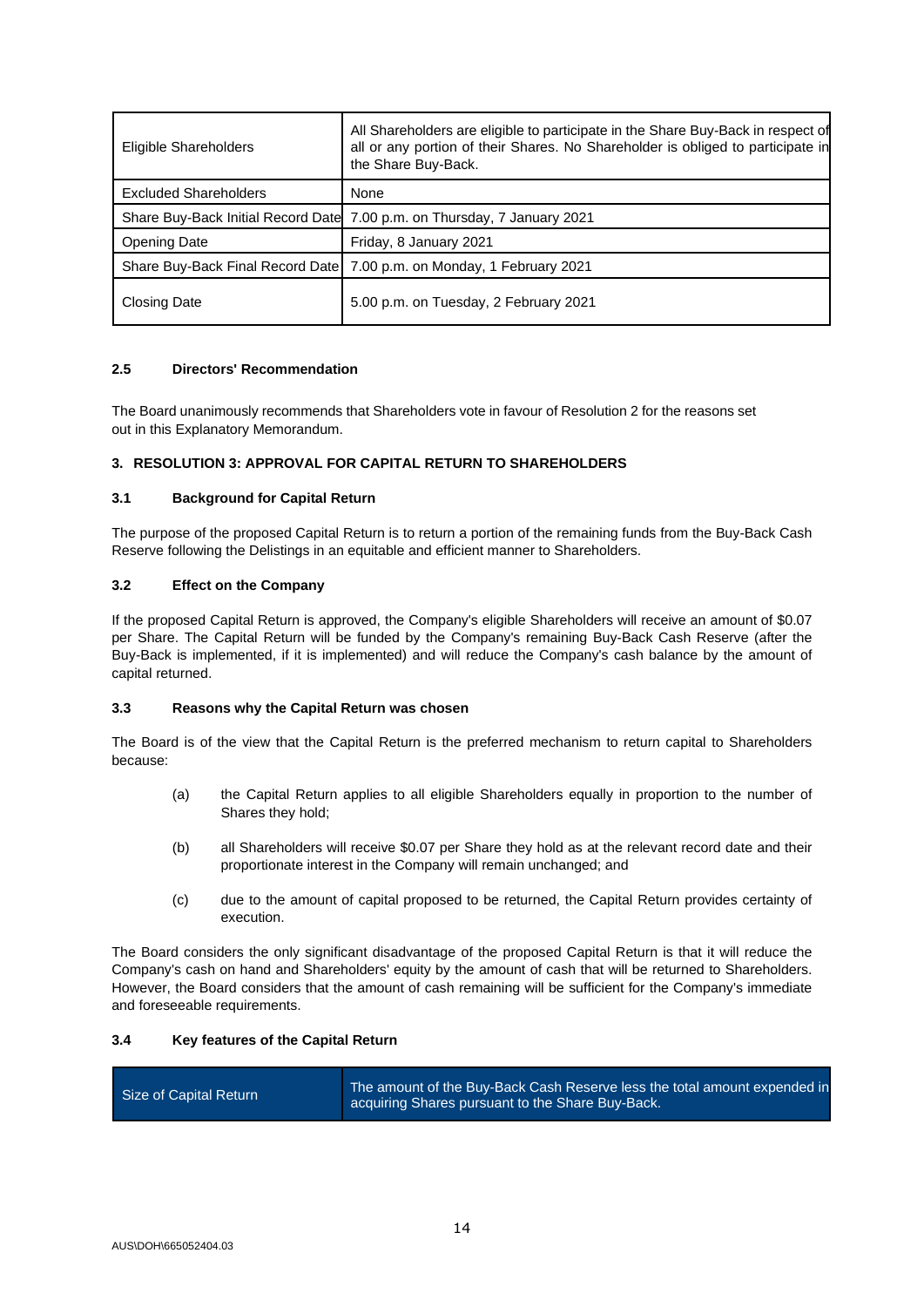| Capital Return amount per Share                                             | \$0.07 per Share. Eligible Shareholders will receive their payment in Australian<br>dollars at the exchange rate listed at 5.00 pm on the RBA website on the record<br>date for determining participation in the Capital Return. A Shareholder may<br>request to receive their payments in US dollars by contacting the Company's<br>Registry on +61 1300 859 277. Payments in US dollars may be delayed by up<br>to three Business Days because of the time required to process the requests. |
|-----------------------------------------------------------------------------|------------------------------------------------------------------------------------------------------------------------------------------------------------------------------------------------------------------------------------------------------------------------------------------------------------------------------------------------------------------------------------------------------------------------------------------------------------------------------------------------|
| Eligible Shareholders                                                       | All Shareholders who hold Shares as at 7.00 p.m. on the Removal Date.                                                                                                                                                                                                                                                                                                                                                                                                                          |
| <b>Excluded Shareholders</b>                                                | None                                                                                                                                                                                                                                                                                                                                                                                                                                                                                           |
| determining<br>Record<br>date<br>for<br>participation in the Capital Return | To be determined by the Directors, provided that this date is after the Removal<br>Date.                                                                                                                                                                                                                                                                                                                                                                                                       |
| Payments to be made in respect of<br>the Capital Return                     | To be determined by the Directors at the same time as the Record Date above<br>is determined, provided that this date is also after the Removal Date.                                                                                                                                                                                                                                                                                                                                          |

#### **3.5 Effect of Capital Return on the Company's capital structure**

After the Capital Return, the number of fully paid ordinary shares in the Company on issue will remain the same as there will be no cancellation of Shares.

The completion of the Capital Return will not reduce the Share price to less than \$0.20.

#### <span id="page-14-0"></span>**3.6 Payment details for eligible Shareholders**

If Shareholders approve the proposed Capital Return and it is implemented, payment of the Capital Return will be made to eligible Shareholders on a date to be determined by the Board, in its sole discretion, provided that such date is after the date of the removal of the Company from the official lists of ASX and PNGX. Eligible Shareholders are those Shareholders who are registered holders of Shares in the Company at a date and time to be determined by the Board, in its sole discretion, provided that such date and time is after the date of the removal of the Company from the official lists of ASX and PNGX.

For eligible Shareholders, the Capital Return will be paid by direct credit or cheque. Shareholders who have not provided the Company's share registry with their bank account details should update their details with the registry by visiting [https://investorcentre.linkmarketservices.com.au/.](https://protect-eu.mimecast.com/s/-TPfCLg7KTAmj14iqEycG)

#### **3.7 Directors' Recommendation**

The Board unanimously recommends that Shareholders vote in favour of Resolution 3 for the reasons set out in this Explanatory Memorandum.

#### **For inquiries please contact:**

**Richard Schroder, Managing Director Telephone: +61 2 8247 2500 Email: richard.schroder@kinapetroleum.com**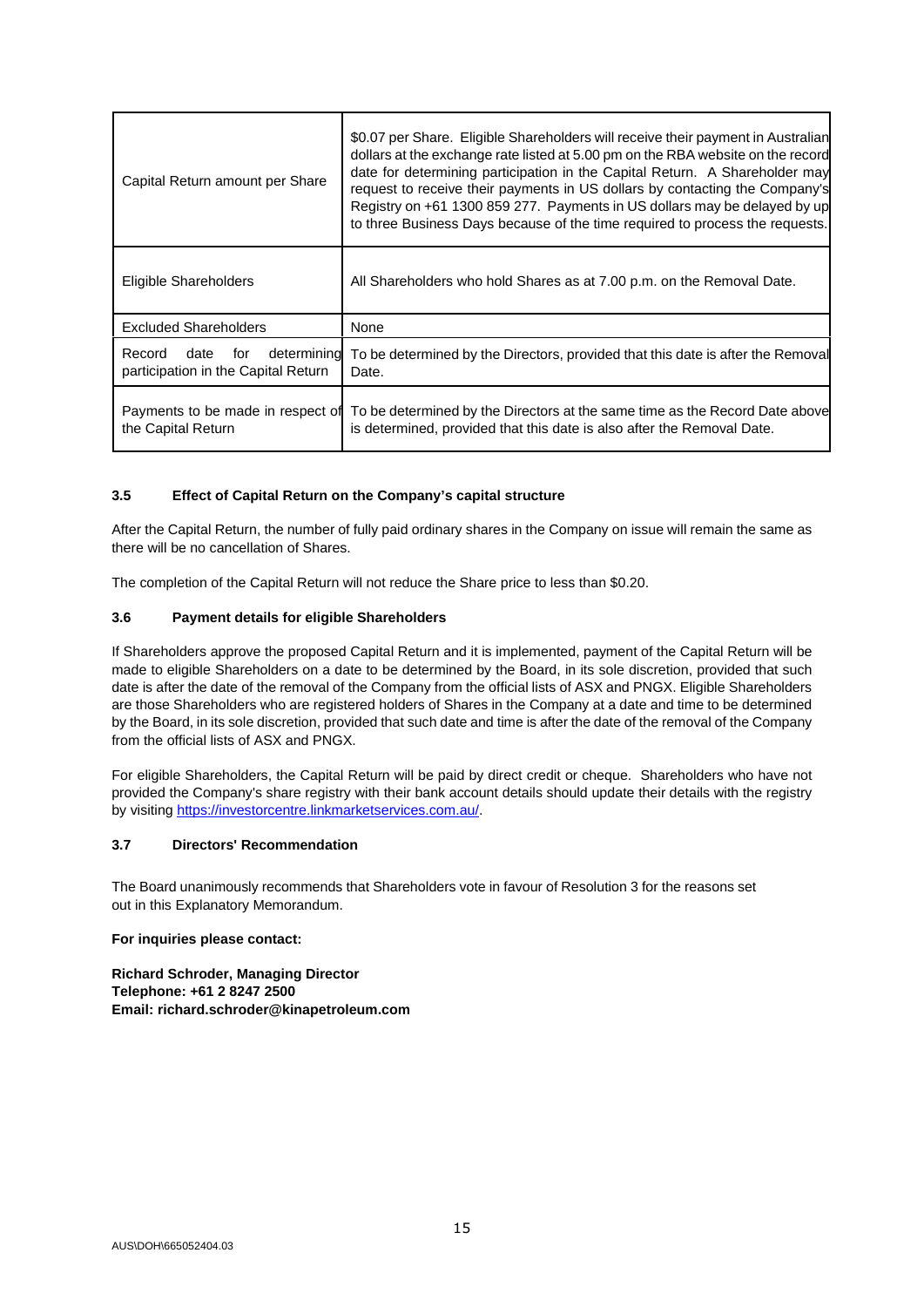#### **GLOSSARY**

**\$** means US Dollars, unless stated otherwise.

**General Meeting** or **Meeting** means the meeting convened by the Notice to be held on Thursday, 31 December 2020.

**ASX** means ASX Limited or the associated stock exchange.

**ASX Listing Rules** means the Listing Rules of the ASX.

**Board** means the board of directors of the Company.

**Business Day** means a day (other than a Saturday, Sunday or public holiday) on which banks are open for general banking business in New South Wales.

**Buy-Back Price** means the price per Share offered under the Share Buy-Back.

**BVI** means British Virgin Islands.

**BVI Companies Act** means the *BVI Business Companies Act 2004* (BVI).

**Capital Return** means the off-market equal reduction of Shares held by Shareholders as at the record date for determining participation in the Capital Return.

**Company** or **Kina** means Kina Petroleum Corporation (PNG Overseas Company Number: 3-120494, ARBN: 629 063 547).

**Company's Articles** means the Company's Memorandum and Articles of Incorporation.

**Directors** mean the current directors of the Company.

**eligible Shareholders**, in relation to the Capital Return, has the meaning given to this term in ite[m 3.6](#page-14-0) of the Explanatory Memorandum.

**Explanatory Memorandum** means the explanatory memorandum accompanying the Notice.

**Listing Rule** means each of a:

- a) ASX Listing Rule; and
- b) PNGX Listing Rule.

**Market Price** means the VWAP of Shares on ASX over the five trading days up to and including the Share Buy-Back Closing Date, calculated to four decimal places, as determined by the Company.

**Notice** means the Notice of Meeting accompanying this Explanatory Memorandum.

**PNGX** means Port Moresby Stock Exchange Limited or the stock exchange of Port Moresby.

**PNGX Listing Rules** means the Listing Rules of the Port Moresby Stock Exchange.

**Proxy Form** means the proxy form for the General Meeting accompanying the Notice.

**Record Date** means **7.00 p.m. on Thursday, 24 December 2020** (AEST time).

**Resolutions** means each of the four Resolutions identified in the Notice of General Meeting.

**Share** means a fully paid ordinary share in the capital of the Company.

**Share Buy-Back** means the on-market buy-back of up to 12,800,000 fully paid ordinary Shares with a value of up to \$1.28 million.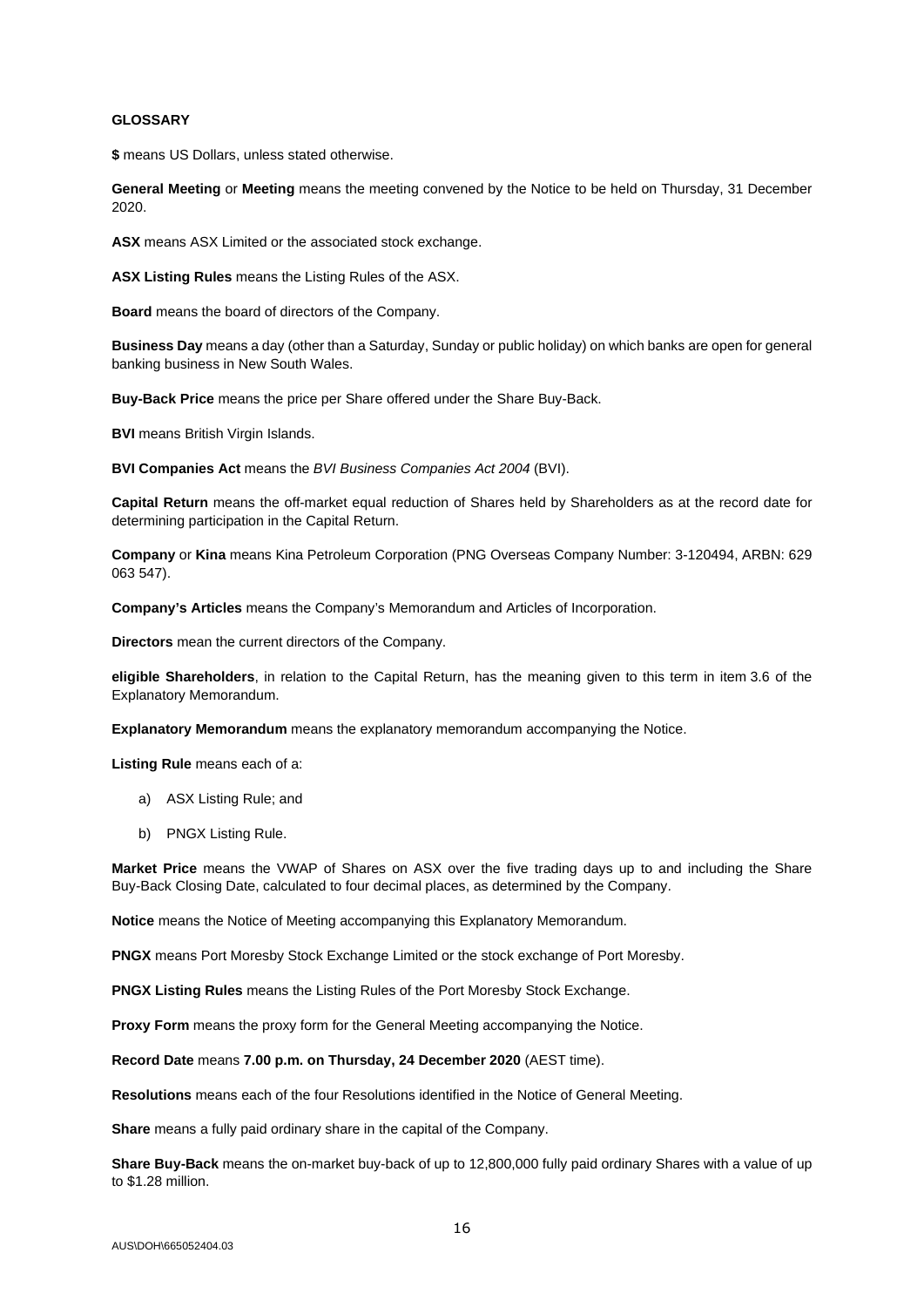**Share Buy-Back Closing Date** has the meaning given to it in the Timetable.

**Shareholder** means a registered holder of Shares.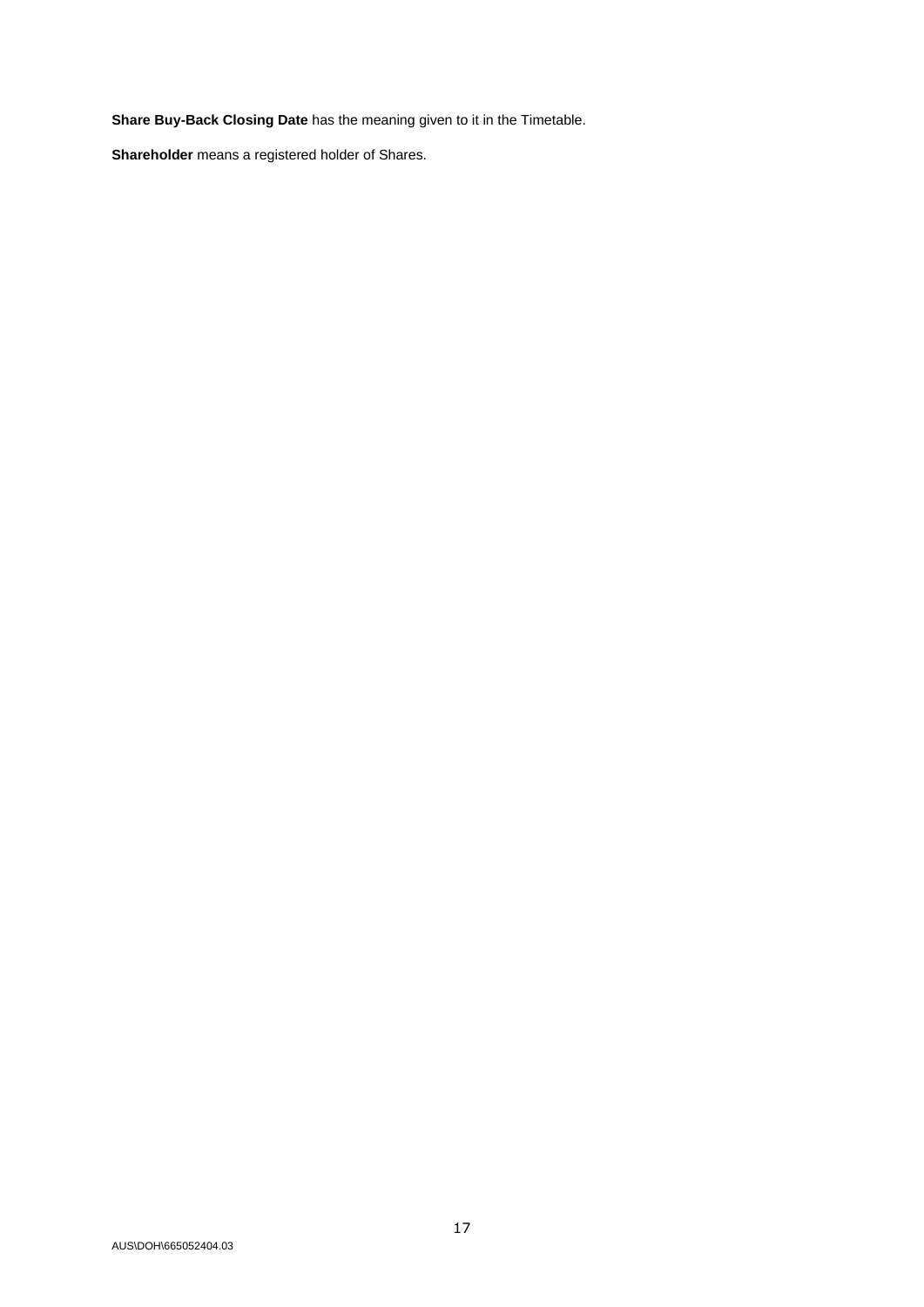

|   | <b>LODGE YOUR VOTE</b>                                                                                                                |                            |
|---|---------------------------------------------------------------------------------------------------------------------------------------|----------------------------|
|   | ONLINE<br>www.linkmarketservices.com.au                                                                                               |                            |
|   | <b>BY MAIL</b><br>Kina Petroleum Corporation<br>C/- Link Market Services Limited<br>Locked Bag A14<br>Sydney South NSW 1235 Australia |                            |
|   | <b>BY FAX</b><br>+61 2 9287 0309                                                                                                      |                            |
| ŧ | <b>BY HAND</b><br><b>Link Market Services Limited</b><br>Level 12, 680 George Street, Sydney NSW 2000                                 |                            |
|   | <b>ALL ENQUIRIES TO</b><br>Telephone: 1300 859 277                                                                                    | Overseas: +61 1300 859 277 |
|   |                                                                                                                                       |                            |



**X99999999999**

Name

Email

# PROXY FORM

I/We being a member(s) of Kina Petroleum Corporation and entitled to attend and vote hereby appoint:

# APPOINT A PROXY

the Chairman of the Meeting (mark box)

OR if you are NOT appointing the Chairman of the Meeting as your proxy, please write the name and email of the person or body corporate you are appointing as your proxy

or failing the person or body corporate named, or if no person or body corporate is named, the Chairman of the Meeting, as my/our proxy to act on my/our behalf (including to vote in accordance with the following directions or, if no directions have been given and to the extent permitted by the law, as the proxy sees fit) at the General Meeting of the Company to be held at 10:00 am (AEST) on Thursday, 31 December 2020 (the Meeting) and at any postponement or adjournment of the Meeting.

The Meeting will be conducted as a virtual meeting and you can participate by logging in: Online at https://agmlive.link/KPEGM20. Please refer to details in the Online Platform Guide and the Notice of Meeting. You can view and download those on our website at https://www2.asx.com.au/ markets/company/kpe.

The Chairman of the Meeting intends to vote undirected proxies in favour of each item of business.

# VOTING DIRECTIONS

Proxies will only be valid and accepted by the Company if they are signed and received no later than 48 hours before the Meeting. Please read the voting instructions overleaf before marking any boxes with an  $\boxtimes$ 

#### **Resolutions**

For Against Abstain\*

- APPROVAL OF THE REMOVA COMPANY FROM THE OFFIC OF ASX AND PNGX
- 3 APPROVAL OF CAPITAL RETURN TO
- 2 APPROVAL OF SHARE BUY-B
	- **SHAREHOLDERS**

| L OF THE<br><b>IAL LISTS</b> |  |  |  |
|------------------------------|--|--|--|
| <b>ACK</b>                   |  |  |  |
| <b>IRN TO</b>                |  |  |  |

 $\bigcirc$  \* If you mark the Abstain box for a particular Item, you are directing your proxy not to vote on your behalf on a poll and your votes will not be counted in computing the required majority on a poll.

# SIGNATURE OF SHAREHOLDERS – THIS MUST BE COMPLETED

STEP 3

STEP 2

Shareholder 1 (Individual) Joint Shareholder 2 (Individual) Joint Shareholder 3 (Individual)

#### Sole Director and Sole Company Secretary Director/Company Secretary (Delete one) Director

This form should be signed by the shareholder. If a joint holding, either shareholder may sign. If signed by the shareholder's attorney, the power of attorney must have been previously noted by the registry or a certified copy attached to this form. If executed by a company, the form must be executed in accordance with the company's constitution and the *Corporations Act 2001* (Cth).

\*KPE PRANCIPAL PRANCIPAL PRANCIPAL PRANCIPAL PRANCIPAL PRANCIPAL PRANCIPAL PRANCIPAL PRANCIPAL PRANCIPAL PRANCIP

**KPE PRX2002N**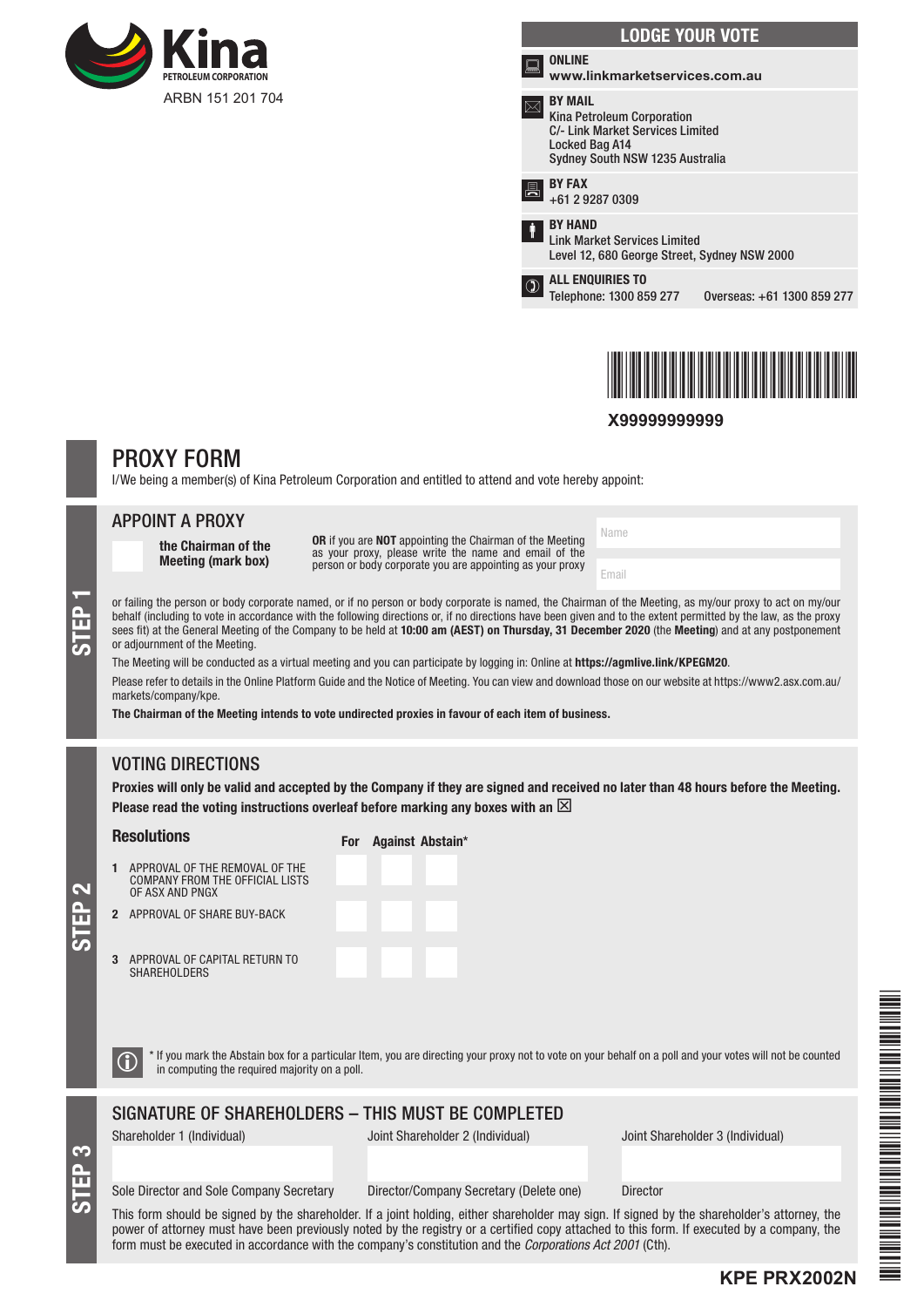# YOUR NAME AND ADDRESS

This is your name and address as it appears on the Company's share register. If this information is incorrect, please make the correction on the form. Shareholders sponsored by a broker should advise their broker of any changes. Please note: you cannot change ownership of your shares using this form.

#### APPOINTMENT OF PROXY

If you wish to appoint the Chairman of the Meeting as your proxy, mark the box in Step 1. If you wish to appoint someone other than the Chairman of the Meeting as your proxy, please write the name and email address of that individual or body corporate in Step 1. If you leave this section blank, the Chairman of the Meeting will be your proxy. A proxy need not be a shareholder of the Company.

#### DEFAULT TO CHAIRMAN OF THE MEETING

Any directed proxies that are not voted on a poll at the Meeting will default to the Chairman of the Meeting, who is required to vote those proxies as directed. Any undirected proxies that default to the Chairman of the Meeting will be voted according to the instructions set out in this Proxy Form.

#### VOTES ON ITEMS OF BUSINESS – PROXY APPOINTMENT

You may direct your proxy how to vote by placing a mark in one of the boxes opposite each item of business. All your shares will be voted in accordance with such a direction unless you indicate only a portion of voting rights are to be voted on any item by inserting the percentage or number of shares you wish to vote in the appropriate box or boxes. If you do not mark any of the boxes on the items of business, your proxy may vote as he or she chooses. If you mark more than one box on an item your vote on that item will be invalid.

#### APPOINTMENT OF A SECOND PROXY

You are entitled to appoint up to two persons as proxies to attend the Meeting and vote on a poll. If you wish to appoint a second proxy, an additional Proxy Form may be obtained by telephoning the Company's share registry or you may copy this form and return them both together.

To appoint a second proxy you must:

- (a) on each of the first Proxy Form and the second Proxy Form state the percentage of your voting rights or number of shares applicable to that form. If the appointments do not specify the percentage or number of votes that each proxy may exercise, each proxy may exercise half your votes. Fractions of votes will be disregarded; and
- (b) return both forms together.

#### SIGNING INSTRUCTIONS

You must sign this form as follows in the spaces provided:

Individual: where the holding is in one name, the holder must sign.

Joint Holding: where the holding is in more than one name, either shareholder may sign.

Power of Attorney: to sign under Power of Attorney, you must lodge the Power of Attorney with the registry. If you have not previously lodged this document for notation, please attach a certified photocopy of the Power of Attorney to this form when you return it.

Companies: where the company has a Sole Director who is also the Sole Company Secretary, this form must be signed by that person. If the company (pursuant to section 204A of the *Corporations Act 2001*) does not have a Company Secretary, a Sole Director can also sign alone. Otherwise this form must be signed by a Director jointly with either another Director or a Company Secretary. Please indicate the office held by signing in the appropriate place.

#### CORPORATE REPRESENTATIVES

If a representative of the corporation is to attend the Meeting the appropriate "Certificate of Appointment of Corporate Representative" must be produced prior to admission in accordance with the Notice of Meeting. A form of the certificate may be obtained from the Company's share registry or online at www.linkmarketservices.com.au.

#### LODGEMENT OF A PROXY FORM

This Proxy Form (and any Power of Attorney under which it is signed) must be received at an address given below by 10:00 am (AEST) on Tuesday, 29 December 2020, being not later than 48 hours before the commencement of the Meeting. Any Proxy Form received after that time will not be valid for the scheduled Meeting.

Proxy Forms may be lodged using the reply paid envelope or:



#### www.linkmarketservices.com.au

Login to the Link website using the holding details as shown on the Proxy Form. Select 'Voting' and follow the prompts to lodge your vote. To use the online lodgement facility, shareholders will need their "Holder Identifier" - Securityholder Reference Number (SRN) or Holder Identification Number (HIN).

#### BY MOBILE DEVICE  $\lceil \nceil$

Our voting website is designed specifically for voting online. You can now lodge your proxy by scanning the QR code adjacent or enter the voting link www.linkmarketservices.com.au into your mobile device. Log in using the Holder Identifier and postcode for your shareholding.



To scan the code you will need a QR code reader application which can be downloaded for free on your mobile device.

# $\boxed{\bowtie}$  BY MAIL

Kina Petroleum Corporation C/- Link Market Services Limited Locked Bag A14 Sydney South NSW 1235 Australia



+61 2 9287 0309

# **BY HAND**

delivering it to Link Market Services Limited\* Level 12 680 George Street Sydney NSW 2000

\* During business hours (Monday to Friday, 9:00am–5:00pm)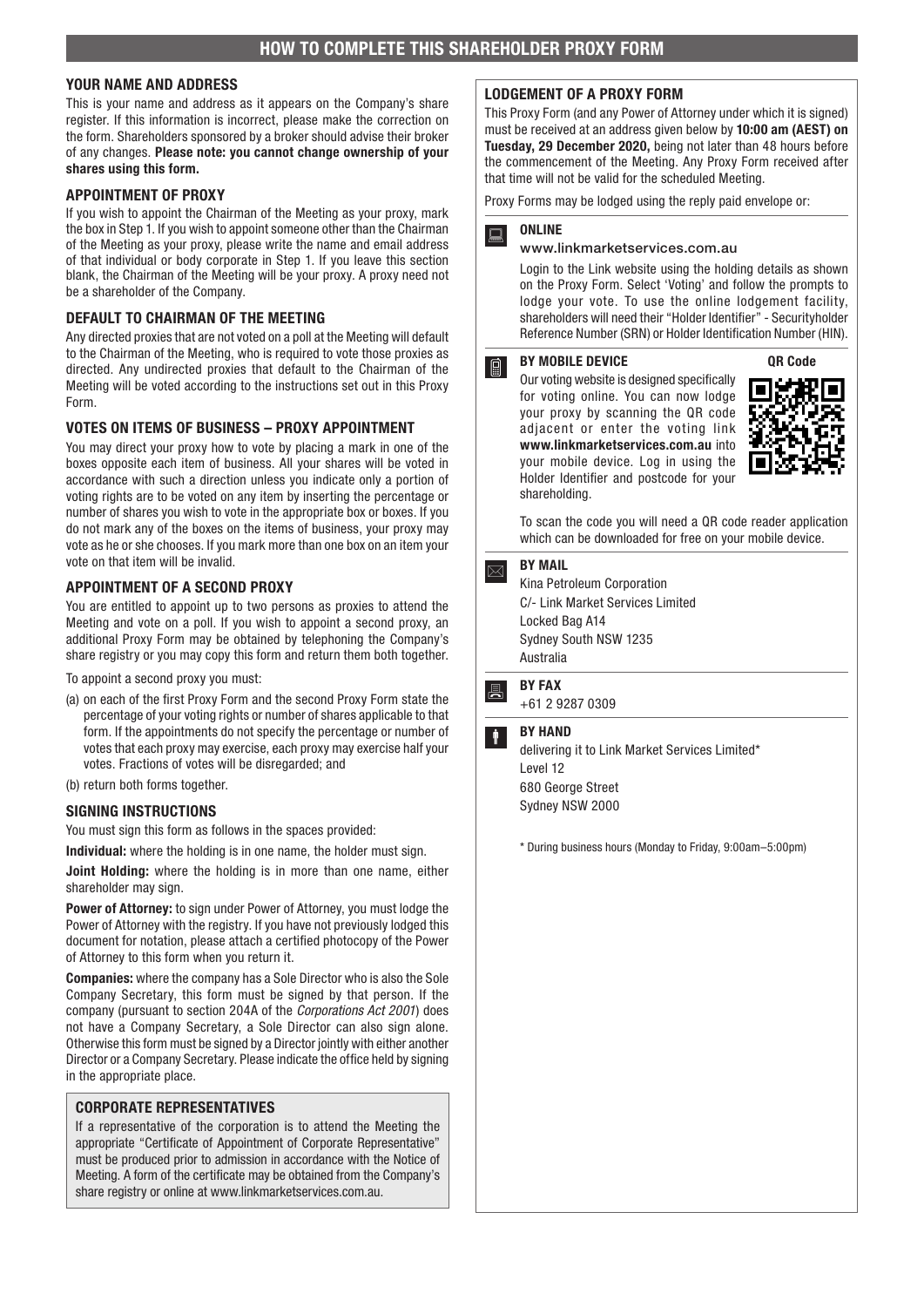

# OFF-MARKET SHARE BUY-BACK AND CAPITAL RETURN BOOKLET

# Kina Petroleum Corporation

PNG Overseas Company Number 3-120494

ARBN 629 063 547

# **THIS IS AN IMPORTANT DOCUMENT AND SHOULD BE READ IN ITS ENTIRETY**

If you are in any doubt as to the action you should take, you should consult your accountant, legal, financial or other professional adviser immediately.

This Booklet is dated 14 December 2020 and is current as at that date.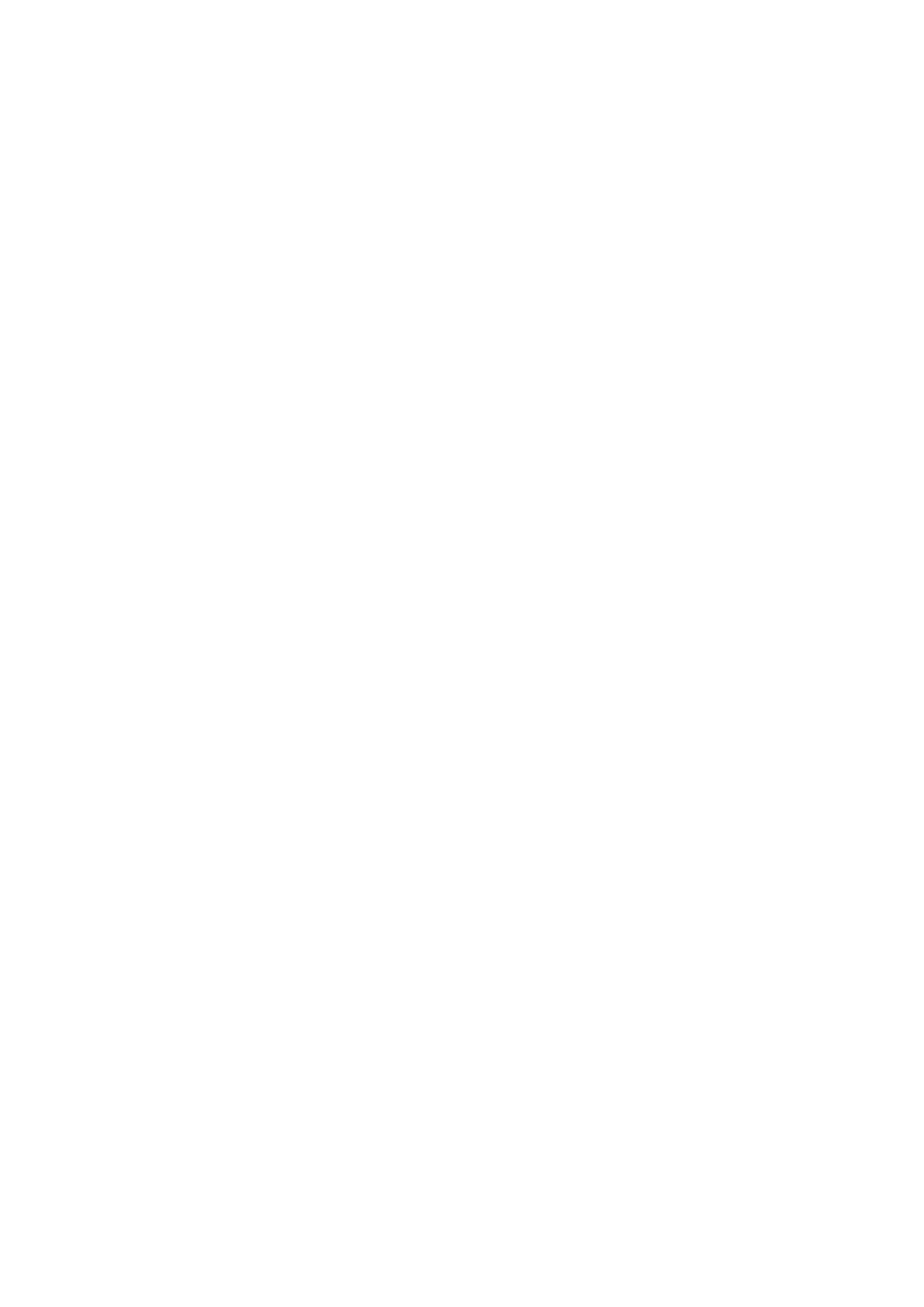# **NOTICE TO FOREIGN SHAREHOLDERS**

The distribution of this Booklet in some jurisdictions might be restricted by law and does not constitute an invitation to participate in any place where, or to any person to whom, it would be unlawful to do so. Persons who come into possession of this Booklet should seek advice on, and observe any restrictions on, distributing it. Copies of the Share Buy-Back Documents are not being mailed or otherwise distributed or sent outside Australia, Papua New Guinea or New Zealand, including into the United States and Canada. Any person receiving any of the Share Buy-Back Documents must not distribute or send them into the United States or Canada, or make them available to any Excluded Shareholder, including any person located in the United States or any resident of Canada.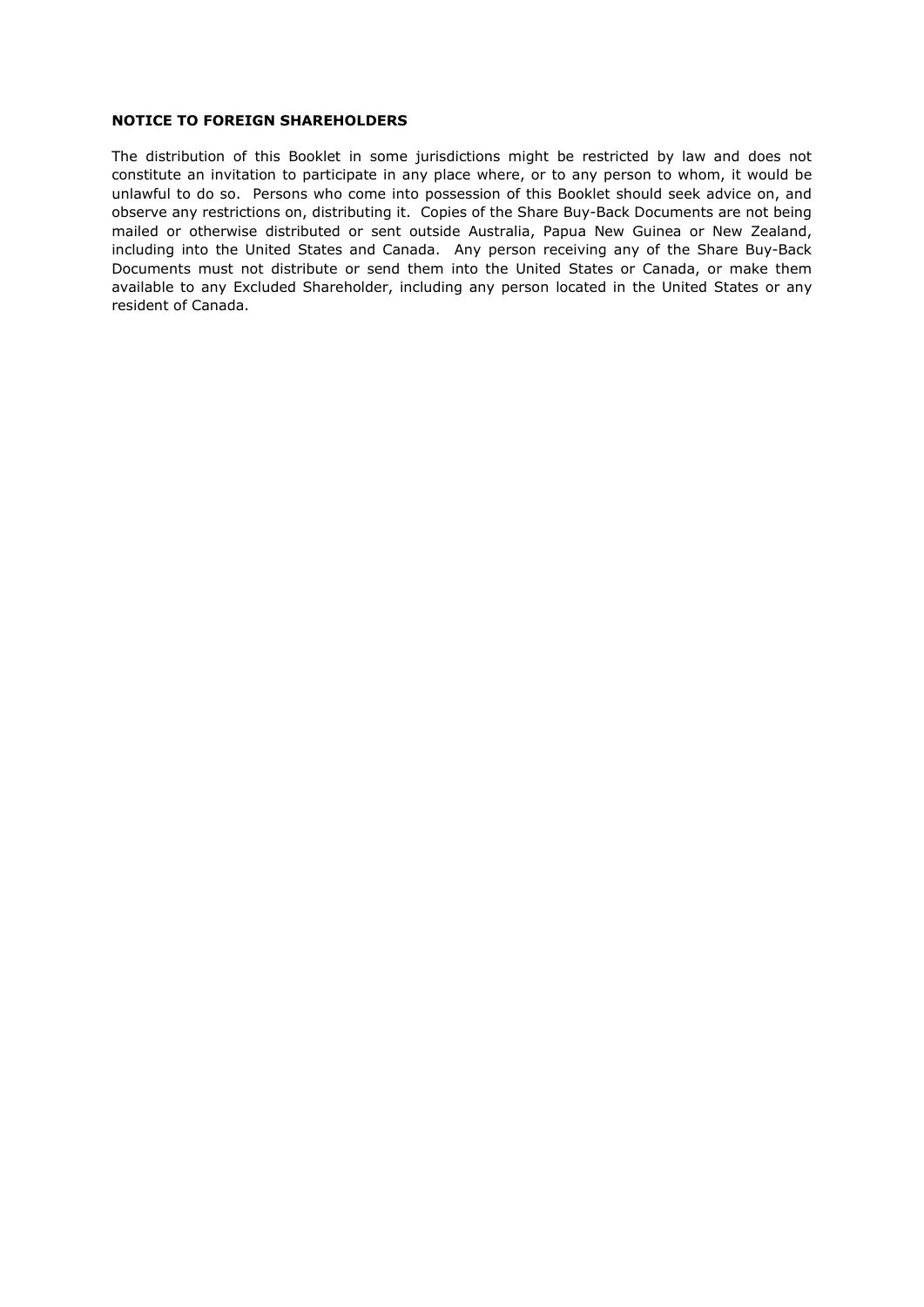# **PROPOSED SHARE BUY-BACK AND CAPITAL RETURN TIMETABLE**

| <b>DATE</b>                                                                                                                       | <b>ACTION</b>                                                                                     |
|-----------------------------------------------------------------------------------------------------------------------------------|---------------------------------------------------------------------------------------------------|
| Monday,<br>7 December 2020                                                                                                        | Announcement Date - date on which the Share Buy-Back and<br>Delistings were announced to ASX      |
| Monday,<br>14 December 2020                                                                                                       | Notice of Meeting released                                                                        |
| 7.00 pm on Thursday,<br>24 December 2020                                                                                          | Record date for voting at General Meeting                                                         |
| 10.00 am on Tuesday,<br>29 December 2020,<br>being 48 hours before<br>the General Meeting is<br>scheduled to commence             | Deadline for submitting completed proxy forms to the Company in<br>respect of the General Meeting |
| 10.00 am on Thursday,<br>31 December 2020                                                                                         | <b>General Meeting</b>                                                                            |
| Thursday,<br>31 December 2020                                                                                                     | Confirmation of results of General Meeting                                                        |
| 7.00 pm on Thursday,<br>7 January 2021                                                                                            | Share Buy-Back Initial Record Date                                                                |
| Commencement of trade<br>on Friday,<br>8 January 2021                                                                             | Commencement of Share Buy-Back                                                                    |
| 7.00 pm on Monday,<br>1 February 2021                                                                                             | Share Buy-Back Final Record Date                                                                  |
| 7.00 pm on Tuesday,<br>2 February 2021                                                                                            | <b>Suspension Date</b>                                                                            |
| 5.00 pm on Tuesday,<br>2 February 2021                                                                                            | Closing Date of Share Buy-Back                                                                    |
| Wednesday,<br>3 February 2021                                                                                                     | Payments to be made in respect of the Share Buy-Back                                              |
| Close of market on<br>Thursday,<br>4 February 2021                                                                                | <b>Removal Date</b>                                                                               |
| To be determined by the<br>Directors, provided that<br>this date is after the<br>Removal Date.                                    | Record date for determining participation in the Capital Return                                   |
| To be determined by the<br>Directors at the same<br>time as the record date<br>above is determined,<br>provided that this date is | Payments to be made in respect of the Capital Return                                              |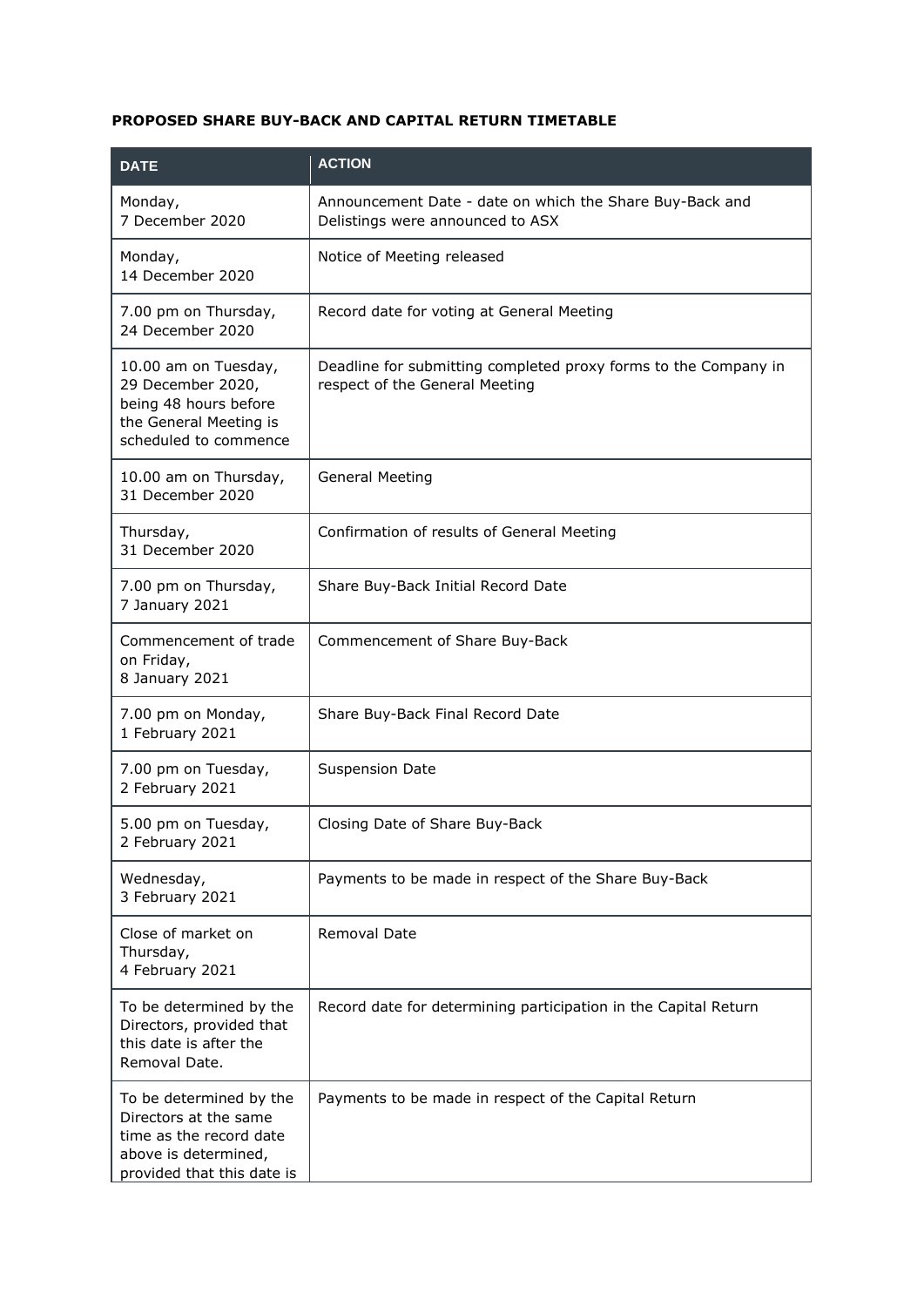| also after the Removal |
|------------------------|
| Date.                  |

\*Dates and times subject to change by the Company or ASX and PNGX. All dates and times above are Sydney, Australia time.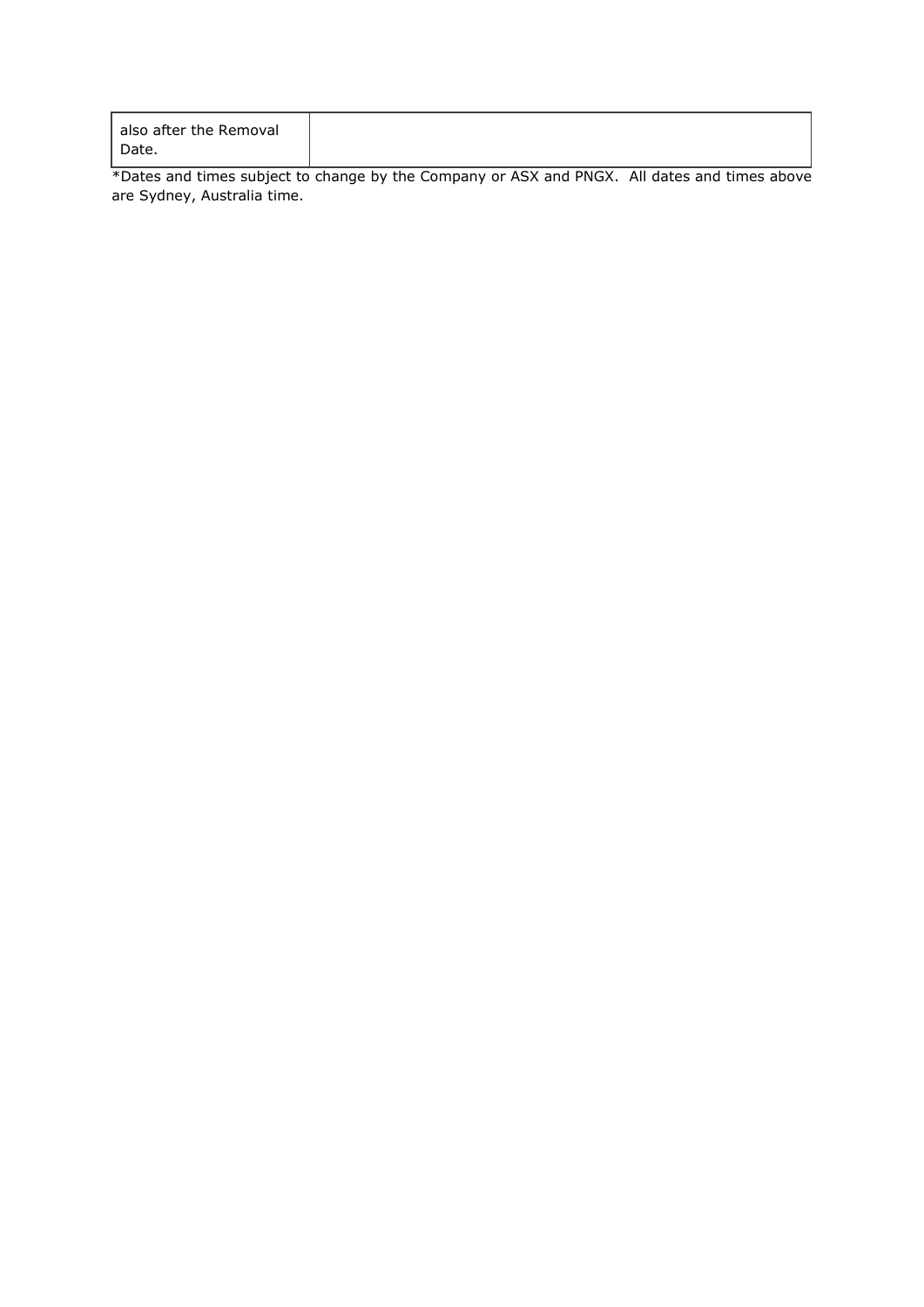# **KEY FEATURES OF THE SHARE BUY-BACK**

| <b>Share</b><br><b>Buy-Back</b><br>offer                                         | Under the Share Buy-Back, the Company offers to buy back Shares from<br>each Eligible Shareholder for the Share Buy-Back Price, being an amount<br>of \$0.10 per Share. Each Eligible Shareholder may accept the Company's<br>offer under the Share Buy-Back in respect of all or only some of their<br>Shares. There is no obligation to accept the Company's offer under the<br>Share Buy-Back.                                                                                                                                                                                                                |
|----------------------------------------------------------------------------------|------------------------------------------------------------------------------------------------------------------------------------------------------------------------------------------------------------------------------------------------------------------------------------------------------------------------------------------------------------------------------------------------------------------------------------------------------------------------------------------------------------------------------------------------------------------------------------------------------------------|
| <b>Share Buy-Back is</b><br>conditional<br>on<br><b>Shareholder</b><br>approvals | The Share Buy-Back is conditional on the Company obtaining Shareholder<br>approval for both the Share Buy-Back and the Delistings at the General<br>Meeting, which will be held on Thursday, 31 December 2020 at 10.00 am<br>(AEST) at https://agmlive.link/KPEGM20. The Share Buy-Back must be<br>approved by a majority of Shareholders voting at the meeting, while the<br>Delistings require the approval of a special resolution of Shareholders. If<br>Shareholder approval of either the Share Buy-Back or the Delistings is not<br>obtained at the General Meeting, the Share Buy-Back will not proceed. |
| Share<br><b>Buy-Back</b><br><b>Price</b>                                         | Under the Share Buy-Back, the Company will offer to buy back from<br>Shareholders their Shares at a price of \$0.10 per Share.                                                                                                                                                                                                                                                                                                                                                                                                                                                                                   |
|                                                                                  | This price reflects the maximum amount which the Company can offer to<br>Shareholders (based upon the Buy-Back Cash Reserve) to enable an equal<br>and orderly opportunity for each Shareholder to dispose of their entire<br>shareholdings prior to the Delistings.                                                                                                                                                                                                                                                                                                                                             |
|                                                                                  | Participating Shareholders will receive their payment in Australian dollars<br>at the exchange rate listed at 5.00 pm on the RBA website on the Share<br>Buy-Back Initial Record Date. A Shareholder may request through the<br>Acceptance Form to receive their payment in US dollars. Payments in<br>US dollars may be delayed by up to three Business Days because of the<br>time required to process the requests once the Share Buy-Back facility has<br>closed.                                                                                                                                            |
| <b>Eligible</b><br><b>Shareholders</b>                                           | Shareholders are eligible to participate in the Share Buy-Back if Shares<br>are registered in their name on any date between on the Share Buy-Back<br>Initial Record Date and the Share Buy-Back Final Record Date, they<br>continue to hold those Shares at the time of accepting the Company's offer<br>under the Share Buy-Back and they are not an Excluded Shareholder.                                                                                                                                                                                                                                     |
| <b>Excluded</b><br><b>Shareholders</b>                                           | Excluded Shareholders are Shareholders whom the Company is aware<br>reside in a foreign jurisdiction where it would be either illegal under the<br>laws of that jurisdiction or, in the Company's opinion, excessively costly,<br>onerous and/or time consuming, to permit Shareholders residing in that<br>jurisdiction to participate in the Share Buy-Back.                                                                                                                                                                                                                                                   |
|                                                                                  | Further details about Excluded Shareholders are contained in Section 5.1<br>of this Booklet.                                                                                                                                                                                                                                                                                                                                                                                                                                                                                                                     |
| <b>Share</b><br><b>Buy-Back</b><br><b>Initial Record Date</b>                    | 7.00 pm on Thursday, 7 January 2021                                                                                                                                                                                                                                                                                                                                                                                                                                                                                                                                                                              |
| <b>Share</b><br><b>Buy-Back</b><br><b>Final Record Date</b>                      | 7.00 pm on Monday, 1 February 2021                                                                                                                                                                                                                                                                                                                                                                                                                                                                                                                                                                               |
| <b>Closing Date</b>                                                              | 5.00 pm on Tuesday, 2 February 2021                                                                                                                                                                                                                                                                                                                                                                                                                                                                                                                                                                              |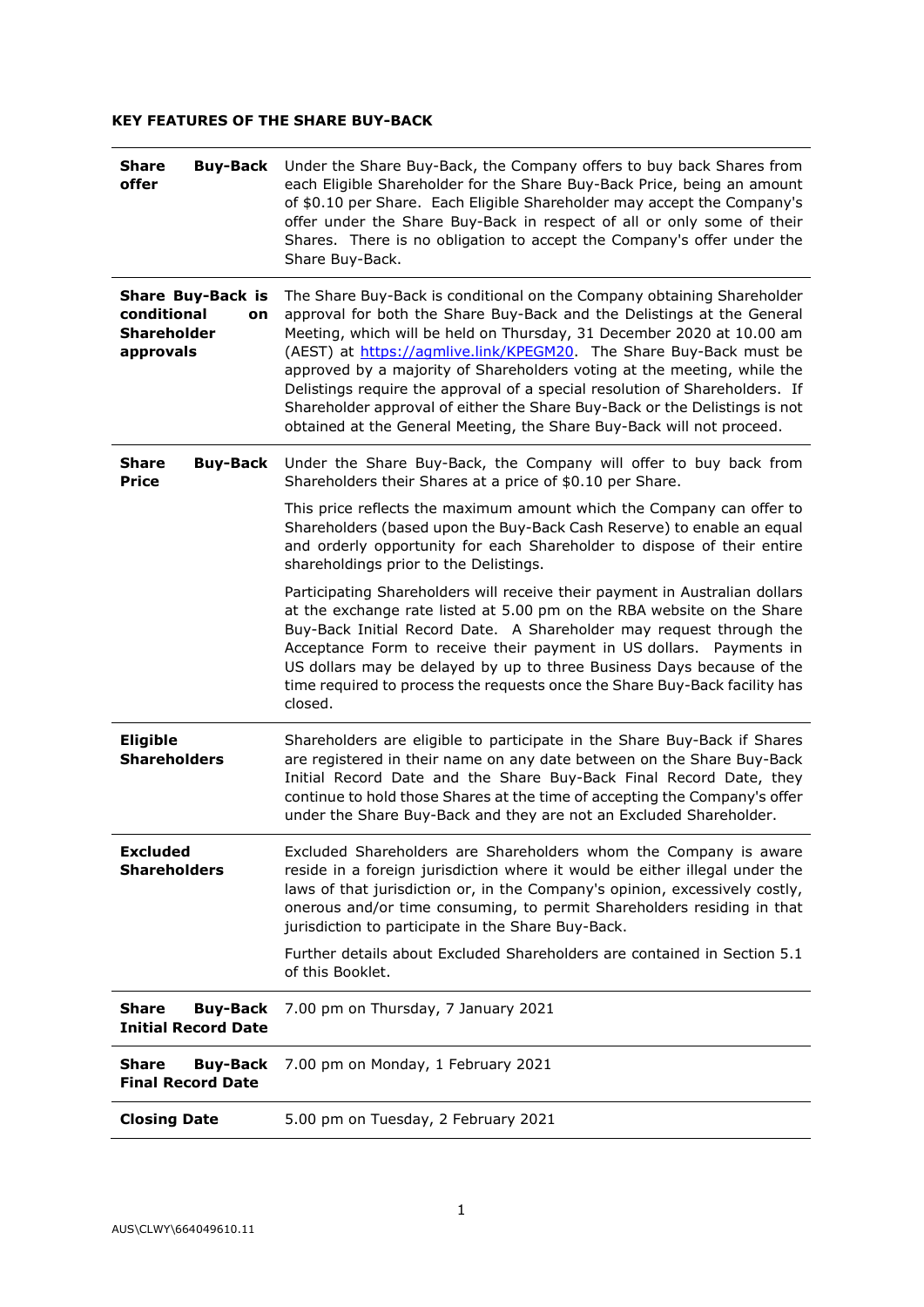# **KEY FEATURES OF THE CAPITAL RETURN**

| The Company will fund the Capital Return using the amount of the<br>Buy-Back Cash Reserve less the total amount expended in acquiring<br>Shares pursuant to the Share Buy-Back.                                                                                                                                                                                                                                                                                                                   |
|---------------------------------------------------------------------------------------------------------------------------------------------------------------------------------------------------------------------------------------------------------------------------------------------------------------------------------------------------------------------------------------------------------------------------------------------------------------------------------------------------|
| \$0.07 per Share. Eligible Shareholders will receive their payment in<br>Australian dollars at the exchange rate listed at 5.00 pm on the<br>RBA website on the record date for determining participation in the Capital<br>Return. A Shareholder may request to receive their payments in<br>US dollars by contacting the Company's Registry on +61 1300 859 277.<br>Payments in US dollars may be delayed by up to three Business Days<br>because of the time required to process the requests. |
| All Shareholders who hold Shares as at 7.00 pm on the record date for the<br>Capital Return.                                                                                                                                                                                                                                                                                                                                                                                                      |
| None.                                                                                                                                                                                                                                                                                                                                                                                                                                                                                             |
| To be determined by the Directors, provided that this date is after the<br>Removal Date.                                                                                                                                                                                                                                                                                                                                                                                                          |
| Date to be determined by the Directors at the same time as the record<br>date above is determined, provided that this date is also after the Removal<br>Date.                                                                                                                                                                                                                                                                                                                                     |
|                                                                                                                                                                                                                                                                                                                                                                                                                                                                                                   |

#### **INDEPENDENT ADVICE**

This Share Buy-Back and Capital Return Booklet does not constitute financial product advice, investment advice or tax advice and has been prepared without taking into account your particular investment objectives, financial situation or needs. You should consider obtaining independent advice before making any financial decisions. The Directors of the Company make no recommendation as to whether or not you should participate in the Share Buy-Back.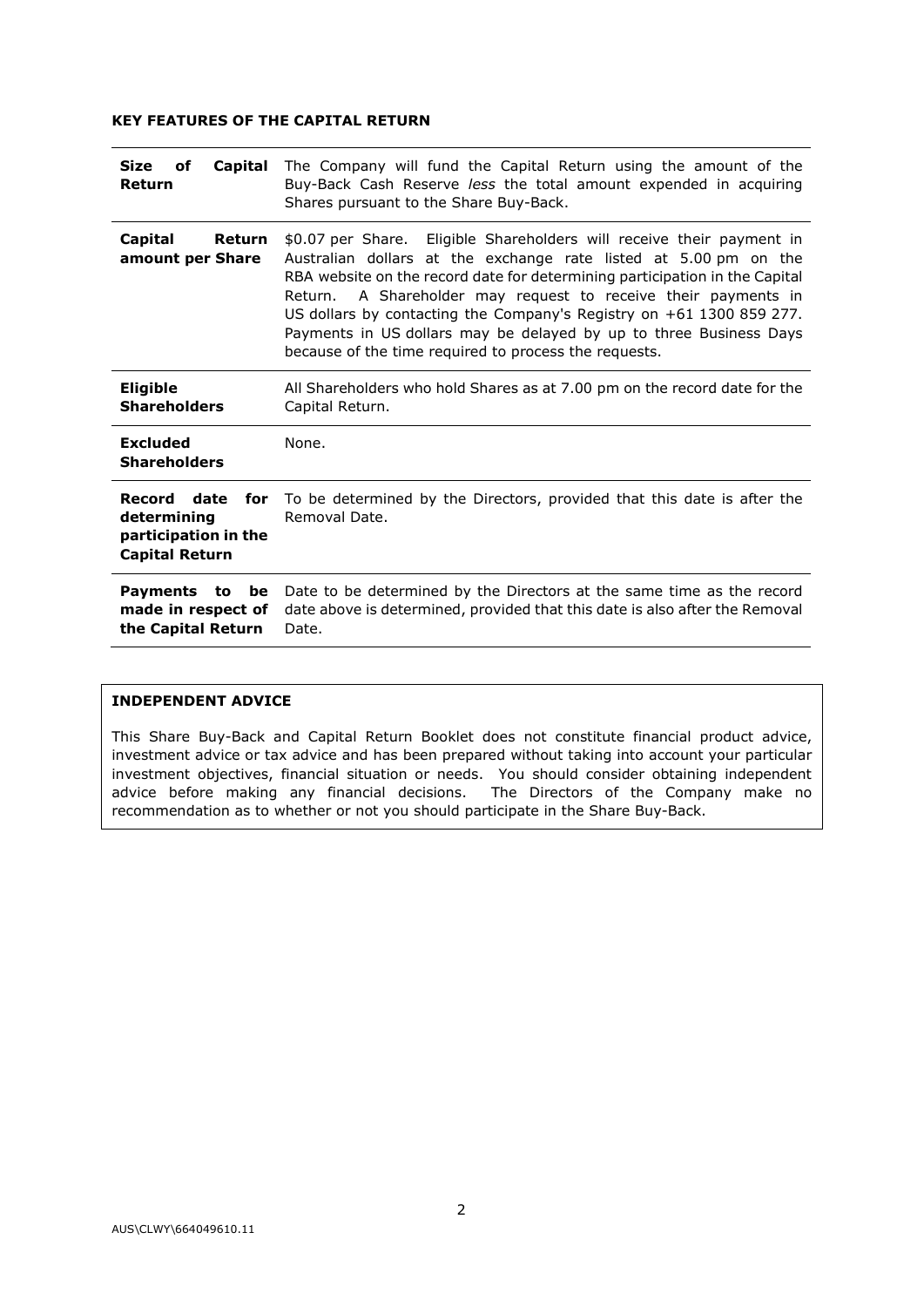# 1. **GENERAL**

This Share Buy-Back and Capital Return Booklet contains information on:

- (a) the Share Buy-Back to help you to make an informed decision on whether to participate in the Share Buy-Back; and
- (b) the Capital Return.

Capitalised words and expressions used in this Booklet are defined in the Glossary to this Booklet.

Unless otherwise stated, all references to sums of money, US\$, \$ and dollars are to United States dollars and all references to time are to Australian Eastern Standard Time.

# 2. **DETAILS OF THE SHARE BUY-BACK**

#### 2.1 **Background to and purpose of the Share Buy-Back**

The Board has determined to request Shareholder approval at the Company's General Meeting for an off-market buy-back of Shares (the **Share Buy-Back**), which is conditional upon Shareholders approving the removal of the Company from the official lists of ASX and PNGX (the **Delistings**).

Further details of the Company's reasons for the Delistings are set out in section [4](#page-33-0) of this Booklet and in the Notice of Meeting which was lodged on the ASX announcement platform on Monday, 14 December 2020.

The purpose of the proposed Share Buy-Back is to allow Shareholders to realise some or all of their investment in the Company using the Buy-Back Cash Reserve prior to the Delistings in a manner that will maintain an efficient and orderly market in the Shares.

# 2.2 **Approval of the Share Buy-Back**

For the Share Buy-Back to proceed, Shareholders must approve it under BVI law. In addition, the Share Buy-Back is conditional on Shareholders approving the Delistings at the General Meeting. If the Delistings are not approved by Shareholders at the General Meeting, the Share Buy-Back will not proceed.

The Share Buy-Back will be approved if more than 50% of votes cast at the General Meeting are cast in favour of both the Share Buy-Back.

The resolution for approval of the Share Buy-Back is conditional on the approval of the Delistings. This means that, if the special resolution for approval of the Delistings is not approved by Shareholders, the Share Buy-Back will not proceed because (unless subsequent proposed Delistings are approved by Shareholders or ASX determines that the Shares should no longer be listed) the Company will continue to be listed on ASX and PNGX.

#### 2.3 **What is an off-market Share Buy-Back?**

Under a share buy-back, a company buys its own shares back from shareholders who elect to participate in the share buy-back offer. Shareholders may elect to participate in the Share Buy-Back at their discretion.

In an Australian company, the shares bought back are cancelled, reducing the total number of Shares on issue. The position is the same under BVI law.

In an off-market share buy-back offer, a company offers to buy shares from eligible shareholders who agree to sell some or all of their shares in the company.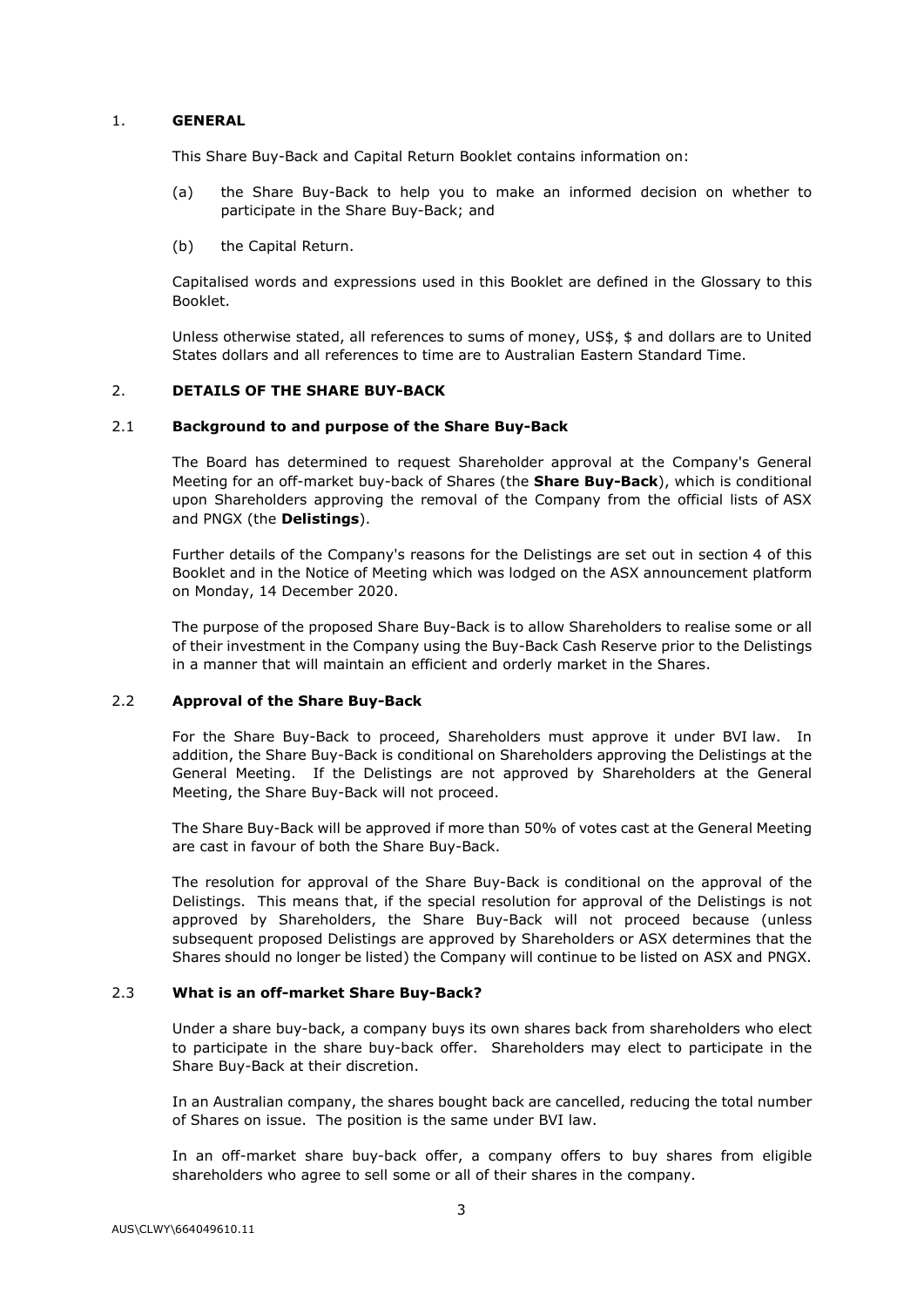A share buy-back is said to be 'off-market' when it is made to shareholders directly rather than through a share market.

Under the Share Buy-Back (which is subject to Shareholder approval of both the Share Buy-Back and the Delistings), the Company offers to buy back Shares from the Eligible Shareholders at the Share Buy-Back Price. Shareholders may accept the Share Buy-Back offer by using the Acceptance Form. If an Eligible Shareholder accepts the offer under the Share Buy-Back by submitting an Acceptance Form, then a Share Buy-Back Contract is formed on the terms and subject to the conditions set out in the Share Buy-Back Documents on the Share Buy-Back Date.

Further details on how to submit an Acceptance Form are set out in Section [3](#page-32-0) of this Booklet.

# 2.4 **What are the advantages of the Share Buy-Back?**

The Board considers that the advantages and benefits of the Share Buy-Back are as follows:

- (a) The decision to participate in the Share Buy-Back is entirely voluntary and Eligible Shareholders may tailor their participation to suit their particular situation.
- (b) All Eligible Shareholders have an equal opportunity to participate in the Share Buy-Back.
- (c) The Board considers that the Share Buy-Back is a very effective way to provide liquidity to Shareholders for those Shareholders who wish to dispose of some or all of their Shares prior to the Delistings. The Board is of the view that the Share Buy-Back provides Shareholders with a better outcome than if the Company were not to make any facility available. Other mechanisms to return capital were also considered, but the Share Buy-Back was considered the most appropriate because it accommodates each Shareholder's preferences in respect of how many Shares it wishes to be bought back by the Company (if any).
- (d) You do not pay any brokerage to sell your Shares through the Share Buy-Back.
- (e) The Company believes that the Share Buy-Back will benefit all Shareholders, whether or not an Eligible Shareholder decides to participate. Shareholders who choose not to participate in the Share Buy-Back but retain their Shares are expected to benefit from the discount to the trading price achieved by the Company in the purchase of Shares through the Share Buy-Back. Earnings per Share will also increase due to the reduction in Shares on issue, although the ongoing market capitalisation of the Company will reflect a number of factors and will not solely be based on earnings per Share. Total Shareholder return will also be maintained due to the reduction in Shares on issue. The Company cannot, however, guarantee an increased earnings per Share or increased total Shareholder return in the future because this will depend on a number of factors, including competitive pressures and broader industry or Australian economic issues which may affect the Company's business and some of which are outside the Company's control.

Further information about the effect of the Share Buy-Back on the Company is set out in Section [5](#page-35-1) of this Booklet.

# 2.5 **What are the disadvantages of the Share Buy-Back?**

The Board considers that the Share Buy-Back may have the following disadvantage to Shareholders:

(a) the Company will be funding the proceeds of the Share Buy-Back from its available cash reserves. As a result, the cash reserves of the Company after the Share Buy-Back will be reduced by a maximum amount of \$1.28 million;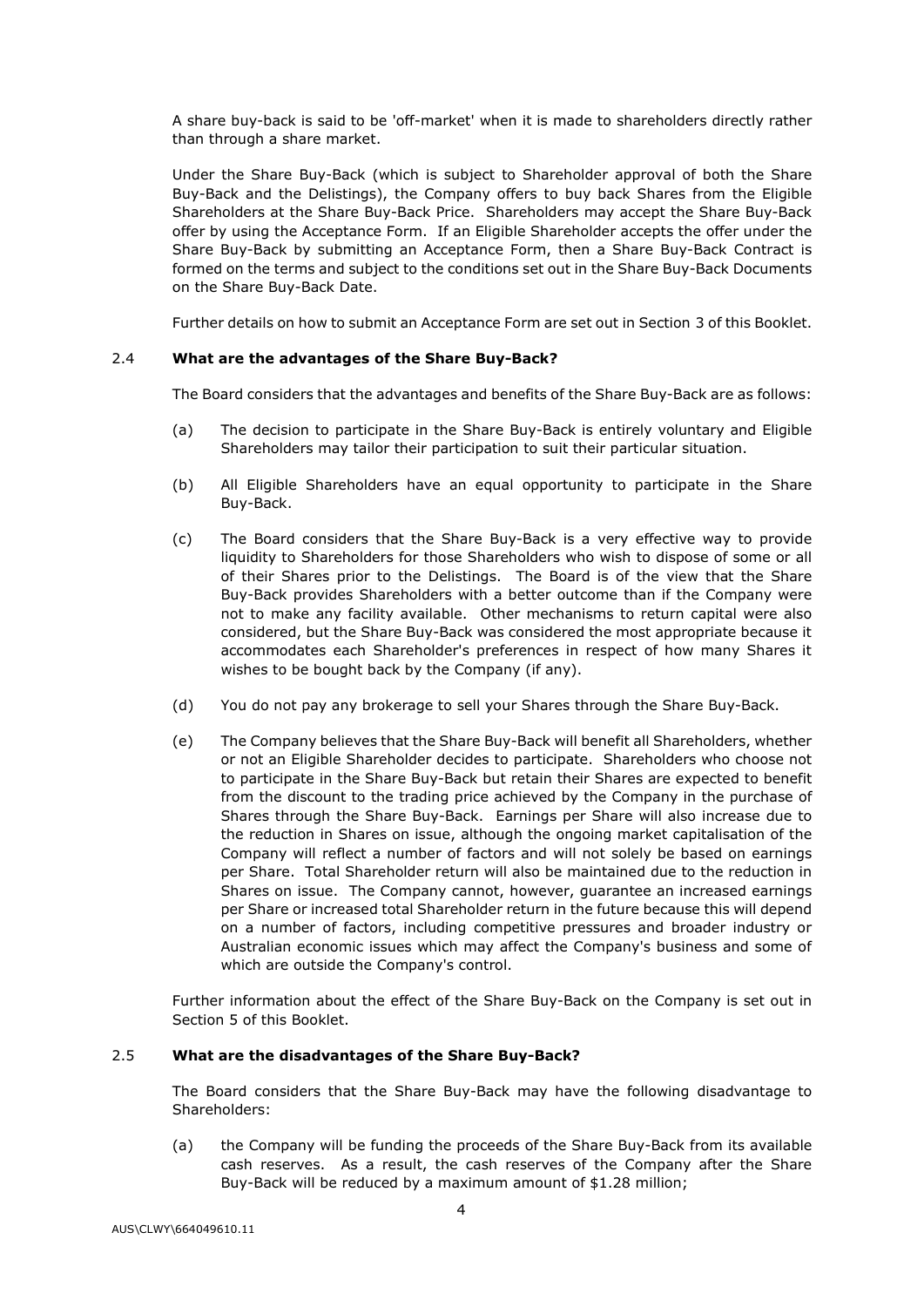- (b) The Share Buy-Back Price has not been determined with reference to the enterprise value, net asset value or other valuation metric and is based solely on the Buy-Back Cash Reserve available to the Company. Accordingly, the Share Buy-Back Price is not necessarily reflective of the value of a Share and is at a 64% discount to the VWAP of the Shares in respect of the five trading days before the date on which the Company announced it was pursuing the Delistings; and
- (c) Eligible Shareholders who elect to participate in the Share Buy-Back will not benefit from the future prospects and growth of the Company and its business in respect of those Shares which are sold back to the Company. With the significant drop in oil price and the Covid-19 overhang there have been a number of significant changes to the PNG corporate landscape particularly in Western Province, including the withdrawal of Repsol, Horizon and Osaka Gas from the license in which Kina has an interest and from other licenses in the region. Hundreds of millions of dollars' worth of investment have been made by various companies evaluating discoveries in the foreland of Western Province. With all of these changes the Company sees new opportunities materialising and continue to evaluate opportunities (including corporate transactions) to enhance value to Shareholders. There is no certainty that any of these opportunities will come to fruition or, if any of them does come to fruition, that it will generate the anticipated returns for Shareholders. Shareholders should therefore exercise caution when deciding whether or not to participate in the Share Buy-Back (if it is approved by Shareholders at the General Meeting).

#### 2.6 **Why might I choose not to participate in the Share Buy-Back?**

The decision to participate in the Share Buy-Back is entirely voluntary. Reasons you may choose not to participate include:

- (a) you do not wish to sell any of your Shares;
- (b) participating in the Share Buy-Back may not suit your personal tax situation;
- (c) you may be able to sell your Shares on ASX or PNGX for a price that is higher than the Share Buy-Back Price and provides you with a greater after-tax return than if you sold them through the Share Buy-Back, depending on your personal tax situation;
- (d) you may wish to retain your Shares to benefit from the Capital Return and any future growth or successes of the Company; and
- (e) you may wish to retain your Shares to benefit from holding a slightly larger percentage of the total Shares in the Company, and potential increased earnings per Share and total Shareholder return after completion of the Share Buy-Back.

#### 2.7 **Will the Share Buy-Back proceed if the Share Buy-Back is not approved by Shareholders?**

No. If Shareholders do not approve the Share Buy-Back, the Share Buy-Back will not proceed.

# 2.8 **Will the Share Buy-Back proceed if the Delistings are not approved by Shareholders?**

No. The Share Buy-Back is conditional on Shareholders approving of the Delistings at the General Meeting. If the Delistings are not approved by Shareholders at the General Meeting, the Share Buy-Back will not proceed.

The Company is offering the Share Buy-Back as a means for allowing Shareholders to exit all or a portion of their investment in the Company prior to the Delistings. If the Delistings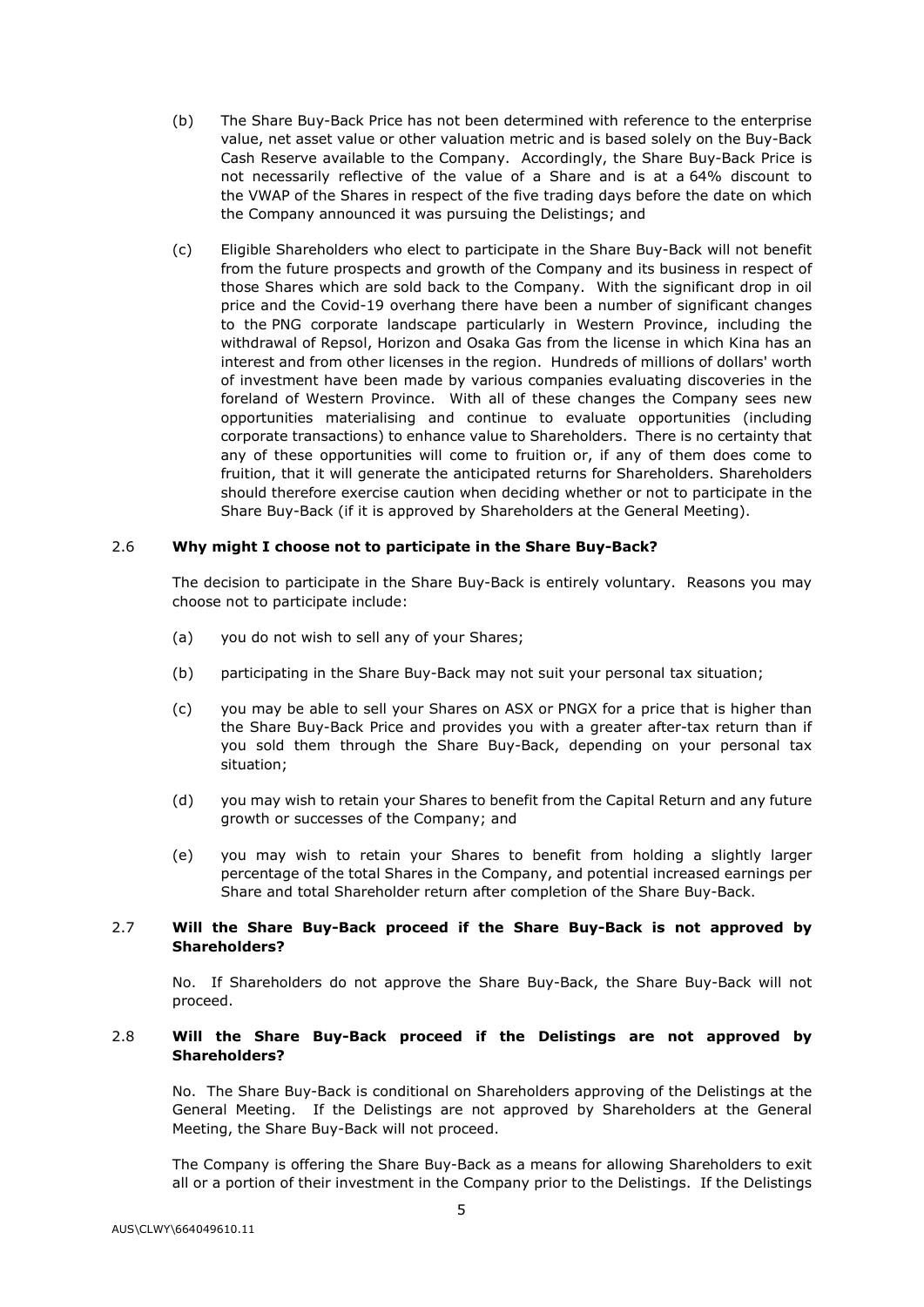are not going to occur, then there is no longer any reason for the Company to offer the Share Buy-Back.

# 2.9 **Will the Delistings proceed if the Share Buy-Back is not approved by Shareholders, but the Delistings are approved by Shareholders?**

Yes. The Delistings are not conditional on the Share Buy-Back being approved by Shareholders at the General Meeting. The Directors are of the view that it is no longer in the Company or the Shareholders' interests to remain listed on ASX or PNGX. The Share Buy-Back presents Shareholders with a convenient opportunity to realise some or all of their investment in the Company prior to the Delistings, but if Shareholders do not approve of the Share Buy-Back, then it does not change the Directors' views about the Delistings. Additionally, ASX's approval of the Delistings does not require the Company to undertake the Share Buy-Back prior to the Delistings.

# 2.10 **How is the Company funding the Share Buy-Back?**

The Company is funding the Share Buy-Back from its existing Buy-Back Cash Reserve.

# 2.11 **What effect will the Share Buy-Back have on the control of the Company?**

Given the percentage of issued Shares the Company expects to buy back under the Share Buy-Back and the concentrated nature of the Share Register, there will be no change of control implications arising from the Share Buy-Back.

# 2.12 **Do I have to sell any of my Shares?**

No. If you do not want to sell any of your Shares, you do not need to take any action. Participation in the Share Buy-Back is completely voluntary.

If you do not participate in the Share Buy-Back, the number of Shares that you hold in the Company will remain the same but your percentage holding in the Company will increase if other Shareholders elect to participate in the Share Buy-Back. You will also benefit from any improvement in earnings per Share and return on equity, and you will continue to be subject to the normal investment risks associated with Share ownership in the Company. The Company continues to pursue opportunities (including corporate transactions) to enhance value to Shareholders. There is no certainty that any of these opportunities will come to fruition or, if any of them does come to fruition, that it will generate the anticipated returns for Shareholders. Shareholders should therefore exercise caution when deciding whether or not to participate in the Share Buy-Back (if it is approved by Shareholders at the General Meeting).

However, you should be aware that, if you elect not to accept the Company's Share Buy-Back offer to acquire some or all of your Shares under the Share Buy-Back and the Delistings and Share Buy-Back are approved, unless you sell your Shares on market prior to the Suspension Date, you will hold Shares in an unlisted company (see Section [4](#page-33-0) of this Booklet for further information).

# 2.13 **Will I still receive any dividends if my Shares are bought back?**

The Company currently does not propose to declare a dividend. If your Shares are bought back, you will not be entitled to receive any future dividends to which those Shares would otherwise have been entitled if they were not bought back and cancelled.

# 2.14 **How many Shares will the Company buy back?**

The Company is offering to buy back all Shares held by Eligible Shareholders, but the number of Shares which the Company buy back under the Share Buy-Back is dependent on the number of acceptances received from Eligible Shareholders.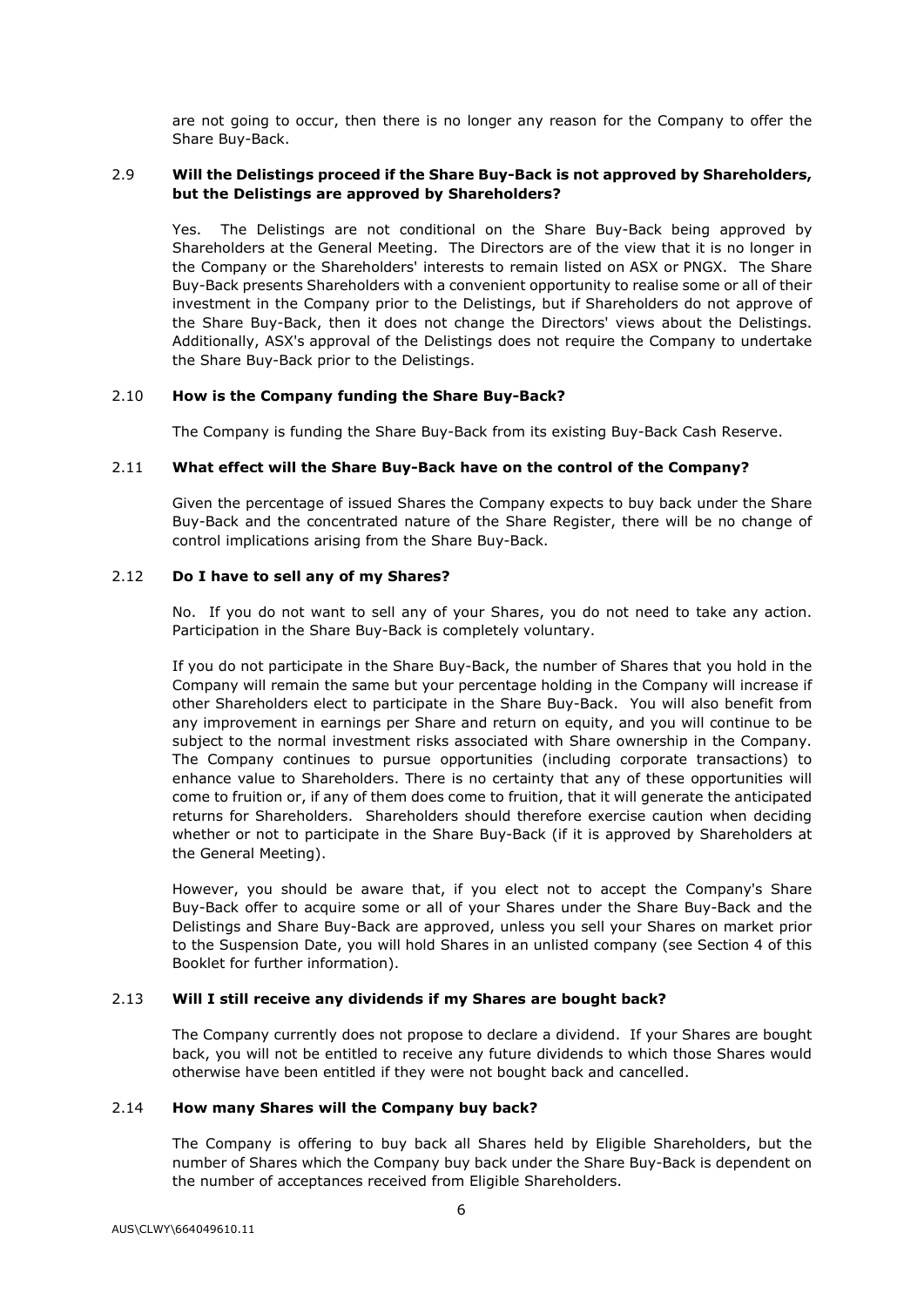The Company is aware that none of the Directors intends to accept the offer under the Share Buy-Back and there are no Excluded Shareholders as at the date of this Booklet. Accordingly, the Company could buy back up to a total of 10,654,926 Shares, representing approximately 83.13% of the issued share capital of the Company (in aggregate) as at the date of this Booklet and based on all other Eligible Shareholders accepting the offer under the Share Buy-Back in respect of all of their Shares. This is the maximum number of Shares which may be bought back, not the actual number that will be bought back.

#### 2.15 **Who may participate in the Share Buy-Back?**

Eligible Shareholders who held Shares at any time between the Share Buy Back Initial Record Date and the Share Buy-Back Final Record Date (and still hold Shares up to the Share Buy-Back Date) may participate in the Share Buy-Back.

Certain foreign Shareholders whom the Company is aware reside in a jurisdiction where it would be either illegal under the laws of that jurisdiction or, in the Company's opinion, excessively costly, onerous and/or time consuming, to permit them to participate in the Share Buy-Back, are not entitled to participate in the Share Buy-Back. For details, see Section [5.1](#page-35-0) of this Booklet.

# 2.16 **Will all of my Shares be bought back?**

You can choose to accept the Company's offer to buy back all of your Shares if you are an Eligible Shareholders. The Share Buy-Back is completely voluntary and there is no obligation to accept the offer under the Share Buy-Back at all or in respect of a particular number of your Shares.

# 2.17 **How will I know how many of my Shares will be bought back?**

The number of Shares which the Company will buy back from you is the number which you indicate you wish to sell to the Company in the Acceptance Form.

Once the Company has credited funds to Shareholders (see Section [2.19](#page-30-0) of this Booklet), the Company will send all Shareholders who have accepted the Company's offer to buy back Shares under the Share Buy-Back a statement notifying them of the number of their Shares that have been bought back and the aggregate price paid for those Shares.

# 2.18 **At what price will Shares be bought back?**

\$0.10 per Share, being an amount determined by dividing the amount of the Buy-Back Cash Reserve by the number of issued Shares as at the date of the Notice of Meeting.

For each Share purchased under the Share Buy-Back, Shareholders will receive a cash amount which is equal to the Share Buy-Back Price.

Participating Shareholders will receive their payment in Australian dollars at the exchange rate listed at 5.00 pm on the RBA website on the Share Buy-Back Initial Record Date. A Shareholder may request through the Acceptance Form to receive their payment in US dollars. Payments in US dollars may be delayed by up to three Business Days because of the time required to process the requests once the Share Buy-Back facility has closed.

# <span id="page-30-0"></span>2.19 **When and how will I receive payment for Shares bought back?**

The Company will send all Shareholders who have accepted the Company's offer to buy back Shares under the Share Buy-Back a statement on or about Wednesday, 3 February 2021 notifying them of the number of Shares that have been bought back, which will be accompanied by a direct credit confirmation advice or a cheque for the proceeds in Australian currency.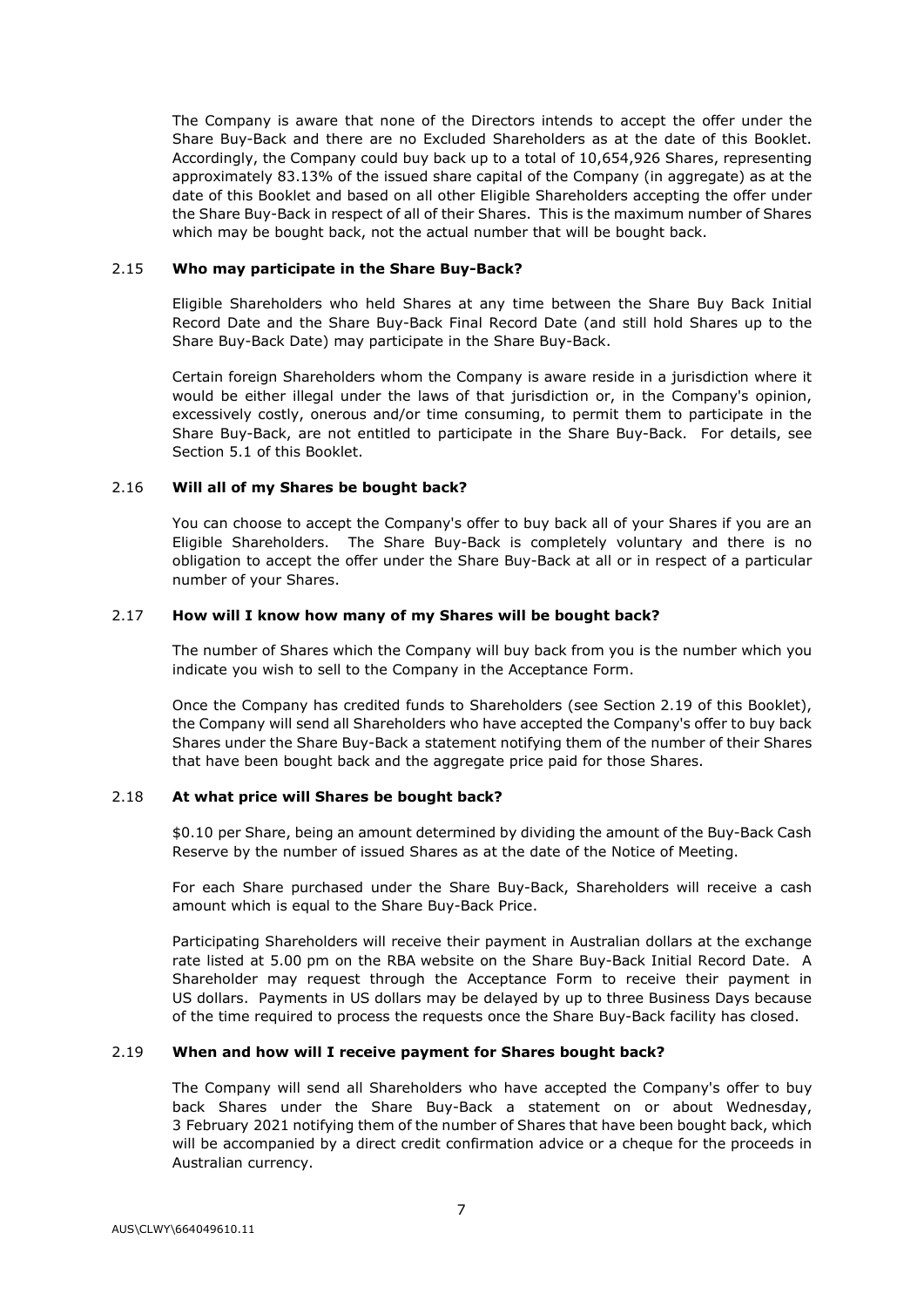If the Company holds bank account details for you, these will be printed on your personalised Acceptance Form and you do not need to provide new details unless you wish to change them. If the Company does not hold bank account details for you, you need to complete the relevant section on your personalised Acceptance Form and these details will be used for the payment of the Share Buy-Back Price (and for any future dividend payments, to the extent you continue to hold any Shares after the Share Buy-Back is completed). You cannot used a United States bank account for payments in respect of the Share Buy-Back.

#### 2.20 **How long will the Share Buy-Back offer be open?**

The Share Buy-Back offer will open at 9.00 am on Friday, 8 January 2021 and remain open until 5.00 pm on Tuesday, 2 February 2021. The Board may, at its discretion, extend the offer period for the Share Buy-Back. If the offer period for the Share Buy-Back is extended, the new Closing Date will be announced to ASX and PNGX.

To the extent permitted by law, an acceptance under the Share Buy-Back is irrevocable.

# 2.21 **How are my voting rights affected by the Share Buy-Back if I submit an Acceptance Form?**

Holders of Shares are entitled to vote at any meeting of the Company that is held before the Share Buy-Back Date. There is no general meeting scheduled before the Share Buy-Back Date.

After the Share Buy-Back Date, you can vote at meetings if you continue to hold at least one Share.

#### 2.22 **Can I trade my Shares after submitting an Acceptance Form?**

Once you have submitted an Acceptance Form, you cannot:

- (a) sell, transfer or otherwise deal with the Shares which you have sold into the Share Buy-Back until after 5.00 pm on Tuesday, 2 February 2021;
- (b) convert those Shares from an Issuer Sponsored Holding to a CHESS Holding or *vice versa*; or
- (c) move them between CHESS Holdings (for instance, if you change your controlling CHESS participant).

Once you have submitted an Acceptance Form in respect of some or all of your Shares, the Registry will place the relevant number of Shares in a "sub-position" in the Share Register and you will not be able to trade those Shares until commencement of trade on Wednesday, 3 February 2021 (being the next Business Day after the Share Buy-Back Date). At this point, however, the Delistings will have occurred.

If, on the Share Buy-Back Date, you do not hold at least the number of Shares you tendered for sale into the Share Buy-Back, the Company may (in its absolute discretion) reject your acceptance(s) or treat your acceptance(s) as if you had tendered the number of Shares held by you at the Share Buy-Back Date.

You may sell or otherwise deal with any Shares not sold into the Share Buy-Back in the ordinary manner. However, if the Delistings and the Share Buy-Back are approved by Shareholders at the General Meeting, Shareholders who have chosen not to sell their Shares into the Share Buy-Back, or still hold Shares after selling some of their Shares into the Share Buy-Back, will only be able to trade their Shares on ASX or PNGX up until the Suspension Date.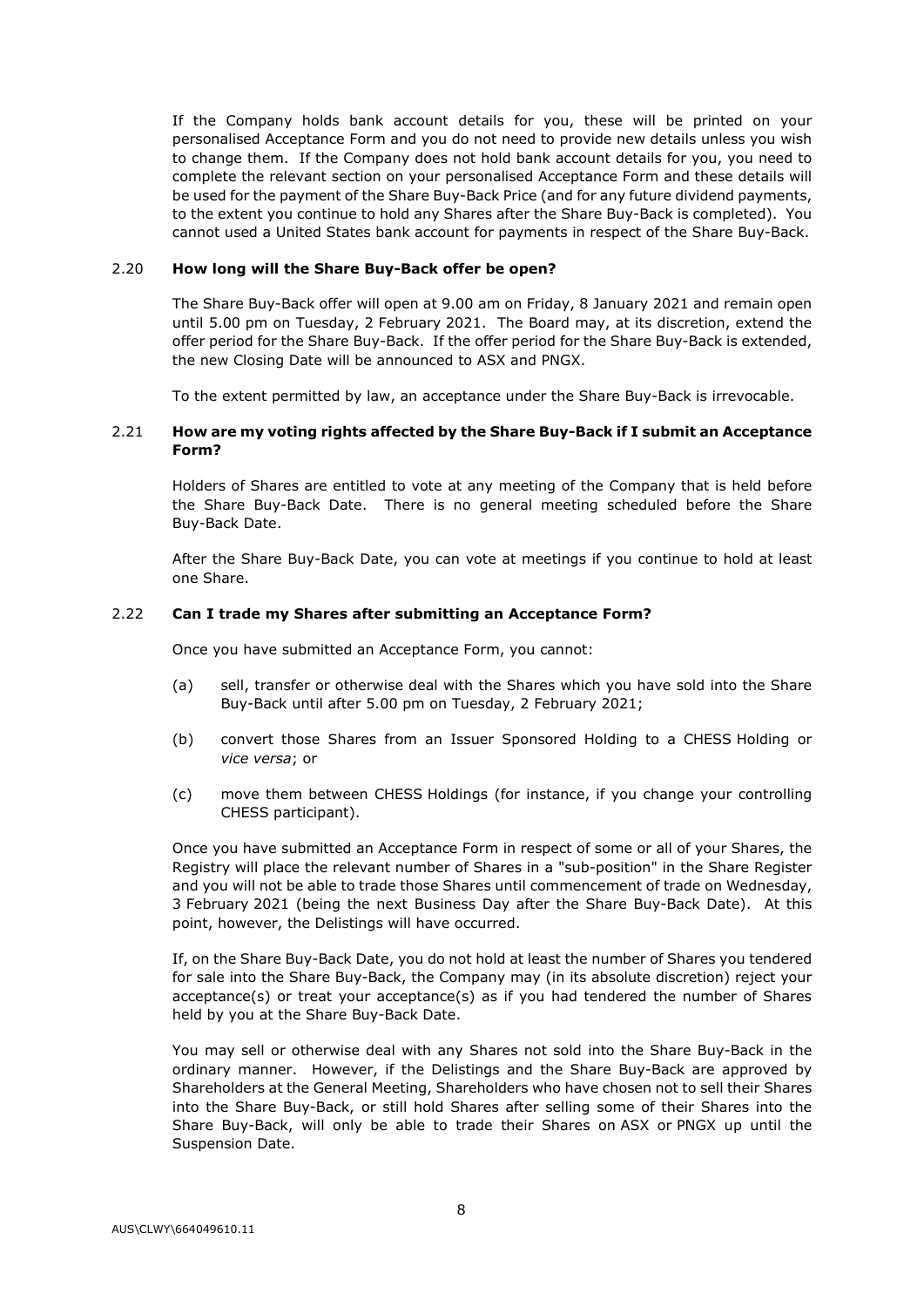After the Removal Date, Shares will only be capable of sale by private off-market transaction with a willing third party purchaser in accordance with the Company's Articles of Association. Such a third party market may not be liquid and Shareholders will be personally responsible for sourcing potential purchasers of their Shares. This may present difficulties to selling Shareholders.

After Tuesday, 2 February 2021, you may sell or otherwise deal with any of your Shares not bought back by the Company.

# 2.23 **If I purchase other Shares on ASX or PNGX during the Offer Period, can I accept the offer under the Share Buy-Back in respect those Shares?**

Yes. You may submit an Acceptance Form in respect of any Shares that are registered in your name at any time from the Share Buy-Back Initial Record Date to the Share Buy-Back Final Record Date.

# 2.24 **Can I transfer my rights to participate in the Share Buy-Back?**

No. These rights are personal to you and are not transferable. You are, however, allowed to continue selling your Shares on ASX or PNGX and any person who buys your Shares and becomes registered as a Shareholder before the Share Buy-Back Final Record Date will be permitted to accept the Company's offer under the Share Buy-Back.

# 2.25 **What happens if I do not accept the Company's offer to buy back my Shares under the Share Buy-Back?**

If you do not accept the offer to sell some or all of your Shares into the Share Buy-Back, you will retain some or all of your Shares (as applicable).

If Shareholders approve the Delistings at the General Meeting, the Company will be removed from the Official Lists of ASX and PNGX on Thursday, 4 February 2021. All Shareholders who retain an investment in the Company after the Removal Date will be eligible to receive payment from the Company pursuant to the Capital Return.

See Section [4](#page-33-0) of this Booklet for further information on the Delistings.

# 2.26 **Are the Directors participating in the Share Buy-Back?**

No, each of the Directors has confirmed that he or she will not participate in the Share Buy-Back and that they plan to continue to hold their Shares in the Company for the foreseeable future.

# 2.27 **What effect will the Share Buy-Back have on the Company?**

The Notice of Meeting explains the effect of the Share Buy-Back on the Company, including the impact on the Company's capital reserves. Shareholders should read this information carefully.

The completion of the Share Buy-Back will not reduce the Share price to less than \$0.20.

# <span id="page-32-0"></span>3. **HOW TO SUBMIT YOUR ACCEPTANCE FORM**

# 3.1 **How do I participate in the Share Buy-Back?**

It is important that you read this Booklet in full before deciding whether or not to participate in the Share Buy-Back. This Section provides instructions on how to complete your Acceptance Form to participate in the Share Buy-Back.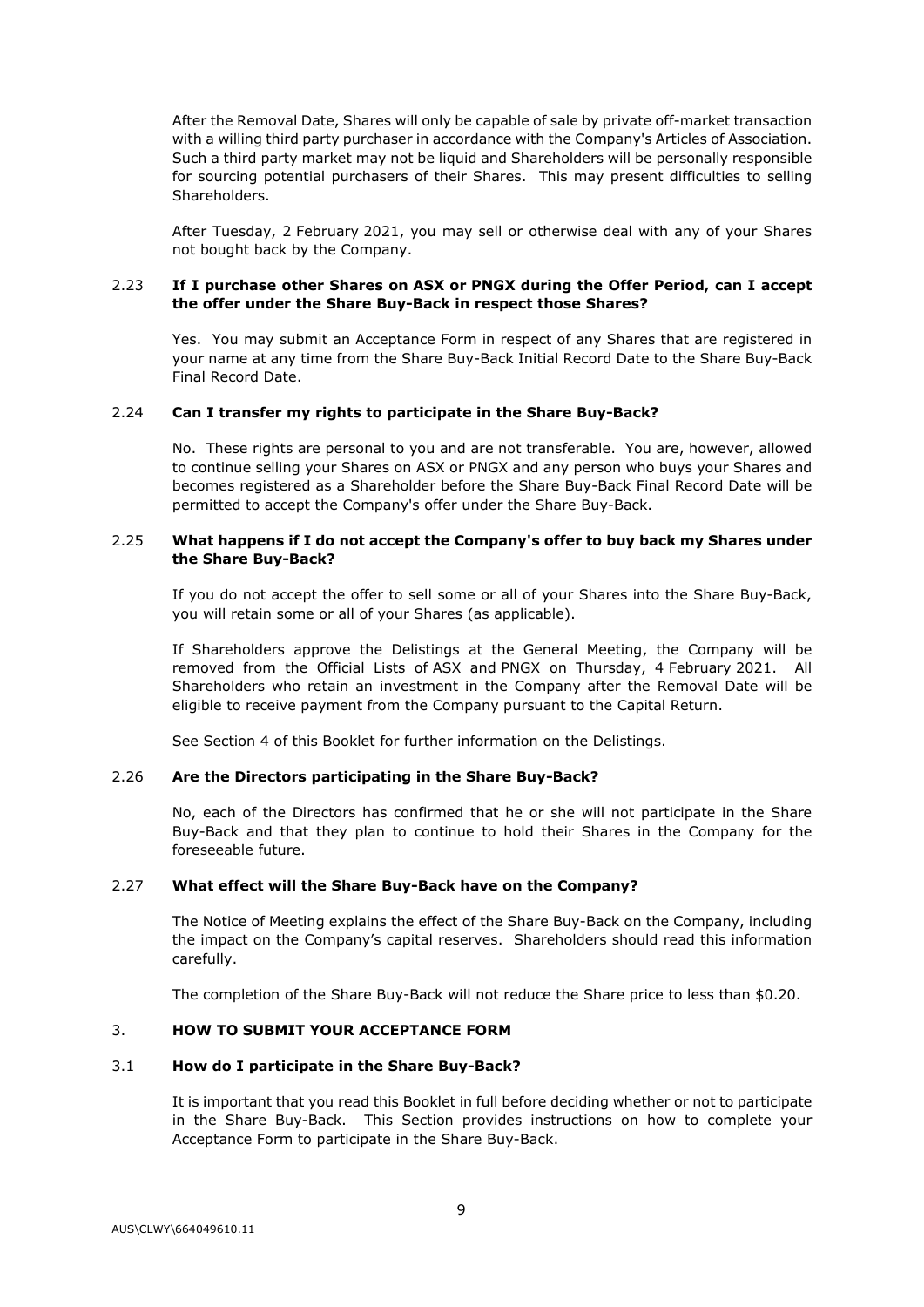If you require assistance to complete your Acceptance Forms, please contact the Company's Share Buy-Back enquiry line on +61 1300 859 277.

# *Step 1: Decide if you wish to sell Shares under the Share Buy-Back*

To participate in the Share Buy-Back, you first need to decide if you wish to sell Shares under the Share Buy-Back and, if so, you will need to complete an Acceptance Form.

# *Step 2: Submitting your Acceptance Form*

If you would like to participate in the Share Buy-Back, you need to complete and sign your personalised Acceptance Form and return it to the Registry as set out below.

Acceptances must be received no later than 5.00 pm on Tuesday, 2 February 2021 unless the Company announces a later Closing Date.

Send by mail to:

Kina Petroleum Corporation C/- Link Market Services Limited Locked Bag A14 Sydney South NSW 1235

If you need to instruct your controlling CHESS participant, please ensure you do so in sufficient time for them to process your instructions no later than 5.00 pm on Tuesday, 2 February 2021.

If you return your completed Acceptance Form to the Registry instead of to your controlling CHESS participant, the Registry will endeavour to contact your controlling CHESS participant on your behalf and relay your instructions. It is your controlling CHESS participant's responsibility to acknowledge and accept these instructions, so please ensure you allow sufficient time to do so. Neither the Company nor the Registry will be responsible should your controlling CHESS participant not acknowledge and accept your instructions.

Once you have submitted an Acceptance Form, you should not, before the Share Buy-Back Date, sell or offer to sell to others the Shares you have nominated to sell into the Share Buy-Back.

The Company will not accept an Acceptance Form from you unless it is actually received at the address noted above by 5.00 pm on Tuesday, 2 February 2021. You should allow sufficient time for sending your Acceptance Form by mail.

# 3.2 **Can I withdraw or amend an Acceptance?**

No. To the extent permitted by law, an Acceptance Form under the Share Buy-Back is irrevocable.

#### 3.3 **How can I obtain additional Acceptance Forms?**

If you require an additional or a replacement Acceptance Form, please call the Company's Registry on +61 1300 859 277.

#### <span id="page-33-0"></span>4. **DELISTINGS OF THE COMPANY FROM ASX AND PNGX**

In deciding whether to accept the Share Buy-Back Offer for some or all of your Shares, Shareholders should be aware that the Company is proposing to delist from ASX and PNGX (subject to Shareholder approval of the Delistings being obtained at the General Meeting).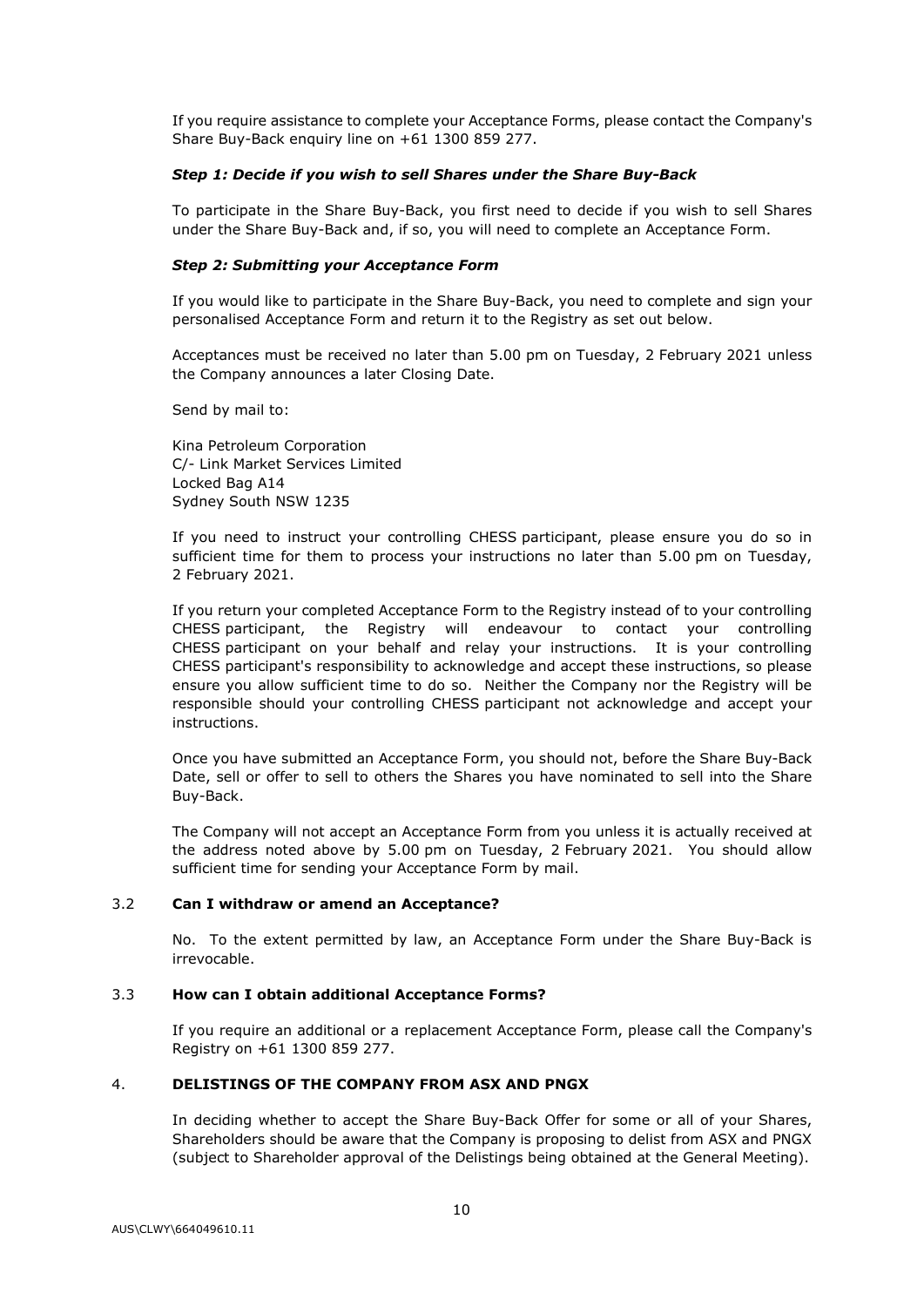This Section sets out an overview of the proposed Delistings, the implications of the Delistings and the intentions for the Company should the Delistings and Share Buy-Back be approved by Shareholders. Further information about the Delistings process and reasons for the Delistings are set out in the Notice of Meeting. Further information about the alternatives available to Shareholders with respect to their holdings is set out in the Notice of Meeting.

# 4.1 **Reasons for Delistings**

The Board's key reasons for recommending the Delistings are as follows:

- (a) **Small trading volumes having disproportionate effect on Share price** In the 18 months since relisting, the Shares traded on only 36 days and the Share price declined from \$1.80 to \$0.38 based the trading of 232,710 Shares, or less than 2% of the Company's total float. The low liquidity creates significant volatility in the Share price and from limited trading with a disproportionate impact on the Share price. The Directors believe that this phenomenon results in a Share price that is not reflective of the true value of the Company.
- (b) **Inability to raise capital at prices reflective of underlying asset value** The Directors consider that, while the Shares remain listed on ASX and PNGX and trading at a significant discount to that of comparable companies with high price volatility, the prospects of raising funds on ASX or PNGX at a price commensurate with underlying value are poor and any future capital raising at current market prices will have a very significant dilutionary impact on all Shareholders.
- (c) **Minimal liquidity and investor interest due to highly concentrated shareholdings** – The Company's Share Register is highly concentrated. At present, approximately 86% of the Shares are held by the top 20 Shareholders, most of whom the Company believes to be long term investors without intent to reduce their respective holdings for the foreseeable future. As a result, there is very limited liquidity in the Shares, and the Directors believe it is unlikely that there will be any substantial increase in liquidity in the foreseeable future. The Directors are of the view that this concentration of ownership amongst a relatively small number of Shareholders and consequent limited 'free float' of the Shares on ASX and PNGX limits investor interest in trading the Shares via ASX or PNGX. Immediately after the Delistings, Shareholders can trade in Shares through a private sale process. In the medium term, the Company intends to list on a US exchange to take advantage of the larger capital pool available for oil and gas entities. This will depend entirely on external factors such as oil and gas prices and the political situation in PNG.
- (d) **High ongoing costs** In view of the foregoing, the Directors believe that the financial, administrative, and compliance obligations and costs associated with, and executive time involved in, maintaining the ASX and PNGX listings outweigh the benefits of the continued listings and so can no longer be justified. This is particularly the case given the ongoing low trading volumes in the Shares. Furthermore, the savings arising from Delistings could be better directed elsewhere to benefit the Shareholders. The Company anticipates that it will save approximately \$1 million per year, including staff costs (with both the CEO and CFO of the Company to be made redundant), direct ASX and PNGX costs, compliance costs and administration costs. The Company does not anticipate that it will incur any additional expenses if it is removed from the official lists of ASX and PNGX.

# 4.2 **Effect of Delistings on Shareholdings**

If Shareholders approve the Delistings of the Company, the Company will be removed from the official lists of ASX and PNGX at close of market on Thursday, 4 February 2021 (**Removal Date**). The Removal Date of Thursday, 4 February 2021 is not earlier than one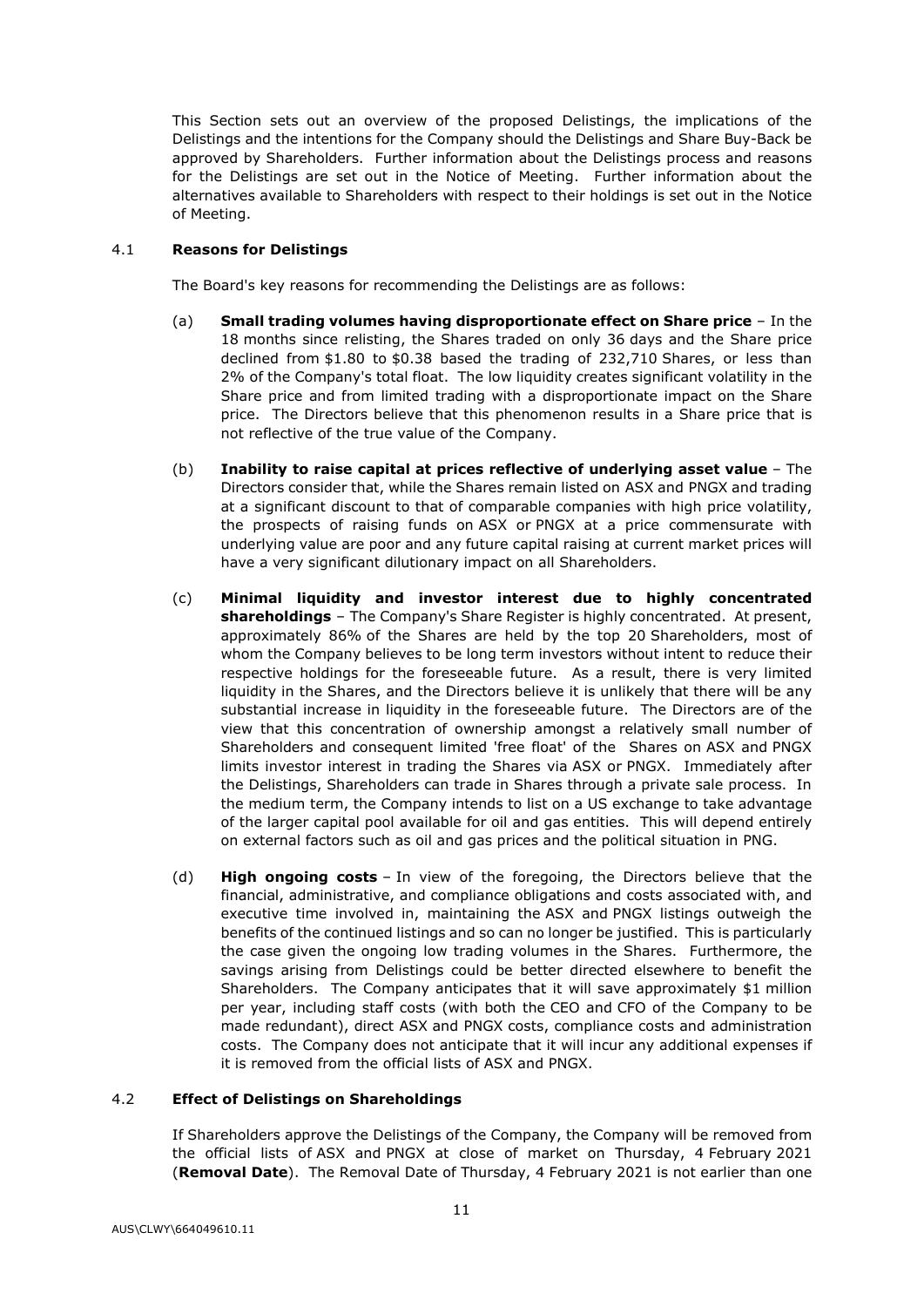month after the date Shareholder approval would be given (ie Thursday, 31 December 2020).

Shares may continue to be traded on ASX or PNGX until Tuesday, 2 February 2021, after which time trading will be suspended until the Removal Date. By Tuesday, 2 February 2021, Shareholders who wish to sell their Shares will have been given more than 6 weeks from the date of the announcement to ASX on Monday, 7 December 2020 regarding the proposed Delistings to seek to trade their Shares on ASX or PNGX if they wish to exit the Company prior to the Removal Date.

Upon the Delistings taking effect on the Removal Date, the Shares will no longer be quoted or traded on ASX or PNGX. The Share Buy-Back facility will give all Shareholders the potential opportunity to realise some or all of their investment in the Company. In addition, after the Removal Date Shareholders will be able to sell their Shares via off-market private transactions (which will require Shareholders to identify and agree terms with potential purchasers of Shares).

For Shareholders who do not wish to sell their Shares and exit prior to the Delistings, the Board intends to implement a return of capital by way of an equal capital reduction that applies to all Shareholders remaining in the Company following the Delistings in proportion to the number of Shares held by them (**Capital Return**). See Section [6](#page-40-0) of this Booklet for further information.

#### 4.3 **How will the Company be regulated after the Delistings?**

After the Delistings, the Company will be a BVI corporation, which will be primarily governed by BVI general corporation law.

If the Company is delisted, it will no longer be subject to the ASX Listing Rules and, as a BVI corporation, as is the case at present, many of the provisions of the Corporations Act will not apply to the Company. Under section 111AC of the Corporations Act, the Company will become an unlisted disclosing entity and will continue to be bound by the continuous disclosure obligations under the Corporations Act.

# 4.4 **Further information**

The Notice of Meeting sets out some of the implications of the Delistings for the Company and some potential advantages, disadvantages and risks for Shareholders if the Delistings proceeds. You should read these carefully in deciding whether or not to participate in the Share Buy-Back.

If you have any queries regarding the Delistings or whether or not to participate in the Share Buy-Back, you should consult your professional adviser.

The Board recommends that Shareholders seek legal, financial and tax advice about the potential impact the Delistings and whether or not to participate in the Share Buy-Back, including the potential advantages and disadvantages of holding shares in an unlisted BVI company.

# <span id="page-35-1"></span>5. **ADDITIONAL INFORMATION ON THE SHARE BUY-BACK**

# <span id="page-35-0"></span>5.1 **Excluded Shareholders**

Any person holding Shares:

- (a) to whom the Company would be prohibited from paying money pursuant to:
	- (i) the *Banking (Foreign Exchange) Regulations 1959* (Cth);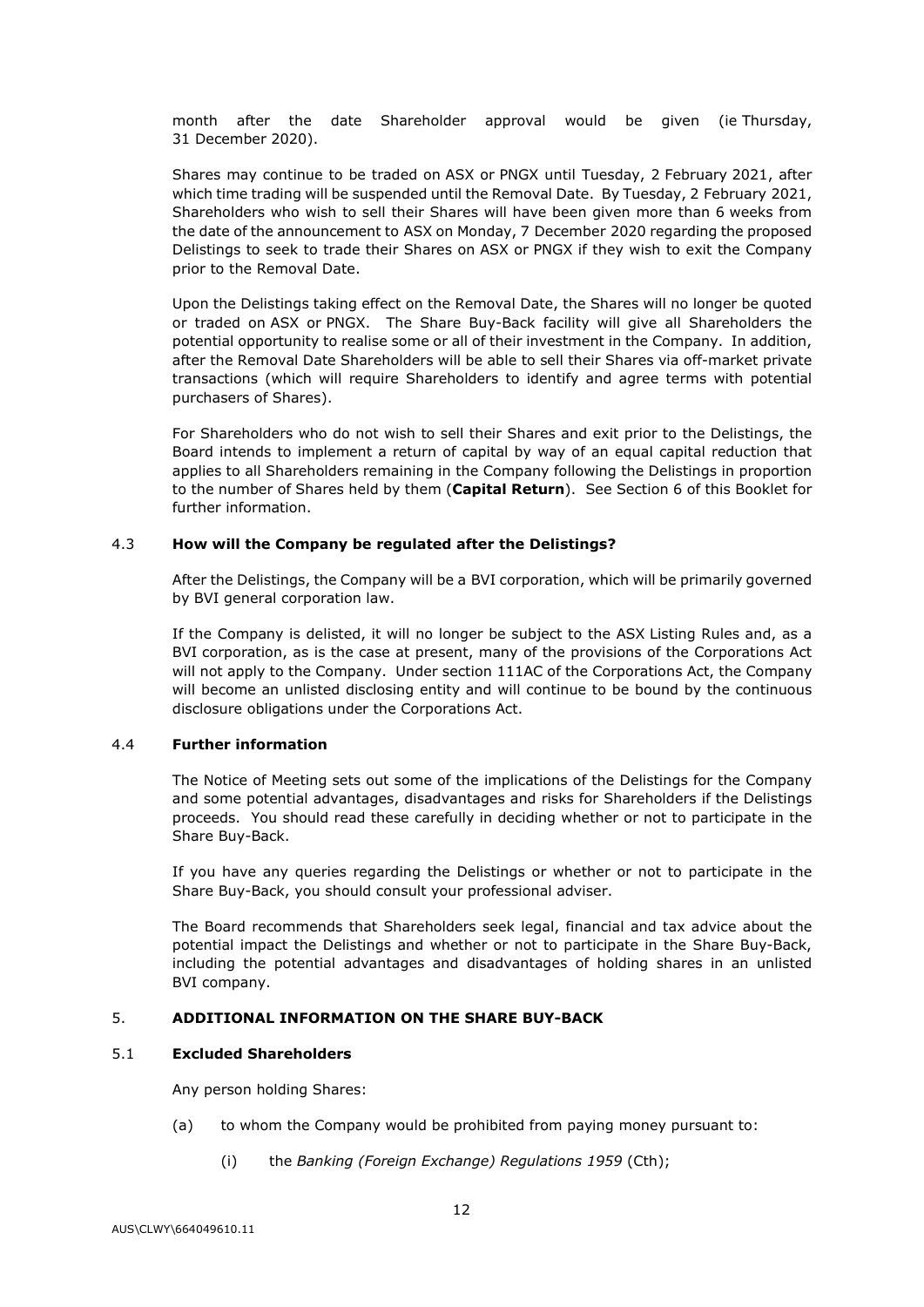- (ii) Part 4 of the Charter of the *United Nations Act 1945* (Cth), the *Charter of the United Nations (Terrorism and Dealings with Assets) Regulations 2002* (Cth), the *Charter of United Nations (Sanctions—Afghanistan) Regulations 2001* (Cth) and the *Iraq (Reconstruction and Repeal of Sanctions) Regulations 2003* (Cth);
- (iii) the *Criminal Code Act 1995* (Cth); or
- (iv) any other act, rule or regulation prohibiting the Company from making payments to Excluded Shareholders;
- (b) whose address on the Company's Share Register is outside Australia unless the Company is satisfied that it is lawful and practicable to extend the Share Buy-Back offer into those jurisdictions; or
- (c) who the Company is aware resides in a foreign jurisdiction where it would be either illegal under the laws of that jurisdiction or, in the opinion of the Company, excessively costly, onerous and/or time consuming, to permit holders residing in that jurisdiction to participate in the Share Buy-Back,

# is an **Excluded Shareholder**.

The Company is not offering the Share Buy-Back to Excluded Shareholders. Without limiting the rights the Company otherwise has in relation to acceptances, the Company will not accept an Acceptance Form submitted by an Excluded Shareholder.

The Company also reserves the right to reject offers to the extent necessary, as determined by the Company, to ensure that it, or any other person, is not at risk of breaching, and does not breach, any Australian or foreign laws (such persons excluded also being Excluded Shareholders).

By submitting an Acceptance Form, you are deemed to represent and warrant to the Company that you are not an Excluded Shareholder.

# 5.2 **Shares held by trustees and nominees**

Trustees and nominees who hold Shares should inform the beneficial owners of the Shares about the Share Buy-Back, subject to any legal restrictions in the countries where those beneficial owners are resident and provided that those persons are not Excluded Shareholders, and then aggregate all Acceptance Forms received from beneficial owners. It is the responsibility of the trustee or nominee to complete Acceptance Forms on behalf of, and in accordance with instructions from, all beneficial owners.

# 5.3 **Margin lending arrangement**

If you hold Shares under margin lending arrangements or if they are held as security for a loan, you should ensure that your participation in the Share Buy-Back is permitted by those margin lending arrangements or that loan and security documentation.

# 5.4 **Shareholders with more than one holding of Shares**

You will receive a personalised Acceptance Form for each separate holding of Shares (for example, if you hold some Shares in your name and some Shares jointly with your spouse, you will receive two Acceptance Forms). You may sell Shares into the Share Buy-Back from any or all of your separate registered holdings, provided that you complete the Acceptance Forms and follow the instructions for each holding you wish to sell into the Share Buy-Back.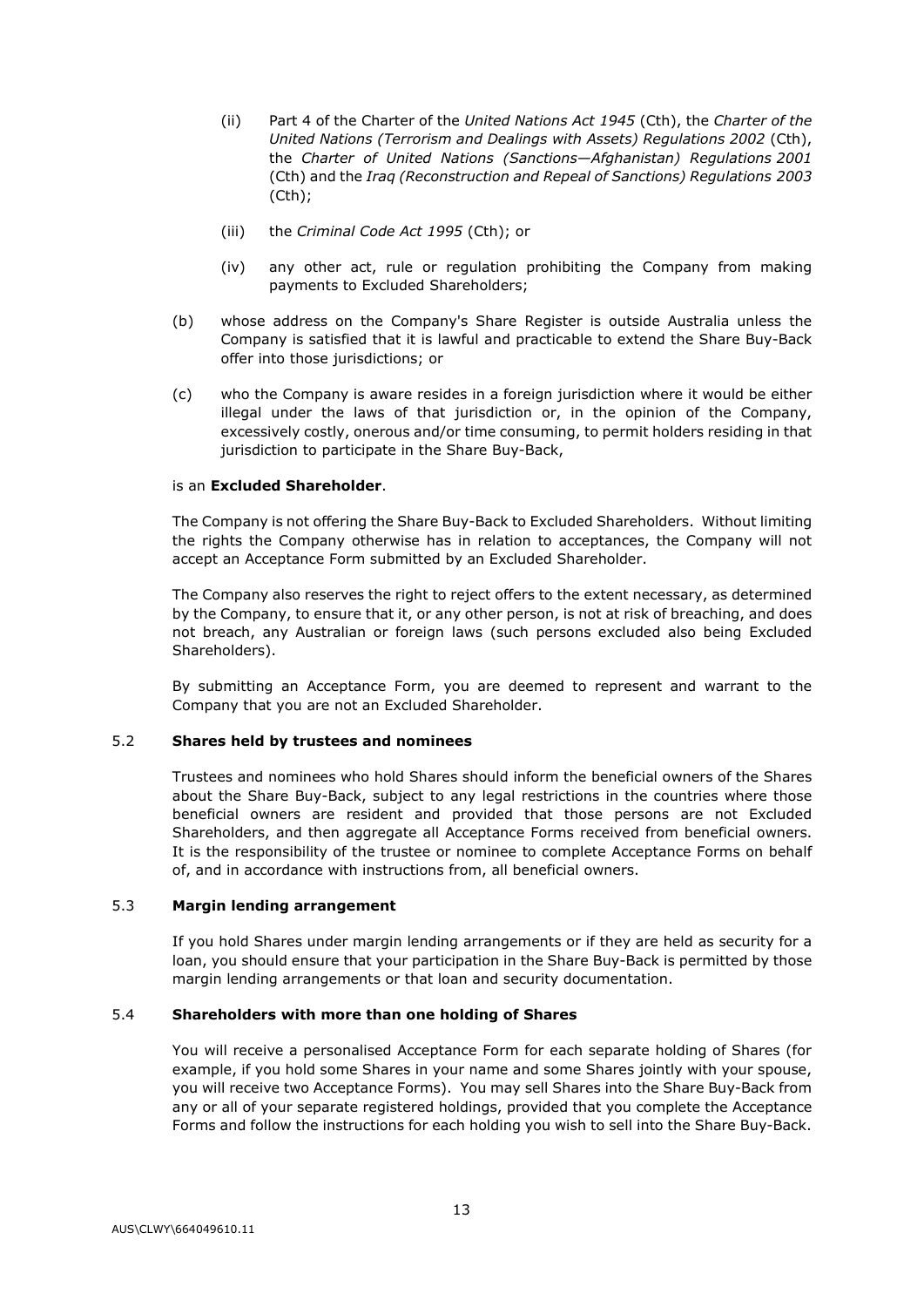# 5.5 **Joint Shareholders**

If you hold your Shares jointly with another person (for example, your spouse), you must complete and return any Acceptance Forms in accordance with instructions for joint holdings on the Acceptance Forms.

#### 5.6 **Restrictions on payment of Share Buy-Back proceeds**

The Company will pay Shareholders the Share Buy-Back Price for each of their Shares that are bought back, unless the Company is prohibited from doing so.

# <span id="page-37-0"></span>5.7 **Effect of submitting an Acceptance Form**

An Acceptance Form constitutes an acceptance of the Company's offer to buy from an Eligible Shareholder, and an agreement by an Eligible Shareholder to sell to the Company, the Share Buy-Back Shares on the terms and conditions set out in the Share Buy-Back Documents. An Acceptance Form constitutes a binding Share Buy-Back Contract which is formed between you and the Company, subject to the satisfaction of the Shareholder approval conditions, and you must sell to the Company the Shares that you have agreed to sell to the Company on the terms and conditions set out in the Share Buy-Back Documents, including the terms and conditions set out below.

By submitting an Acceptance Form you:

- (a) agree to the terms and conditions set out in the Share Buy-Back Documents;
- (b) agree that you will sell to the Company on the Share Buy-Back Date the number of Shares nominated for sale on your Acceptance Form and otherwise as determined in accordance with this Booklet;
- (c) represent and warrant to the Company that at all times after you agree to sell your Shares pursuant to the Share Buy-Back, and on the Share Buy-Back Date, you are the registered holder of the Shares that you have agreed to sell pursuant to the Share Buy-Back and that they are free from any mortgage, charge, lien or other encumbrance (whether legal or equitable) and from any third party rights and are otherwise able to be sold by you;
- (d) represent and warrant to the Company on the Share Buy-Back Date that you have not sold, dealt with, agreed to sell or otherwise deal in the Shares nominated for sale on your Acceptance Form;
- (e) represent and warrant that you are a person to whom the Share Buy-Back offer may lawfully be made and whose participation in the Share Buy-Back is permitted under the laws of the jurisdiction in which you are resident;
- (f) represent and warrant that you are not (nor are you acting on behalf of or for the account of) an Excluded Shareholder;
- (g) authorise the Company (and its officers, employees, agents or contractors) to correct any error in, or omission from, your Acceptance Form(s), and to insert any missing details;
- (h) undertake not to sell or offer to sell Shares to any other person if, as a result, you will at any time after you submit your Acceptance Form until the Share Buy-Back Date hold fewer Shares than the number of Shares in respect of which you have accepted the offer on your Acceptance Form;
- (i) acknowledge that neither the Company nor any other party involved in the Share Buy-Back has provided you with financial product advice, or any Shares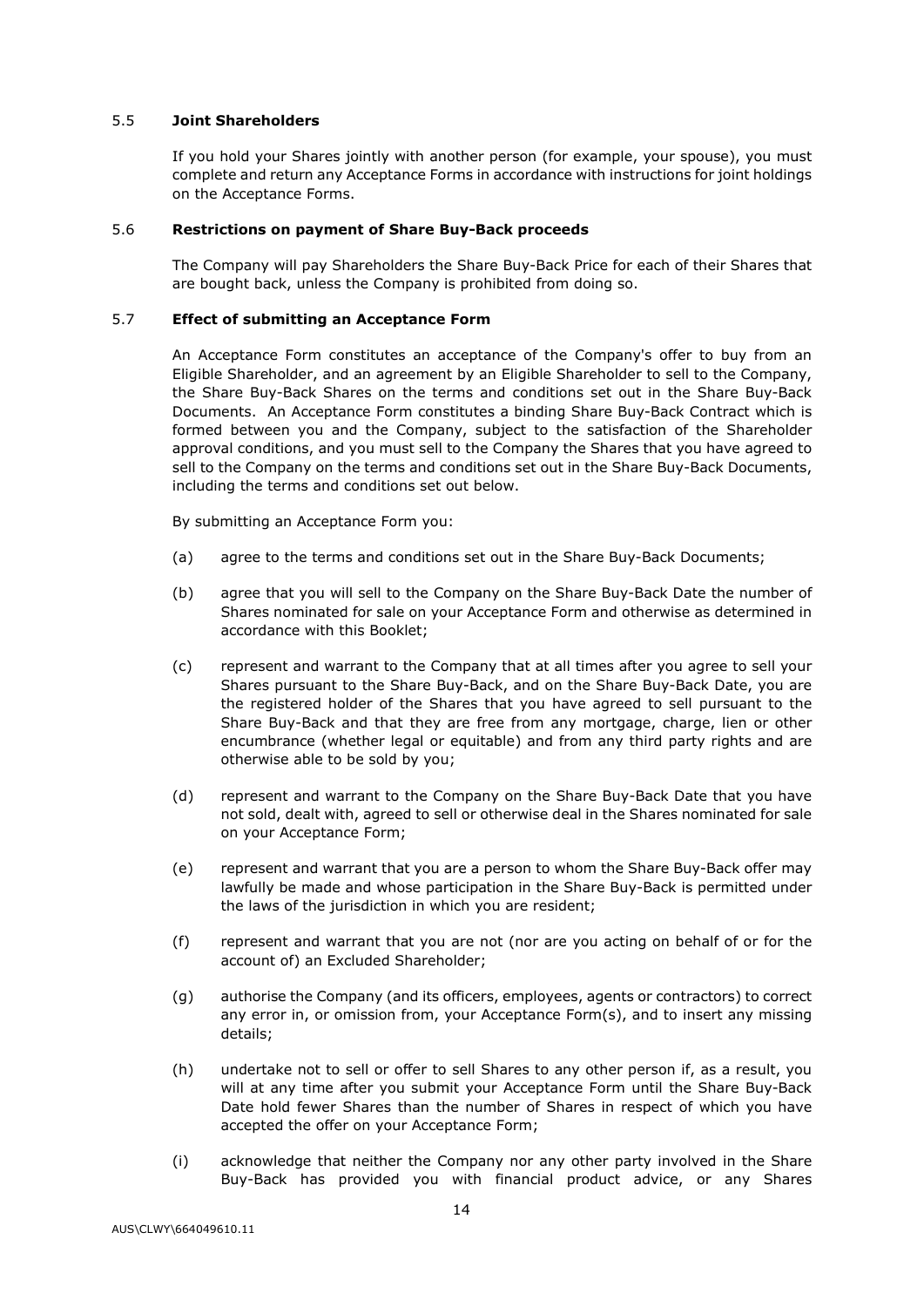recommendation, or has any obligation to provide this advice or recommendation, concerning your decision to participate in the Share Buy-Back;

- (j) authorise the Company to make payment in Australian currency by direct credit to your nominated account listed on your Acceptance Form;
- (k) acknowledge that despatch of payment as set out above satisfies the Company's obligations to make payment to you for the Shares bought back;
- (l) you have not distributed or sent any Share Buy-Back Documents or other document referring to the Share Buy-Back into the United States or Canada or to any US Person, resident of Canada or a person who is otherwise an Excluded Shareholder;
- (m) you have not utilised in connection with the Share Buy-Back, directly or indirectly, mail or any means or instrumentality (including, without limitation, facsimile transmission, telephone and internet) of interstate or foreign commerce of, or any facility of a national securities exchange of, the United States;
- (n) you agree that damages are not an adequate remedy for breach of the agreements and undertakings and warranties in this Section [5.7](#page-37-0) and the Acceptance Forms; and
- (o) undertake that if you breach any of the agreements, covenants, undertakings or warranties in this Section [5.7](#page-37-0) or the Acceptance Form(s), you will indemnify the Company for all its costs arising from the breach.

You will be taken to have submitted an Acceptance Form when the Registry receives a validly completed Acceptance Form from you.

#### 5.8 **Declining the Share Buy-Back**

You may choose not to participate in the Share Buy-Back and continue to hold all of your Shares. In this case, no action is required by you.

See Section [4](#page-33-0) of this Booklet and the Notice of Meeting for more information on the effects and implications of the Share Buy-Back and Delistings on the Company.

# 5.9 **The Company's right to accept or reject Acceptance Forms**

At any time, the Company may (at its sole discretion):

- (a) accept or reject an Acceptance Form not made on the terms and conditions set out in the Share Buy-Back Documents, or an Acceptance Form not submitted in accordance with the procedures set out in the Share Buy-Back Documents; or
- (b) amend the Share Buy-Back at any time prior to the date on which the Company enters into Share Buy-Back Contract, with any such decision occurring by the Share Buy-Back Date.

The Company will not accept Acceptance Forms that have been postmarked in the United States or that otherwise appear to the Company or its agents to have been sent from the United States or by an Excluded Shareholder.

# 5.10 **The Company's right to waive requirements and correct errors**

The Company may, in its absolute discretion and at any time, deem any Acceptance Form it receives to be a valid acceptance, disregard any Acceptance Form it believes should be disregarded and waive any or all requirements for making, amending or withdrawing an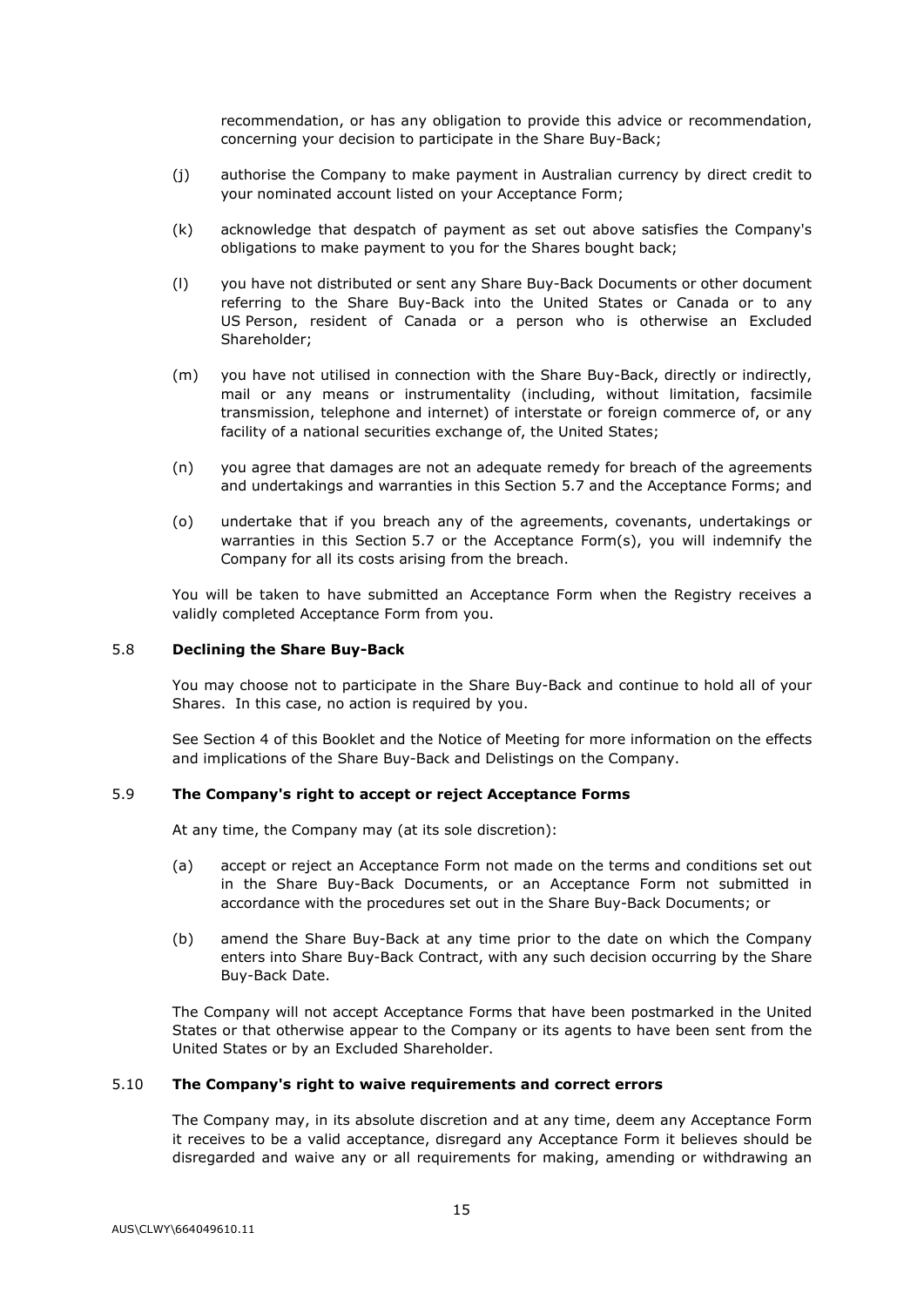Acceptance Form. It may do each of these things in relation to some, all or any number of Acceptance Forms it receives.

# 5.11 **The Company's right to adjust Acceptance Forms**

You are entitled to sell into the Share Buy-Back Shares registered in your name at any time from the Share Buy-Back Initial Record Date up to the Share Buy-Back Final Record Date (and which, in accordance with the applicable settlement rules, confer an entitlement to participate in the Share Buy-Back) (your **Entitled Shares**).

If you submit one Acceptance Form for more than your Entitled Shares and the Company accepts your Acceptance Form, the Company will buy back a maximum of the number of your Entitled Shares.

Once you have submitted an Acceptance Form in respect of some or all of your Entitled Shares, the Registry will place the relevant number of Shares in a "sub-position" in the Share Register and you will not be able to trade those Shares until Wednesday, 3 February 2021 (being the next Business Day after the Share Buy-Back Date).

If, on the Share Buy-Back Date, you do not hold at least the number of Shares in respect of which you submitted an Acceptance Form, the Company may (in its absolute discretion) reject your Acceptance Form(s) or treat your Acceptance Form(s) as if you had accepted the offer under the Share Buy-Back in respect of the number of Shares held by you at the Share Buy-Back Date.

# 5.12 **The Company's rights to vary dates and times or to terminate the Share Buy-Back**

While the Company does not anticipate changing any of the dates and times set out in the Share Buy-Back Documents, it reserves the right to vary them. Any change in date or time will take effect from the time it is authorised by the Board and will be publicly announced on ASX, on PNGX and on the Company's website as soon as practicable following the Board's authorisation. Any such change will be taken to amend this Booklet (and the other Share Buy-Back Documents) accordingly without any other notice. The Company may also decide not to proceed with the Share Buy-Back at all. Without limitation, the Company reserves the right to terminate the Share Buy-Back at any time prior to the Share Buy-Back Date (which is the date on which the Company enters into Share Buy-Back Contracts) by making an announcement on ASX, on PNGX and on its website to that effect.

# 5.13 **Directors' Interests**

As at the date of this Booklet, the Directors held or had a relevant interest in the following Shares:

| <b>Director</b>         | <b>Shares</b> |
|-------------------------|---------------|
| <b>Richard Schroder</b> | 525,079       |
| Barry Tan               | 603,916       |
| Dr Ila Temu             | 37,180        |
| Alain Vinson            | 971,851       |
| David Vance             | 23,838        |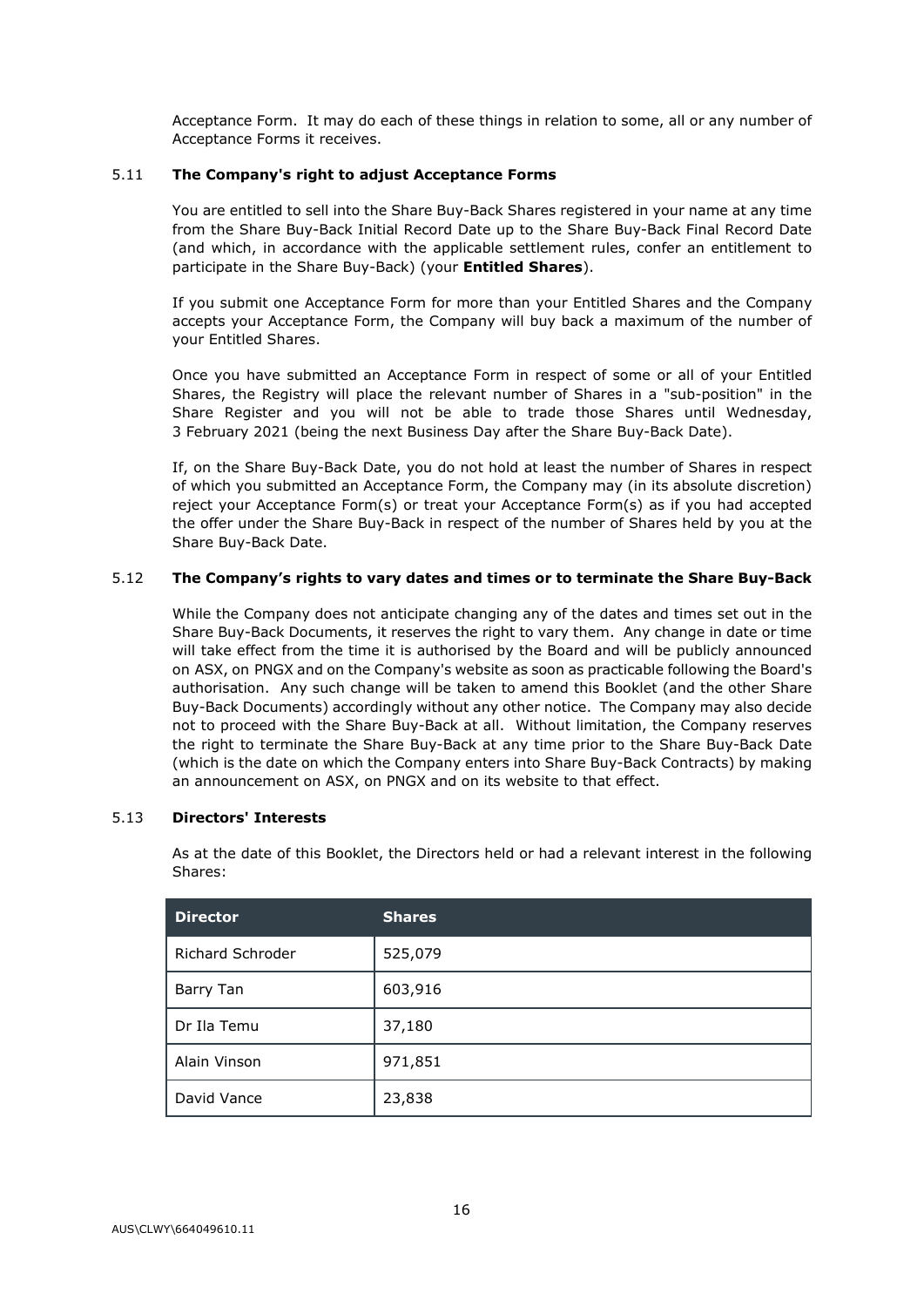# 5.14 **Continuous disclosure**

The Company is currently a disclosing entity for the purposes of the Corporations Act and, as such, is subject to regular reporting and disclosure obligations under the Corporations Act and the ASX Listing Rules. These obligations require the Company to continuously notify ASX of information about specific events and matters for the purposes of making that information available to the market. In particular, the Company is required by the ASX Listing Rules (subject to certain limited exceptions) to notify ASX immediately of any information concerning the Company which a reasonable person would expect to have a material effect on the price or value of Shares.

The Company may disclose information to ASX and PNGX after the date of this Booklet, but before it buys back Shares which may be relevant to the Share Buy-Back or which qualifies statements made in the Share Buy-Back Documents. Where the Company discloses such information which affects the Share Buy-Back, it will do so by announcing it to ASX and PNGX, rather than sending it to Shareholders, except where otherwise required by law. You can access the information that the Company discloses to ASX or PNGX on ASX's website at [www.asx.com.au](http://www.asx.com.au/) or PNGX's website at [www.pngx.com.pg.](http://www.pngx.com.pg/)

#### 5.15 **Privacy**

The Share Buy-Back requires the collection of personal information contained in the Acceptance Forms to enable the Company to process your acceptance. If you do not provide this information, the Company may be hindered in, or prevented from, processing your Acceptance Form(s).

The personal information collected by the Company will only be disclosed to:

- (a) Link Market Services Limited, in its capacity as the Company's Registry;
- (b) a print and mail service provider;
- (c) the Company's advisers in relation to the Share Buy-Back;
- (d) financial institutions in respect of payments to you in connection with the Share Buy-Back; and
- (e) as authorised or required by law.

If you wish to access the information collected by the Company in relation to your Shareholding, please write to the Company, c/- Link Market Services Limited, at the mailing address set out in this Booklet.

#### 5.16 **Applicable law**

The Share Buy-Back Documents, your Acceptance Form(s) and any Share Buy-Back Contract(s) entered into in connection with the Share Buy-Back will be governed by the laws of New South Wales, Australia.

# <span id="page-40-0"></span>6. **DETAILS OF THE CAPITAL RETURN**

#### 6.1 **Background to and purpose of the Capital Return**

The purpose of the proposed Capital Return is to return a portion of the Buy-Back Cash Reserve (or the remaining funds from the Buy-Back Cash Reserve following the Share Buy-Back, if the Share Buy-Back is approved by Shareholders at the General Meeting) in an equitable and efficient manner to Shareholders.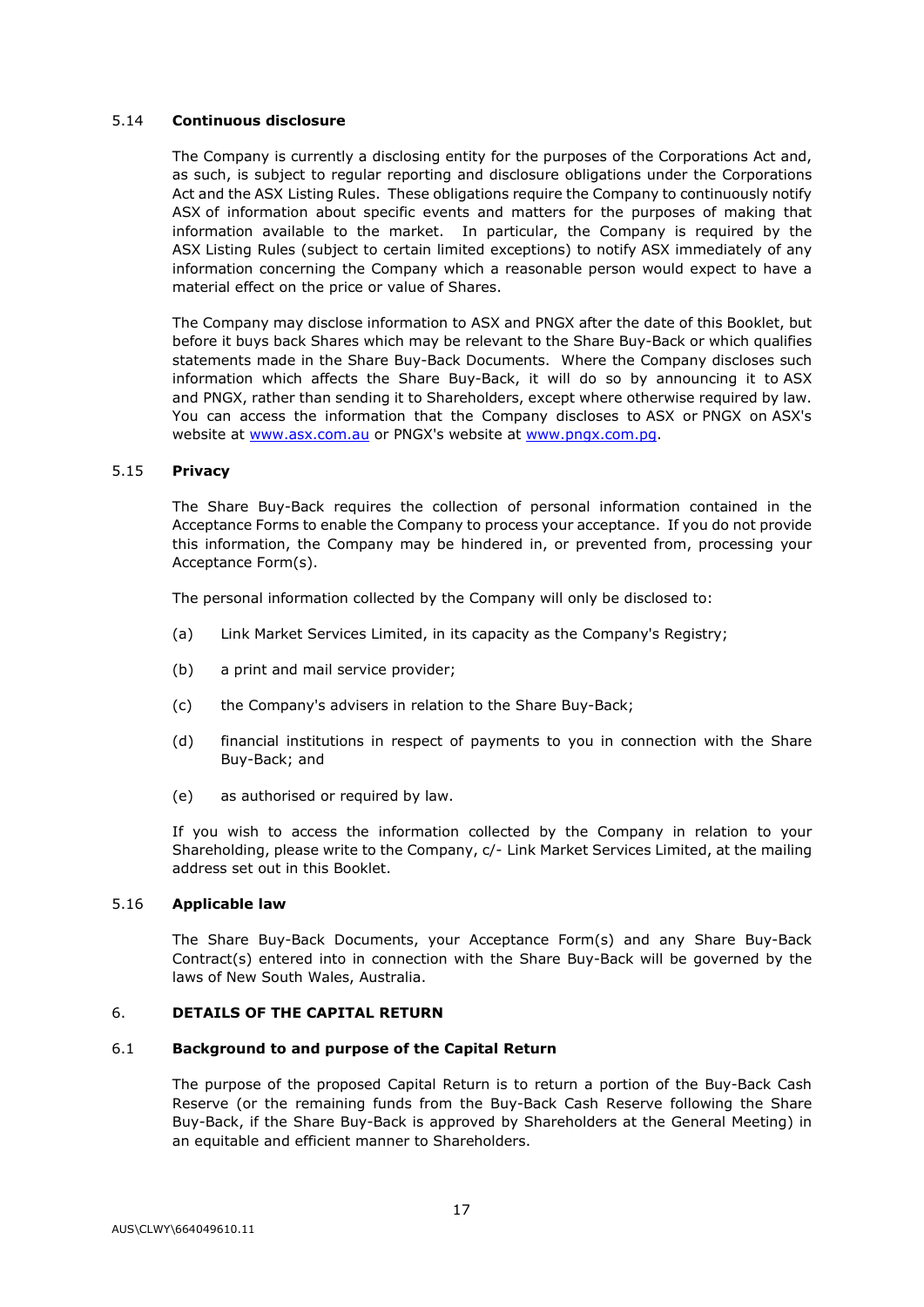The Capital Return will be an equal reduction of the share capital of the Company and will be satisfied by payment by the Company on a date to be determined of the Capital Return Consideration in cash to eligible Shareholders. An equal reduction applies to each holder of Shares in proportion to the number of Shares they hold and the terms of reduction are the same for each holder of Shares.

# 6.2 **Approval of the Capital Return**

For the Capital Return to proceed, it must be approved by Shareholders as required by BVI law. In addition, the Capital Return is conditional on Shareholders approving the Delistings at the General Meeting, but is not conditional on Shareholders approving the Share Buy-Back at the General Meeting. If the Delistings are not approved by Shareholders at the General Meeting, the Capital Return will not proceed. However, if the Delistings are approved, but the Share Buy-Back is not approved, by Shareholders at the General Meeting, the Capital Return will proceed.

Subject to the above, the Capital Return will be approved if more than 50% of votes cast at the General Meeting on the resolution relating to the Capital Return are cast in favour of the Capital Return.

# 6.3 **What are the advantages of the Capital Return?**

The Board is of the view that the Capital Return is the preferred mechanism to return capital to Shareholders after the Delistings because:

- (a) the Capital Return applies to all Shareholders equally in proportion to the number of Shares they hold;
- (b) all Shareholders will receive \$0.07 per Share they hold as at the relevant record date and their proportionate interest in the Company will remain unchanged; and
- (c) due to the amount of capital proposed to be returned, the Capital Return provides certainty of execution.

# 6.4 **What are the disadvantages of the Capital Return?**

The Board considers the only significant disadvantage of the proposed Capital Return is that it will reduce the Company's cash on hand and Shareholders' equity by the amount of cash that will be returned to Shareholders. However, the Board considers that the amount of cash remaining will be sufficient for the Company's immediate and foreseeable requirements.

# 6.5 **Will the Capital Return proceed if the Capital Return is not approved by Shareholders?**

No. If Shareholders do not approve the Capital Return, the Capital Return will not proceed.

# 6.6 **Will the Capital Return proceed if the Delistings and Share Buy-Back are not approved by Shareholders?**

The Capital Return is conditional on Shareholders approving the Delistings at the General Meeting. The Capital Return is not conditional on Shareholders approving the Share Buy-Back at the General Meeting. Accordingly, if the Delistings are not approved by Shareholders at the General Meeting, the Capital Return will not proceed. However, if the Delistings are approved, but the Share Buy-Back is not approved, by Shareholders at the General Meeting, the Capital Return will proceed.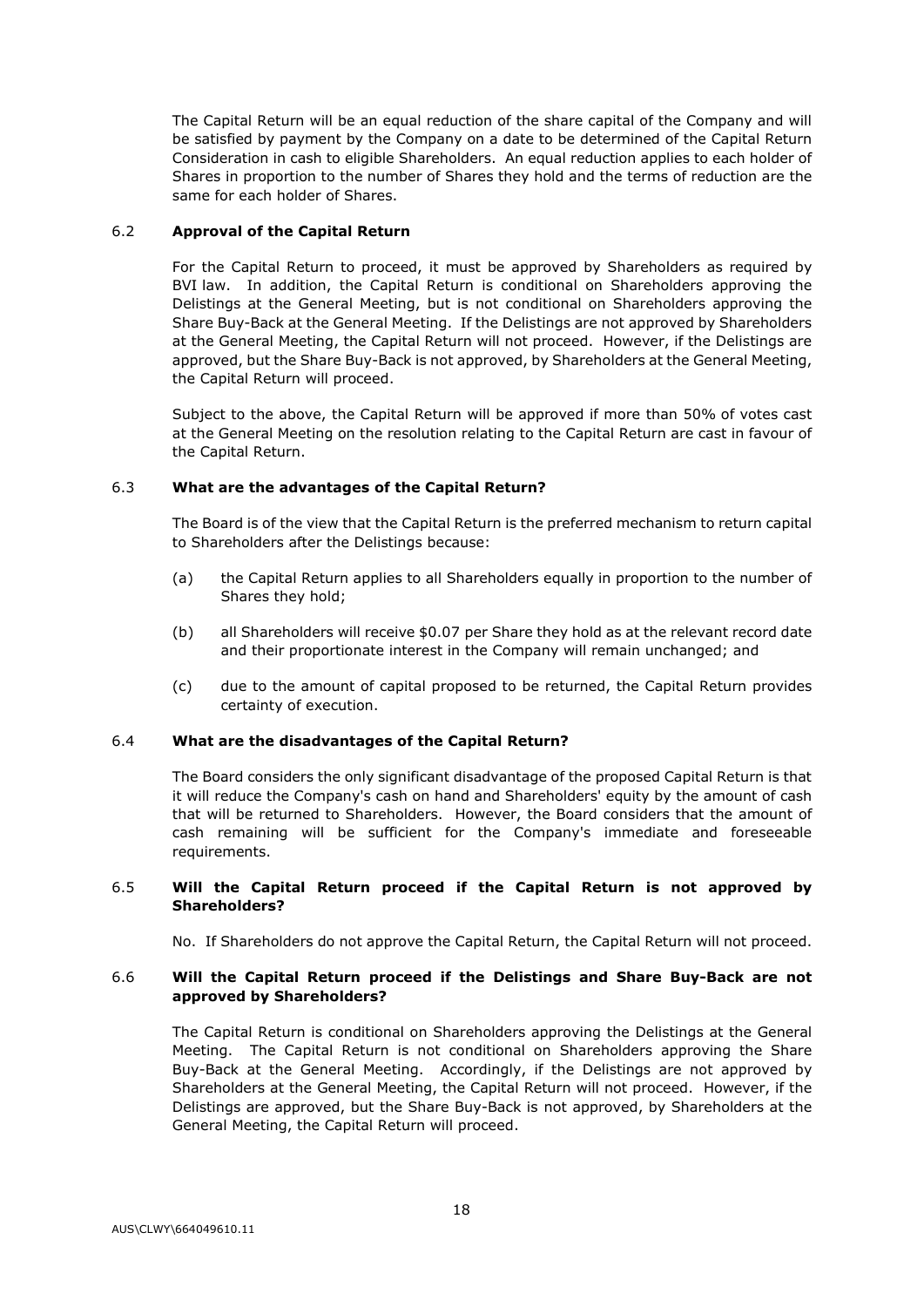# 6.7 **Will the Delistings proceed if the Capital Return is not approved by Shareholders, but the Delistings are approved by Shareholders?**

Yes. The Delistings are not conditional on Shareholders approving the Capital Return at the General Meeting.

#### 6.8 **How is the Company funding the Capital Return?**

The Capital Return will be funded by the Buy-Back Cash Reserve (or the remaining Buy-Back Cash Reserve after the Share Buy-Back is implemented, if the Share Buy-Back is approved by Shareholders at the General Meeting) and will reduce the Company's cash balance by the amount of capital returned to Shareholders.

#### 6.9 **Who is eligible for the Capital Return?**

The Directors will meet in due course to determine the record date for the Capital Return. This record date will be a date after the Removal Date. The Company will notify Shareholders in due course about the record date of the Capital Return.

#### 6.10 **When and how will I receive the Capital Return?**

If Shareholders approve the proposed Capital Return and it is implemented, payment of the Capital Return will be made to eligible Shareholders on a date to be determined by the Board, in its sole discretion, provided that such date is after the Removal Date. Shareholders eligible to receive payments pursuant to the Capital Return are those Shareholders who are registered holders of Shares in the Company at the date and time to be determined by the Board above.

If you have an existing direct credit authority recorded with the Registry by 5.00 pm on the date on which the Board determines that the Company will implement the Capital Return, the Capital Return will be credited to your nominated bank account. Otherwise, the Company will send you a cheque for the proceeds due to you.

If you want to receive payment in a different account from your current direct credit instructions or by cheque, you may change your current direct credit instructions by providing written instructions to the Registry before 5.00 pm on the record date for the Capital Return determined by the Board. Please note that if you do alter your nominated bank account details, this will be taken to be your nominated bank account for future dividend payments or other purposes.

Unless written advice to the contrary is received by the Registry prior to 5.00 pm on the record date for the Capital Return determined by the Board, cheques or direct credit confirmations will be sent to your address as recorded on the Company's Share Register on the record date for the Capital Return determined by the Board. It is your responsibility to inform the Registry of any changes to your contact details.

Eligible Shareholders will receive their payment in Australian dollars at the exchange rate listed at 5.00 pm on the RBA website on the record date for determining participation in the Capital Return. A Shareholder may request to receive their payments in US dollars by contacting the Company's Registry on +61 1300 859 277. Payments in US dollars may be delayed by up to three Business Days because of the time required to process the requests.

# 6.11 **What effect will the Capital Return have on the Company?**

After the Capital Return, the number of Shares in the Company on issue will remain the same as there will be no cancellation of Shares.

The completion of the Capital Return will not reduce the Share price to less than \$0.20.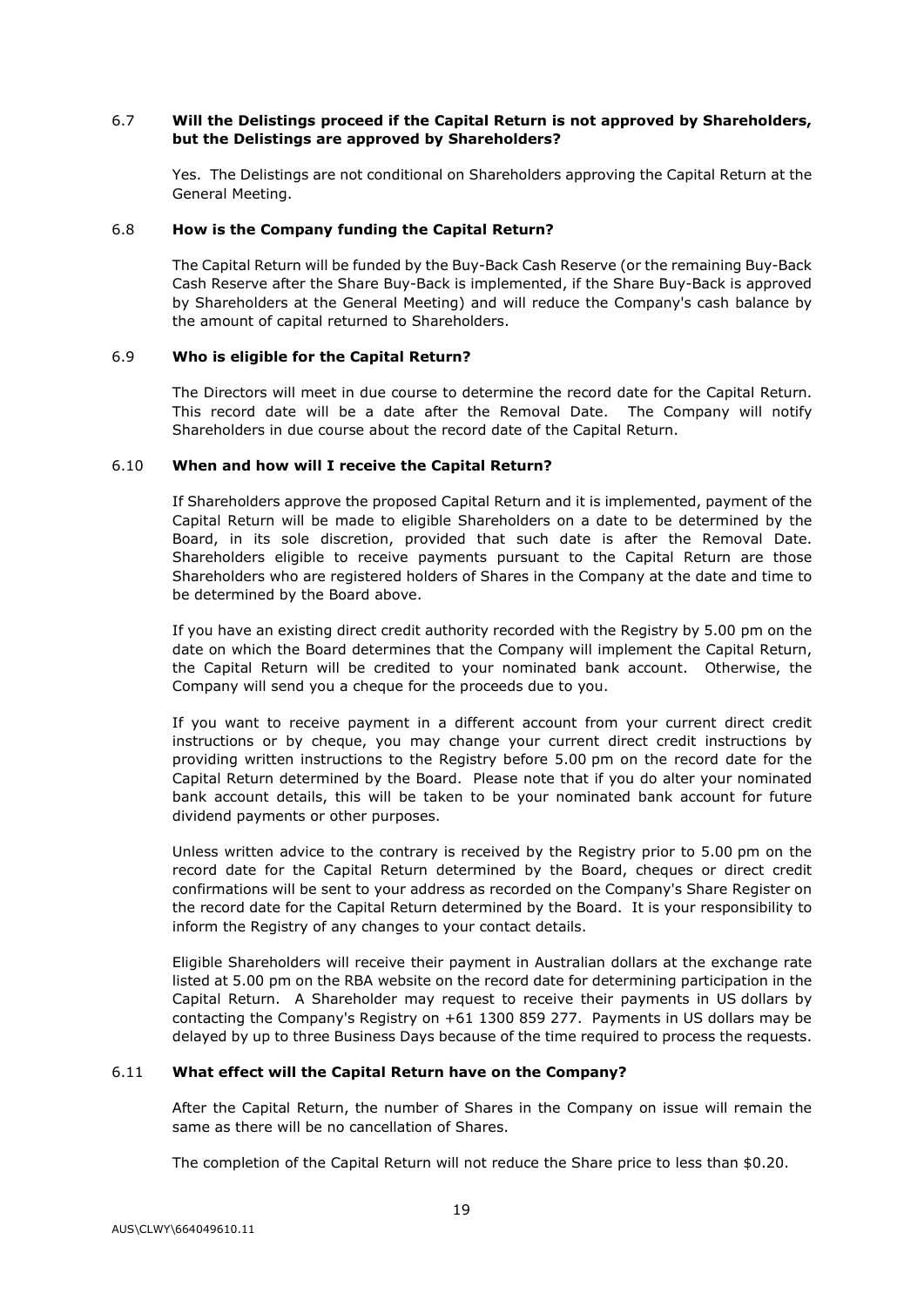# 7. **FORWARD-LOOKING STATEMENTS**

Certain statements contained in this Booklet may constitute 'forward-looking statements' for the purposes of applicable securities laws. The Company undertakes no obligation to revise the forward-looking statements included in this Booklet to reflect any future circumstances or events. The Company's actual achievement, performance or results could differ materially from the results expressed in, or implied by, these forward-looking statements. Factors that could cause or contribute to such differences include the number of Shares bought back pursuant to the Share Buy-Back Documents, the Share Buy-Back Price and general economic and trading conditions affecting the Company and some of which are outside the Company's control. Further information about the Company, its business and factors affecting its operations is contained in the Kina Petroleum Corporation Annual Report 2020 and other reports which can be found at [https://www.kinapetroleum.com/investor-information.](https://www.kinapetroleum.com/investorinformation)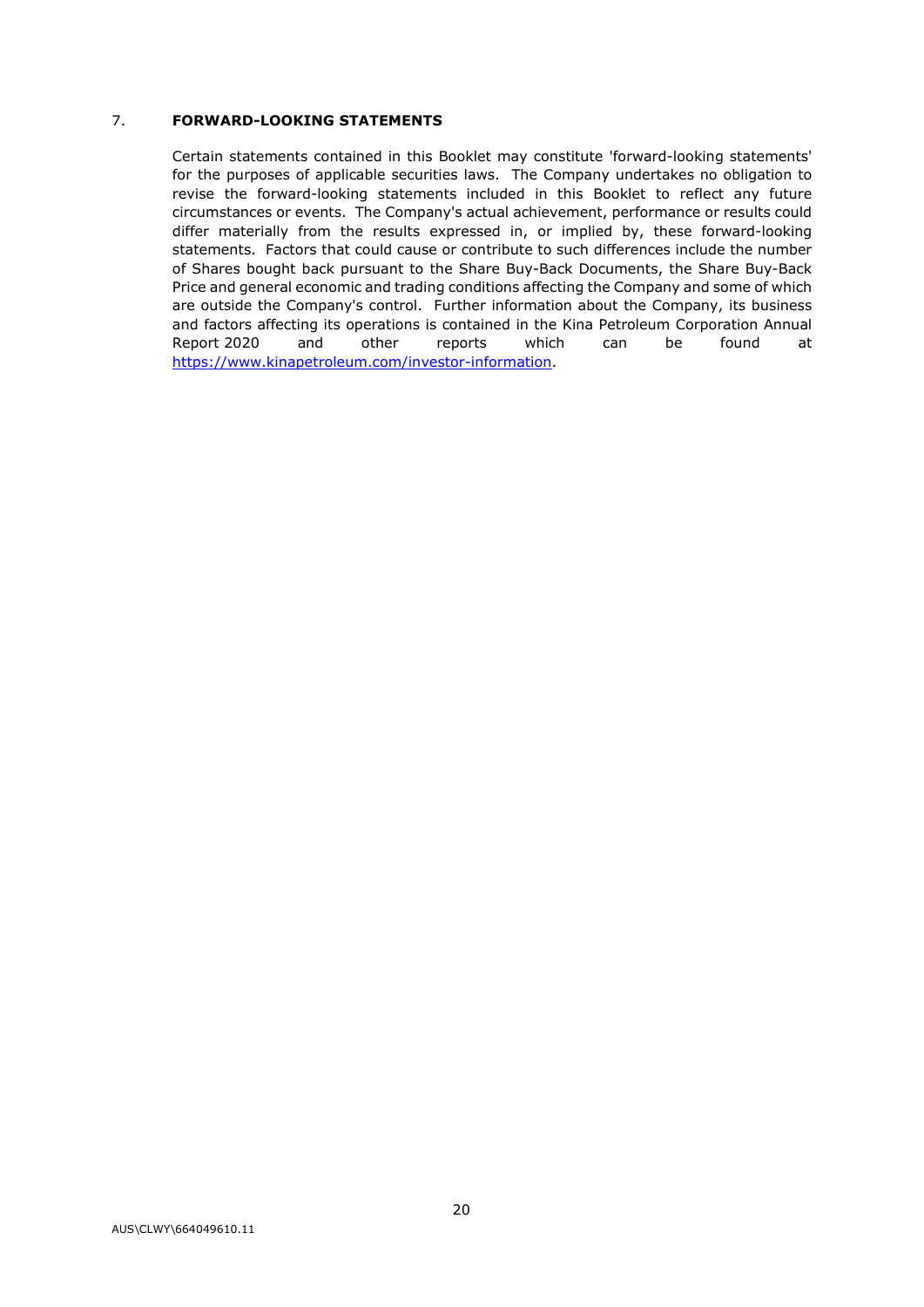# **GLOSSARY**

In this Booklet, the following definitions apply:

| <b>Reference</b>                                        | <b>Definition</b>                                                                                                                                                                                        |  |
|---------------------------------------------------------|----------------------------------------------------------------------------------------------------------------------------------------------------------------------------------------------------------|--|
| US\$, \$ or dollar                                      | <b>United States Dollars</b>                                                                                                                                                                             |  |
| Acceptance Form                                         | an acceptance form upon which a Shareholder can accept the<br>Company's offer under the Share Buy-Back                                                                                                   |  |
| Announcement Date                                       | the date the Company announced the Delistings, the Share<br>Buy-Back and the Capital Return on ASX and PNGX, being<br>Monday, 7 December 2020                                                            |  |
| <b>ASIC</b>                                             | Australian Securities and Investments Commission                                                                                                                                                         |  |
| <b>ASX</b>                                              | ASX Limited (ACN 008 624 691) or the market it operates, as<br>the context requires                                                                                                                      |  |
| <b>ASX Listing Rules</b>                                | the listing rules of ASX as amended or waived from time to time                                                                                                                                          |  |
| <b>ASX Official List</b>                                | the official list of ASX                                                                                                                                                                                 |  |
| Board                                                   | the board of Directors of the Company                                                                                                                                                                    |  |
| Booklet or Share Buy-Back and<br>Capital Return Booklet | this booklet (whether in paper or electronic format) sent to<br>Shareholders                                                                                                                             |  |
| <b>Business Day</b>                                     | a day (other than a Saturday, Sunday or public holiday) on<br>which banks are open for general banking business in New<br>South Wales.                                                                   |  |
| Buy-Back Cash Reserve                                   | an amount of up to \$1.28 million of the Company's available<br>cash resources                                                                                                                           |  |
| <b>BVI</b>                                              | British Virgin Islands                                                                                                                                                                                   |  |
| Capital Return                                          | the proposed return of capital by way of an equal capital<br>reduction that applies to all Shareholders in the Company<br>following the Delistings in proportion to the number of Shares<br>held by them |  |
| Capital Return Consideration                            | the aggregate amount to be returned to the Shareholders<br>pursuant to the Capital Return                                                                                                                |  |
| <b>CHESS</b>                                            | the Clearing House Electronic Subregister System                                                                                                                                                         |  |
| <b>CHESS Holding</b>                                    | a holding of Shares on the CHESS subregister of the Company                                                                                                                                              |  |
| <b>Closing Date</b>                                     | close of the Share Buy-Back facility, being 5.00 pm on Tuesday,<br>2 February 2021                                                                                                                       |  |
| Company                                                 | Petroleum<br>Corporation<br>Company<br>Kina<br>(PNG Overseas<br>Number 3-120494 and ARBN 629 063 547)                                                                                                    |  |
| Corporations Act                                        | the Australian Corporations Act 2001 (Cth)                                                                                                                                                               |  |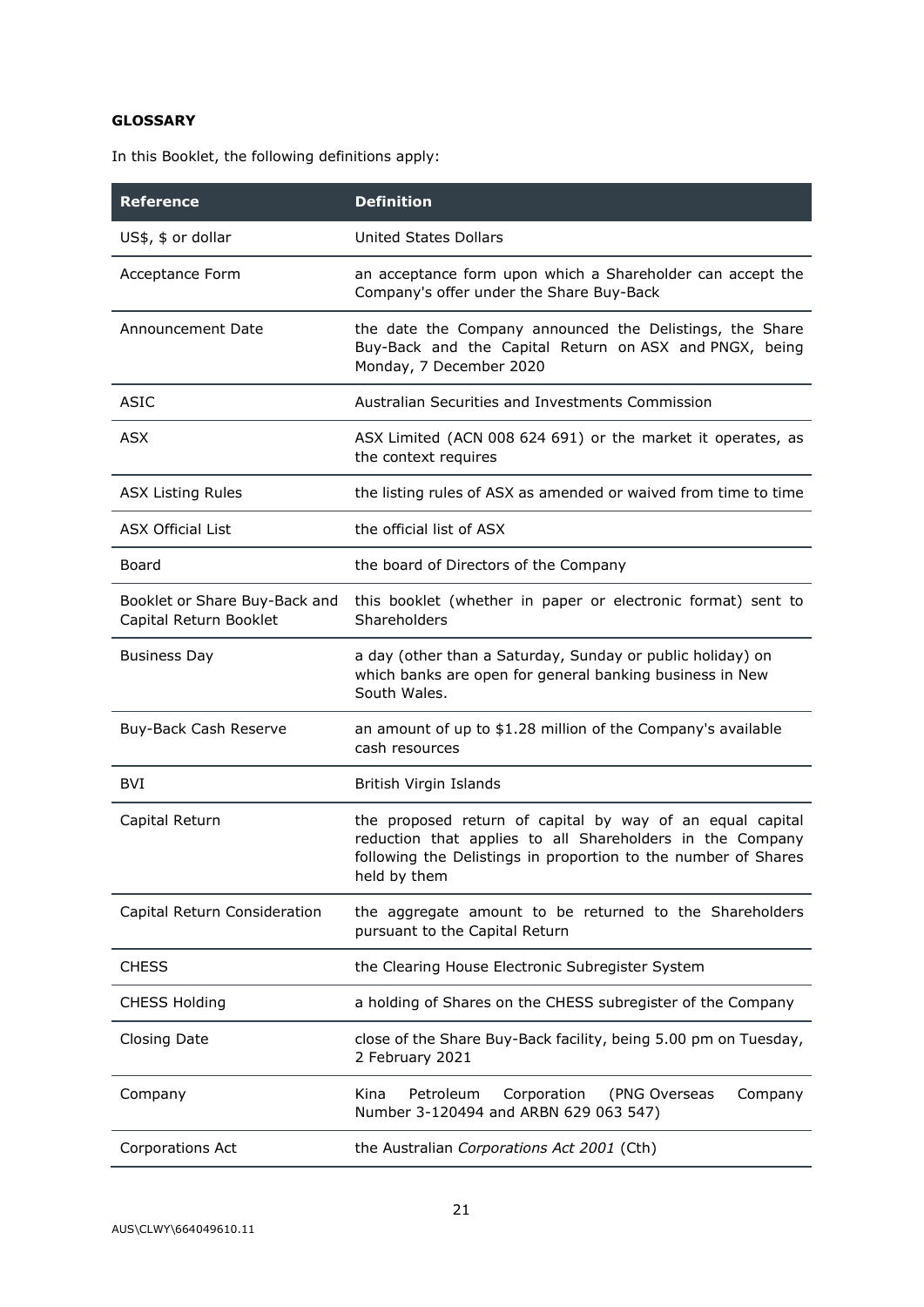| <b>Reference</b>                | <b>Definition</b>                                                                                                                                                                                                                                                                                                                                  |
|---------------------------------|----------------------------------------------------------------------------------------------------------------------------------------------------------------------------------------------------------------------------------------------------------------------------------------------------------------------------------------------------|
| Delistings                      | the removal of the Company from the ASX Official List and the<br><b>PNGX Official List</b>                                                                                                                                                                                                                                                         |
| Director                        | a director of the Company                                                                                                                                                                                                                                                                                                                          |
| Eligible Shareholder            | a Shareholder who was the registered holder of Shares on the<br>record date for determining participation in the Share Buy-Back<br>(and who continues to hold Shares at the Buy Back Date)                                                                                                                                                         |
| Excluded Shareholder            | any person excluded from the Share Buy-Back as determined in<br>accordance with Section 5.1 of this Booklet                                                                                                                                                                                                                                        |
| <b>General Meeting</b>          | the General Meeting of the Shareholders of the Company to be<br>held at 10.00 am on Thursday, 31 December 2020                                                                                                                                                                                                                                     |
| <b>Issuer Sponsored Holding</b> | a holding of Shares on the issuer sponsored subregister of the<br>Company                                                                                                                                                                                                                                                                          |
| Market Price                    | the VWAP of Shares on ASX over the five trading days up to and<br>including the Closing Date calculated to four decimal places, as<br>determined by the Company                                                                                                                                                                                    |
| Notice of Meeting               | the notice of meeting, explanatory statement and proxy form for<br>the General Meeting despatched to Shareholders on Monday,<br>14 December 2020                                                                                                                                                                                                   |
| Offer Period                    | the period between Friday, 8 January 2021 and 5.00 pm on the<br>Closing Date when holders can submit Acceptance Forms under<br>the Share Buy-Back                                                                                                                                                                                                  |
| <b>PNGX</b>                     | PNG's National Stock Exchange                                                                                                                                                                                                                                                                                                                      |
| <b>PNGX Official List</b>       | the official list of PNGX                                                                                                                                                                                                                                                                                                                          |
| Registry                        | Link Market Services Limited                                                                                                                                                                                                                                                                                                                       |
| Removal Date                    | the date on which the Company is removed from the Official<br>Lists of ASX and PNGX, being close of market on Thursday,<br>4 February 2021                                                                                                                                                                                                         |
| Share                           | a fully paid ordinary share in the capital of the Company, and<br>Shares will be construed accordingly                                                                                                                                                                                                                                             |
| Share Buy-Back                  | the proposed off-market share buy-back to be undertaken by<br>the Company, the details of which are set out in this Booklet                                                                                                                                                                                                                        |
| Share Buy-Back Contract         | subject to the satisfaction (or waiver by the Company) of any<br>conditions relating to the Share Buy-Back, the contract formed<br>between an Eligible Shareholders who submits a properly<br>completed and signed Acceptance Form and the Company on<br>the Share Buy-Back Date in respect of the Shares nominated in<br>the that Acceptance Form |
| Share Buy-Back Date             | 5.00 pm on Tuesday, 2 February 2021                                                                                                                                                                                                                                                                                                                |
| Share Buy-Back Documents        | this Booklet, the Notice of Meeting and the Acceptance Forms                                                                                                                                                                                                                                                                                       |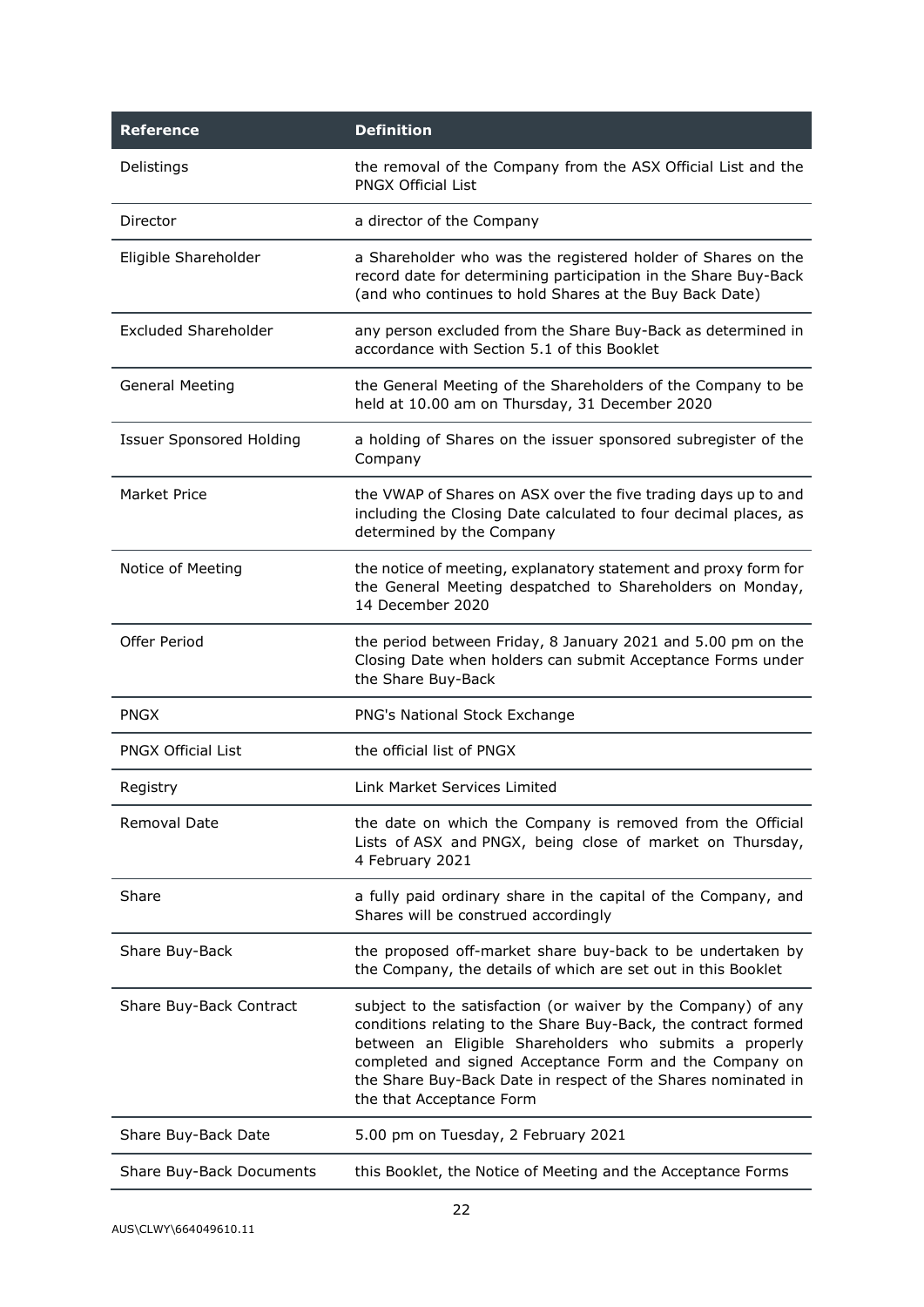| <b>Reference</b>                      | <b>Definition</b>                                                                                                                                                                                                                                                                                                                                                                                                                                                                                                                                                                                                                                                      |  |
|---------------------------------------|------------------------------------------------------------------------------------------------------------------------------------------------------------------------------------------------------------------------------------------------------------------------------------------------------------------------------------------------------------------------------------------------------------------------------------------------------------------------------------------------------------------------------------------------------------------------------------------------------------------------------------------------------------------------|--|
| Share Buy-Back Initial Record<br>Date | the initial date for determining participation in the Share<br>Buy-Back, being 7.00 pm on Thursday, 7 January 2021                                                                                                                                                                                                                                                                                                                                                                                                                                                                                                                                                     |  |
| Share Buy-Back Final Record<br>Date   | the final date for determining participation in the Share<br>Buy-Back, being 7.00 pm on Monday, 1 February 2021                                                                                                                                                                                                                                                                                                                                                                                                                                                                                                                                                        |  |
| Share Buy-Back Price                  | \$0.10 per Share                                                                                                                                                                                                                                                                                                                                                                                                                                                                                                                                                                                                                                                       |  |
| Share Register                        | the share register of the Company                                                                                                                                                                                                                                                                                                                                                                                                                                                                                                                                                                                                                                      |  |
| Shareholder                           | the registered holder of a Share in the Company                                                                                                                                                                                                                                                                                                                                                                                                                                                                                                                                                                                                                        |  |
| <b>Suspension Date</b>                | the date on which the Shares are suspended from trading<br>on ASX and PNGX, which is expected to be 7.00 pm on Tuesday,<br>2 February 2021                                                                                                                                                                                                                                                                                                                                                                                                                                                                                                                             |  |
| <b>US Person</b>                      | has the meaning given by Regulation S under the United States<br>Securities Act of 1933, as amended                                                                                                                                                                                                                                                                                                                                                                                                                                                                                                                                                                    |  |
| <b>VWAP</b>                           | the volume weighted average price of a Share over a period,<br>including all trades on ASX's trading platform, including the<br>closing single price auction, but excluding all off-market trades,<br>including transactions defined in the operating rules of the ASX<br>for the purposes of the Corporations Act as special crossings,<br>crossings prior to commencement of the open session state,<br>crossings during overnight trading, overseas trades, trades<br>pursuant to the exercise of options over Shares, and any other<br>trades that the Company determine to exclude on the basis that<br>the trades are not fairly reflective of supply and demand |  |

# **INTERPRETATION**

In the Share Buy-Back Documents, unless the context otherwise requires:

- headings and bold type are for convenience only and do not affect the interpretation of this Booklet;
- the singular includes the plural (and *vice versa*) and words importing one gender include other genders;
- other parts of speech and grammatical forms of a word or phrase defined in the Share Buy-Back Documents have a corresponding meaning;
- if an example is given of anything (including a right, obligation or concept), such as by saying it includes something else, the example does not limit the scope of that thing;
- an expression importing a natural person includes any association, company, corporation, joint venture, partnership, trust or other body corporate (or *vice versa*);
- reference to any statute, regulation, proclamation, ordinance or law includes all statutes, regulations, proclamations, ordinances, or laws amending, varying, consolidating or replacing it, and a reference to a statute includes all regulations, proclamations, ordinances and by-laws issued under that statute;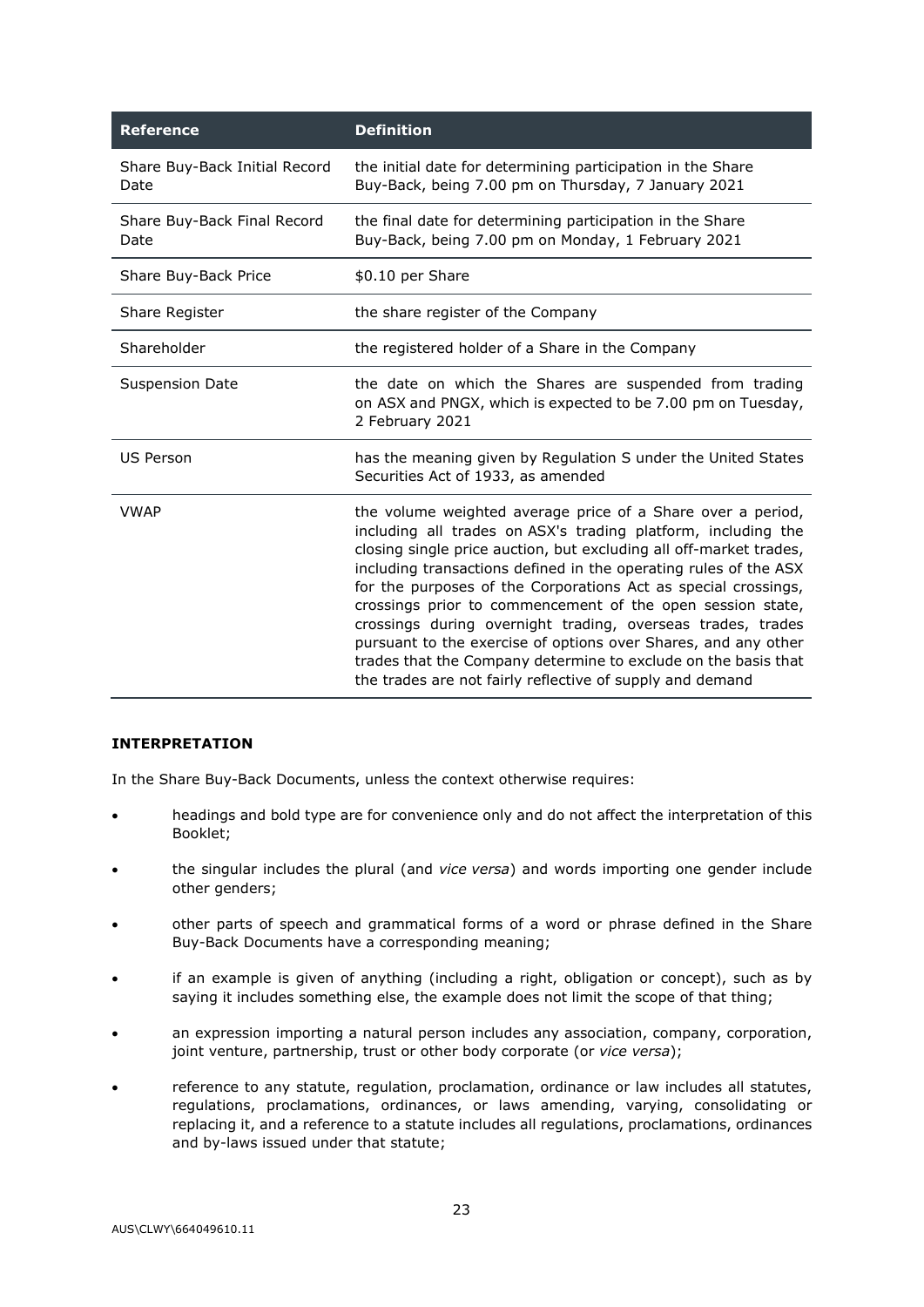- terms used but not themselves defined in the Share Buy-Back Documents and defined in the Corporations Act have the meanings given to them in the Corporations Act;
- a reference to writing includes email and facsimile transmissions;
- a reference to any currency is a reference to United States dollars;
- a reference to a section, paragraph, or clause is a reference to a part of this Booklet; and
- a reference to time is a reference to the time in Sydney.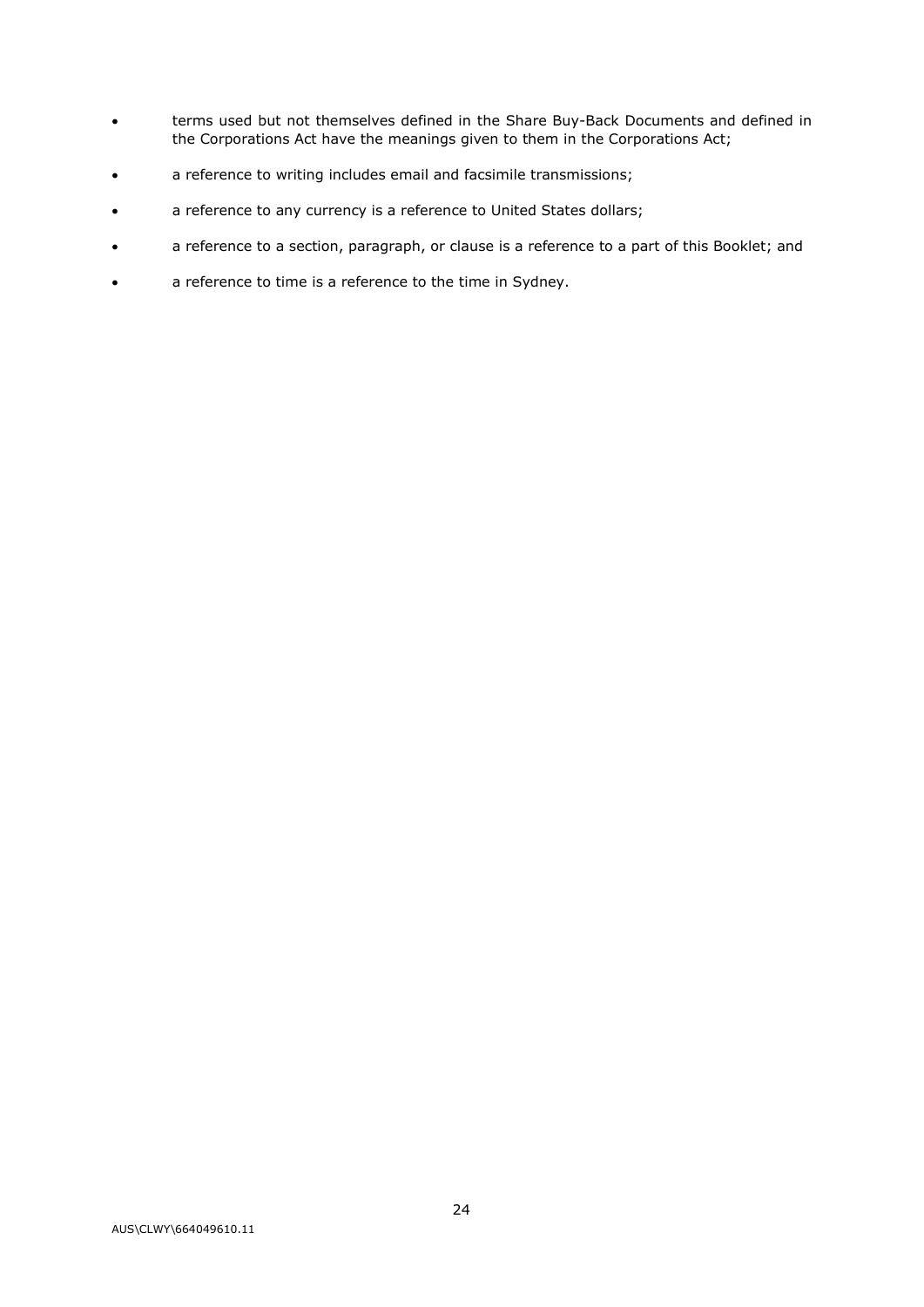# **OFFER BY KINA PETROLEUM CORPORATION ARBN 629 063 547**

#### <span id="page-48-0"></span>1. **OFFER**

Kina Petroleum Corporation (ARBN 629 063 547) (**Company**) offers to acquire all ordinary shares in the Company held by you (**Shares**) on the terms set out in the Off-Market Share Buy-Back and Capital Reduction Booklet dated Monday, 14 December 2020 prepared by the Company (**Booklet**, and such offer is the **Offer**).

All capitalised terms used but not defined in this letter and the Acceptance Form have the meanings given to them in the Booklet.

#### <span id="page-48-1"></span>2. **PERIOD**

This Offer, unless withdrawn, is open for acceptance until 5.00 pm on Tuesday, 2 February 2021 (**Expiry Time**).

#### <span id="page-48-2"></span>3. **CONSIDERATION**

The price offered is US\$0.10 for each Share.

# 4. **ACCEPTANCE**

- 4.1 The accompanying Acceptance Form is part of the Offer.
- 4.2 To accept this Offer you must:
	- (a) comply strictly with the instructions on the Acceptance Form;
	- (b) complete and sign the Acceptance Form; and
	- (c) send the Acceptance Form back to the Company before the Expiry Time at the following address with all documents required:

Kina Petroleum Corporation C/- Link Market Services Limited Locked Bag A14 Sydney South NSW 1235

<span id="page-48-3"></span>4.3 The Company may choose to treat as a valid acceptance an Acceptance Form which does not comply with the instructions on the Acceptance Form, or with any other requirement for acceptance, but then the Company may withhold payment of the price for the Shares until you do meet all requirements.

#### 4.4 **If you are in any doubt as to how to deal with the Offer or the Acceptance Form, please consult your financial or legal adviser.**

#### <span id="page-48-4"></span>5. **EFFECT OF ACCEPTANCE**

- 5.1 By accepting the Offer:
	- (a) you (and the Company) become bound by clauses [1,](#page-48-0) [2,](#page-48-1) [3,](#page-48-2) [4.3,](#page-48-3) [5](#page-48-4) and [6](#page-49-0) of this document;
	- (b) you represent and warrant to the Company that all the Shares are, and will be on registration of the transfer to the Company, fully paid up and free from all Encumbrances whatsoever, and free from all restrictions on transfer of any kind;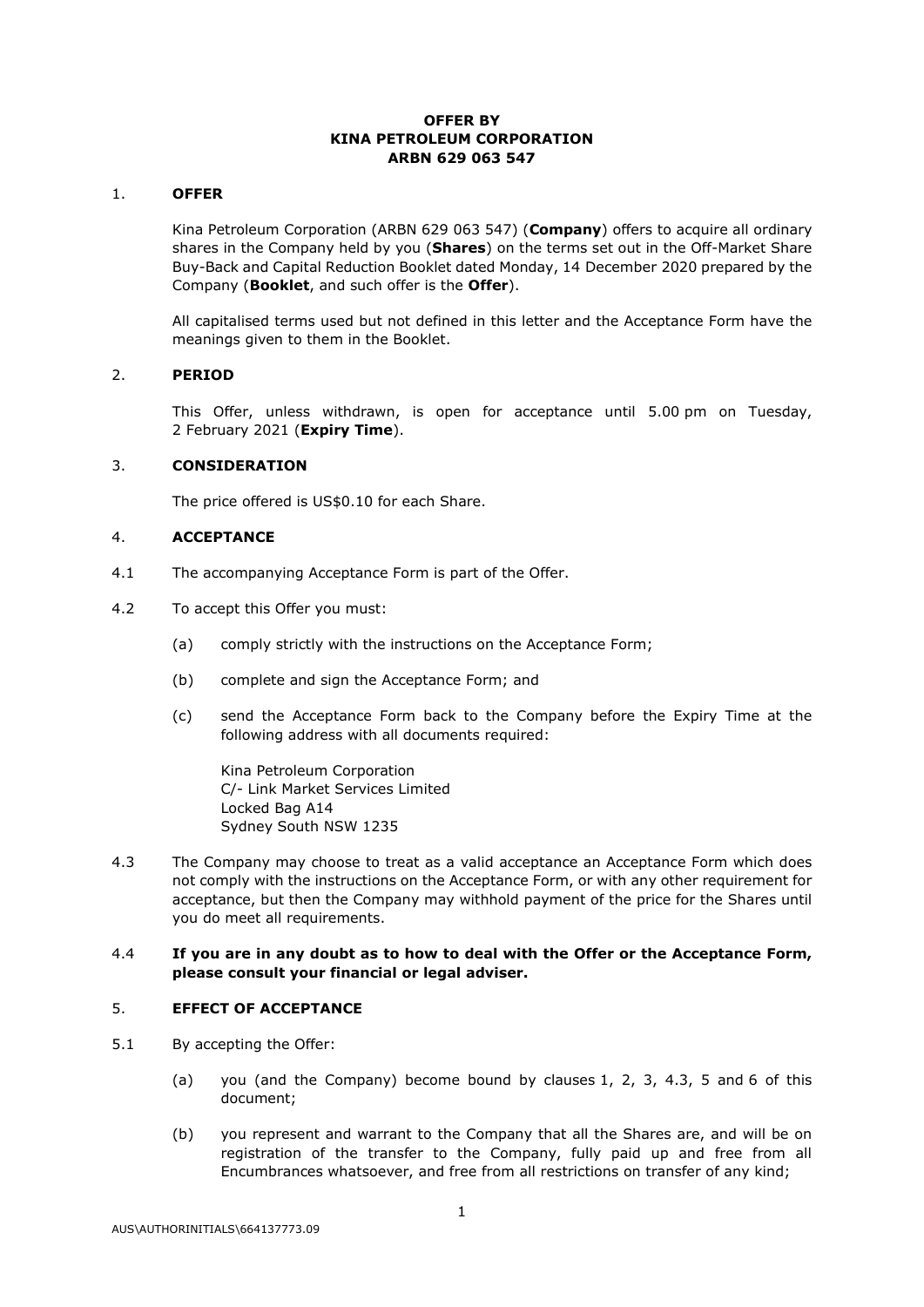- (c) in this clause, "Encumbrance" means a security interest that is subject to the *Personal Property Securities Act 2009* (Cth); any other mortgage, charge, pledge or lien; any other interest or arrangement of any kind that in substance secures the payment of money or the performance of an obligation, or that gives a creditor priority over unsecured creditors in relation to any property; any third party interest (for example, in trust or equity); or an agreement to create any of them or to allow any of them to exist);
- (d) you transfer the Shares to the Company subject to the provisions of the Articles of Association of the Company (and the Company agrees to take the Shares subject to those provisions); and
- (e) you authorise the Company to correct any errors or omissions contained in the Acceptance Form.

# <span id="page-49-0"></span>6. **TERMS OF TRANSFER**

- 6.1 The Company must pay you the purchase price for the Shares on the terms set out in the Booklet. You may nominate through the Acceptance Form to receive payment in US dollars. Otherwise, payment will be in Australian dollars at the exchange rate listed at 5.00 pm on the RBA website on the Share Buy-Back Initial Record Date.
- 6.2 The Company may terminate the contract arising from acceptance of the Offer if you breach any of the Offer's terms. The Company will then return by post to you, at the address shown on the Acceptance Form, any share certificate you forwarded (if applicable).
- 6.3 If you are not a resident of Australia, the Company may withhold payment of the Share Buy-Back Price until you either obtain requisite clearances and authorities from the Australian Commissioner of Taxation and the Reserve Bank of Australia, or satisfy the Company that no such clearance or authority is needed.
- 6.4 The Company must pay any stamp duty on the transfer of the Shares to the Company.

# **DATED**:

For and on behalf of Kina Petroleum Corporation (ARBN 629 063 547).

Referent

 .................................................... Richard Schroder, Director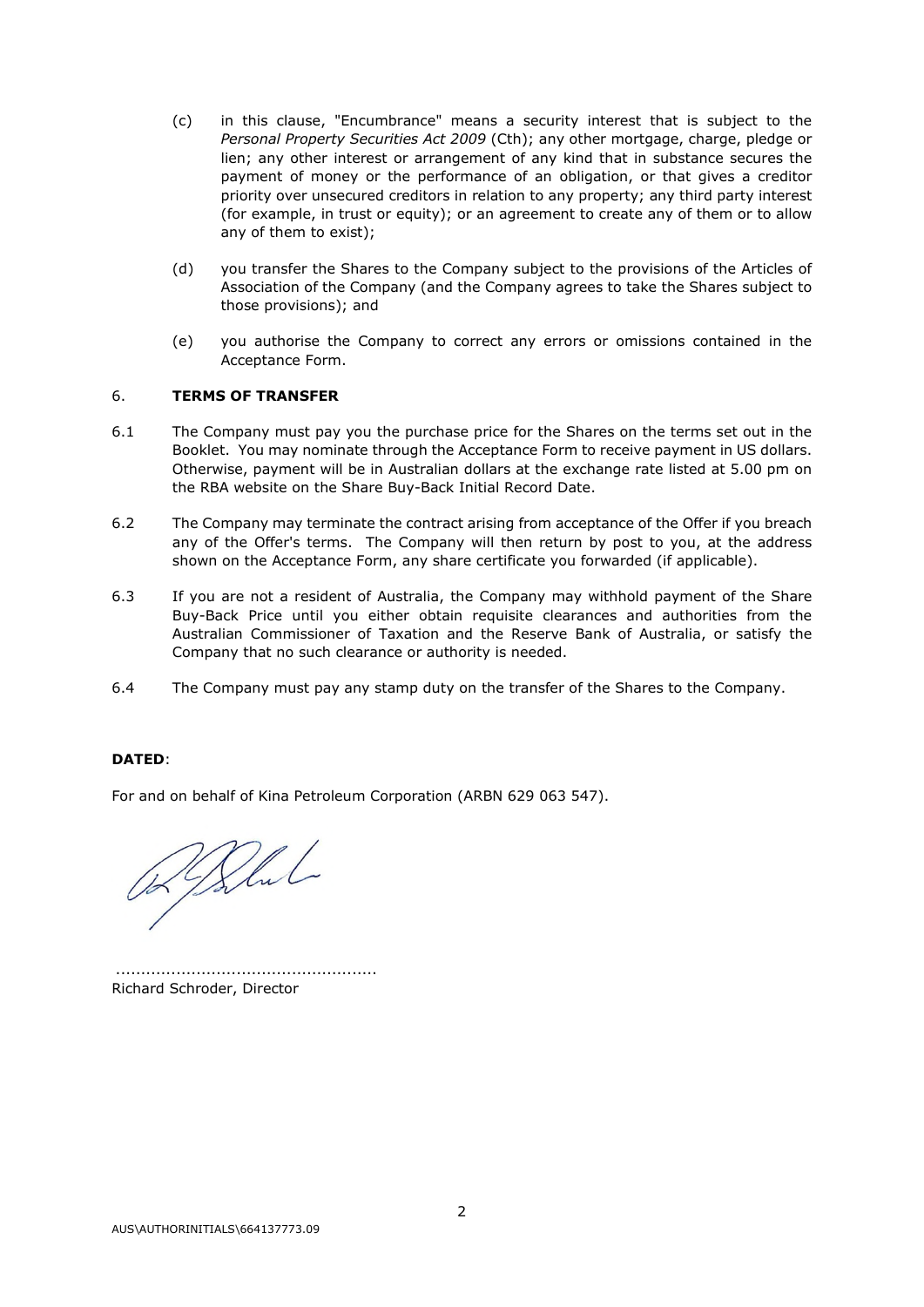**Subregister** 

**HIN Offer Period Closes: 5.00 pm on Tuesday, 2 February 2021** 

Complete this form if you wish to participate in the Kina Petroleum Corporation (**Company**) off-market Share Buy-Back and sell some or all of your Shares back to the Company. You should refer to the terms of the Share Buy-Back set out in the Off-Market Share Buy-Back and Capital Reduction Booklet accompanying this Acceptance Form (**Booklet**) and on the back of this Acceptance Form. **If you are in any doubt as to how to deal with this Acceptance Form, please consult your financial or legal adviser.**

All capitalised terms used but not defined in this Acceptance Form have the meanings given to them in the Booklet.

| A | <b>Maximum Share Buy-Back</b>                                                               |
|---|---------------------------------------------------------------------------------------------|
|   |                                                                                             |
|   | The MAXIMUM number of Shares that you may sell<br>through the Shares Buy-Back.              |
|   |                                                                                             |
| B | Your Share Buy-Back Acceptance                                                              |
|   |                                                                                             |
|   | Enter the number of Shares you wish to sell back to the Company under<br>the Share Buy-Back |
|   | (Must not be greater than the amount listed in section A)                                   |
|   |                                                                                             |
|   |                                                                                             |
|   |                                                                                             |

| <b>Contact Details</b> |                                   |
|------------------------|-----------------------------------|
| <b>Contact Name</b>    | Telephone number - Business Hours |
|                        |                                   |
| Email                  | Telephone number - After Hours    |
|                        |                                   |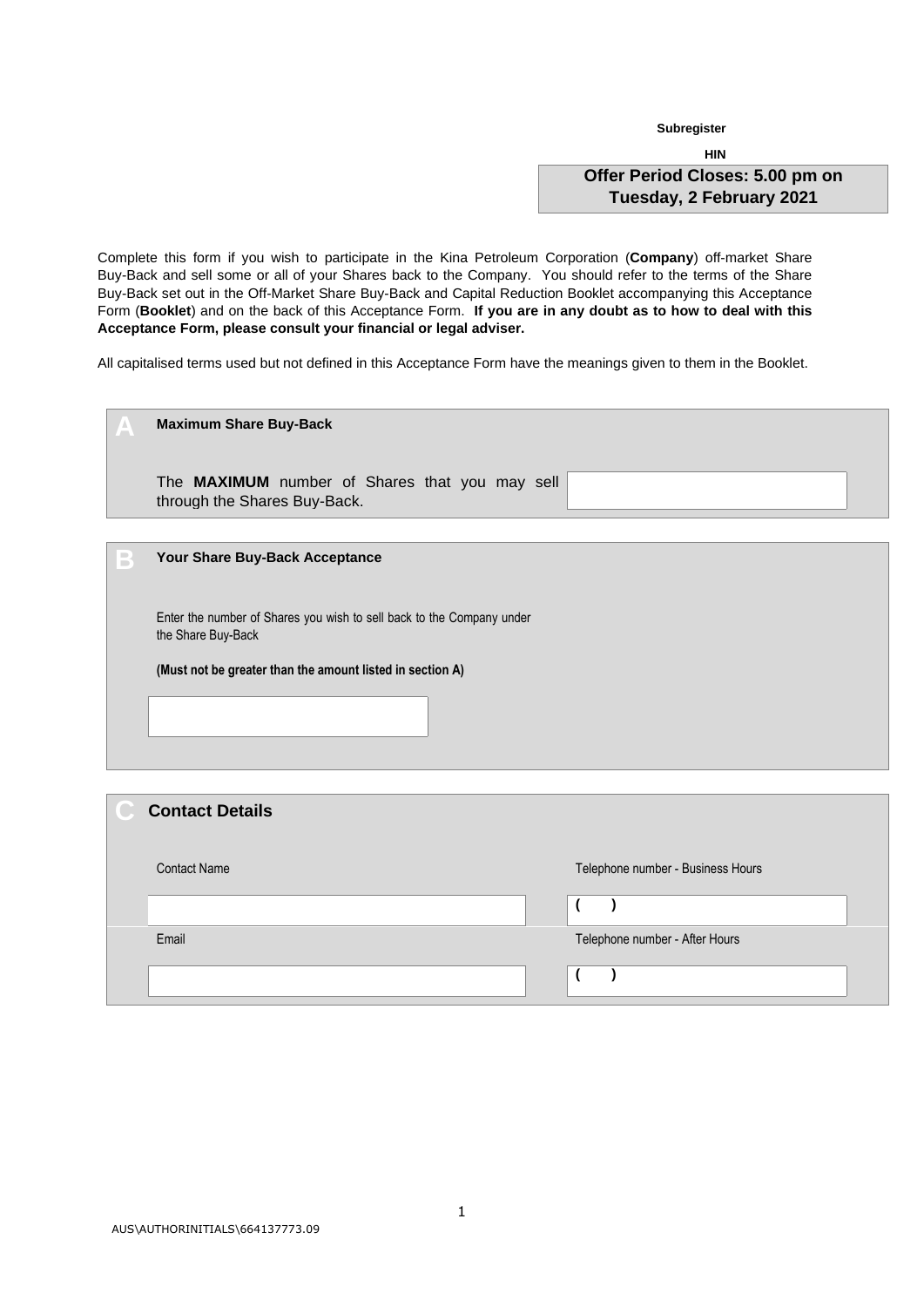| <b>Bank Account Details</b>                                                                                                                                      |                   |                     |
|------------------------------------------------------------------------------------------------------------------------------------------------------------------|-------------------|---------------------|
| Tick the box next to the currency in which you wish to receive payments and insert bank account details for your<br>nominated currency.                          |                   |                     |
| Please provide details for <b>one currency only</b> . If details for more than one currency are provided, your instructions<br>$\bullet$<br>cannot be processed. |                   |                     |
| The bank account you provide must be a local account with a bank in the country of the currency being paid.<br>$\bullet$                                         |                   |                     |
|                                                                                                                                                                  | <b>BSB</b> number | Account number      |
| Australian dollar (AUD)                                                                                                                                          |                   |                     |
|                                                                                                                                                                  | ABA number        | Account number      |
| US dollar (USD)                                                                                                                                                  |                   |                     |
| Account name                                                                                                                                                     |                   |                     |
|                                                                                                                                                                  |                   |                     |
| Bank name                                                                                                                                                        |                   | Bank/branch address |
|                                                                                                                                                                  |                   |                     |

| <b>Sign Here</b>                                                                                                                                                                                                                                                                                                                   |                                                                                                                                                                                                                                       |                     |
|------------------------------------------------------------------------------------------------------------------------------------------------------------------------------------------------------------------------------------------------------------------------------------------------------------------------------------|---------------------------------------------------------------------------------------------------------------------------------------------------------------------------------------------------------------------------------------|---------------------|
|                                                                                                                                                                                                                                                                                                                                    | This Section MUST be signed for your instructions to be executed (refer overleaf for signing instructions)                                                                                                                            |                     |
| Acceptance Form.                                                                                                                                                                                                                                                                                                                   | I/we confirm that I/we wish to participate in the Share Buy-Back and agree to the terms of the Share Buy-Back set out in<br>the Off-Market Share Buy-Back and Capital Reduction Booklet accompanying this Acceptance Form and on this |                     |
| Shareholder 1                                                                                                                                                                                                                                                                                                                      | Shareholder 2                                                                                                                                                                                                                         | Shareholder 3       |
|                                                                                                                                                                                                                                                                                                                                    |                                                                                                                                                                                                                                       |                     |
| Office(s):                                                                                                                                                                                                                                                                                                                         | Office(s):                                                                                                                                                                                                                            | Office(s):          |
| <b>Note:</b> Notices signed under Power of Attorney or by the executor of an<br>estate must be accompanied by a copy of that power or letters of<br>administration, together with a signed certificate of non-revocation of the<br>power or letters of administration, as the case may be, unless previously<br>lodged for noting. | Day                                                                                                                                                                                                                                   | Month<br>Year       |
|                                                                                                                                                                                                                                                                                                                                    |                                                                                                                                                                                                                                       | Your Broker's Name: |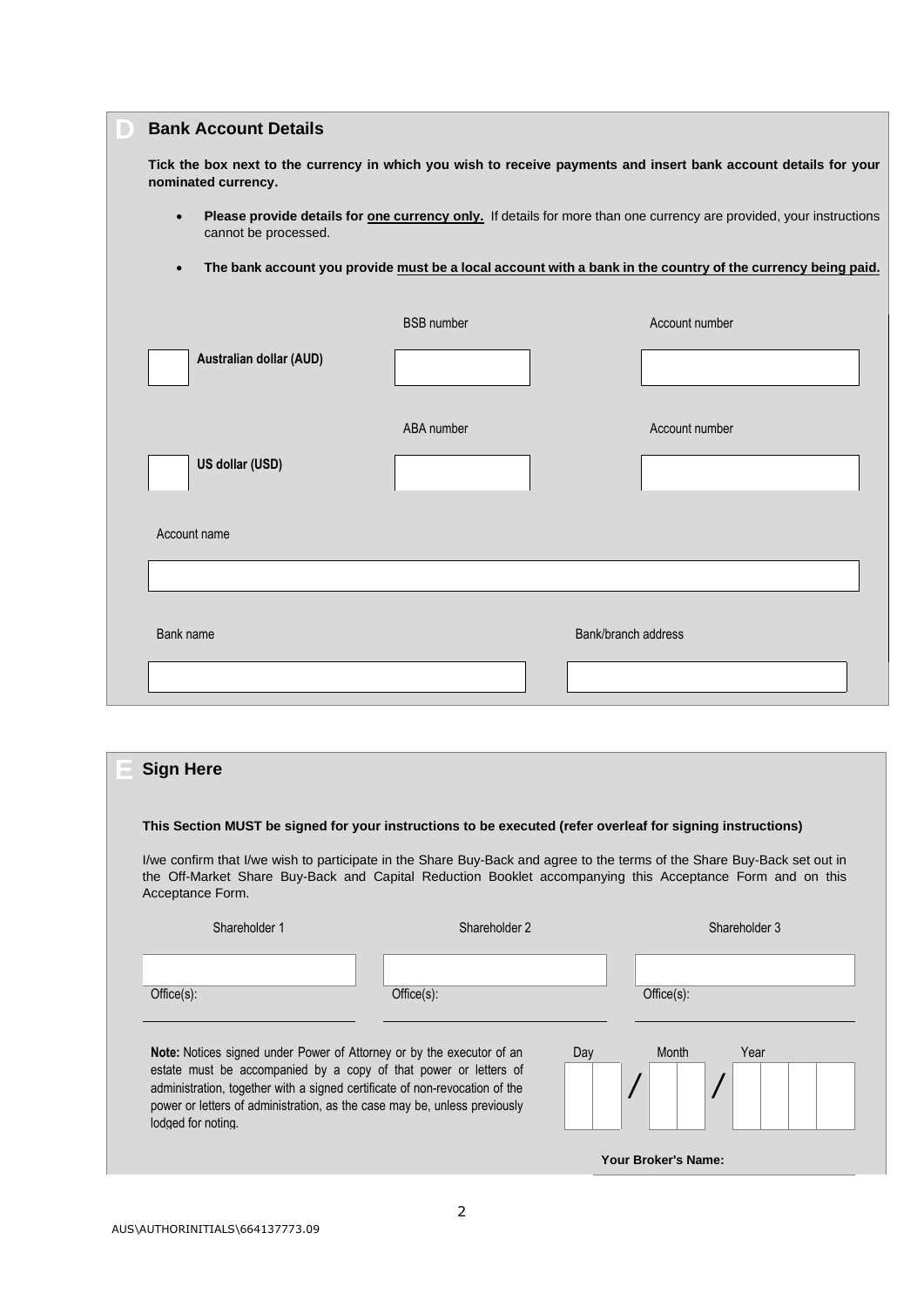|           | <b>IMPORTANT INFORMATION FOR CHESS HOLDERS</b>                                                                                                                                                                                           |                                 |
|-----------|------------------------------------------------------------------------------------------------------------------------------------------------------------------------------------------------------------------------------------------|---------------------------------|
|           | Your Shares are held on the CHESS Sub-Register. To accept the Share Buy-Back you<br>can either:                                                                                                                                          | <b>Your Broker's Address:</b>   |
|           | Contact your Controlling Participant – normally your broker – and instruct them to<br>accept the Share Buy-Back on your behalf (If you do that, you do not need to<br>complete and return this Acceptance Form to Link Market Services); | Your Broker's Telephone Number: |
| <b>OR</b> |                                                                                                                                                                                                                                          |                                 |

# Further Important Instructions

Shareholders who wish to sell Shares under the Buy-Back must contact their Controlling Participant or return this form duly completed. Prior to lodging this form, **you should read the Buy-Back Booklet which sets out the key terms of the Buy-Back. If you are in any doubt as to how to deal with this form, please consult your financial or legal advisor.** 

# **1.How to complete this Acceptance Form**

#### **iAiMaximum Share Buy-Back**

 This is the maximum number of Shares you can sell under the Share Buy-Back.

#### **iBiYour Share Buy-Back Acceptance**

 In this section please enter the total number of Shares you agree to sell back to the Company under the Share Buy-Back.

 Please note that the amount you enter must not exceed the maximum number listed in section A. If a greater number than the maximum is entered your Acceptance Form will be rejected.

#### **iCiContact details**

 Please provide your contact name, telephone number and email address in this section.

**iEi Signature(s)** 

# You must sign this Acceptance Form as follows in the space provided:

**Individual**: Where the holding is in one name, the shareholder must sign.

**Joint holding**: Where the holding is in more than one name, all shareholders must sign.

**Power of Attorney**: To sign under Power of Attorney, you must have already lodged that document together with a signed certificate of non-revocation of Power of Attorney with Link Market Services. Alternatively, attach a certified copy of the Power of Attorney and certificate of non-revocation to this Acceptance Form when you return it.

**Deceased Estate**: All executors must sign and, if not already noted by Link Market Services, a certified copy of probate or letters of administration must accompany this Acceptance Form.

**Companies**: This Acceptance Form must be signed by either two directors or, if an Australian registered company, a director and a company secretary. Alternatively, where the company has a sole director and, in the case of an Australian registered company, where there is no company secretary or where the sole director is also the sole company secretary, that director may sign alone.

#### **iD** Bank account details

 Payment will be made by direct credit only. Complete this section and these details will be used for the payment of the Share Buy-Back Price and future dividend payments. You can update your instructions online at https://investorcentre.linkmarketservices.com.au/ or by calling the Share Registry information line at +61 1300 859 277.

This is an important document and requires your immediate attention. If you are in any doubt about how to deal with it, please consult your financial or other **professional adviser. For further information, call Link Market Services on +61 1300 859 277.**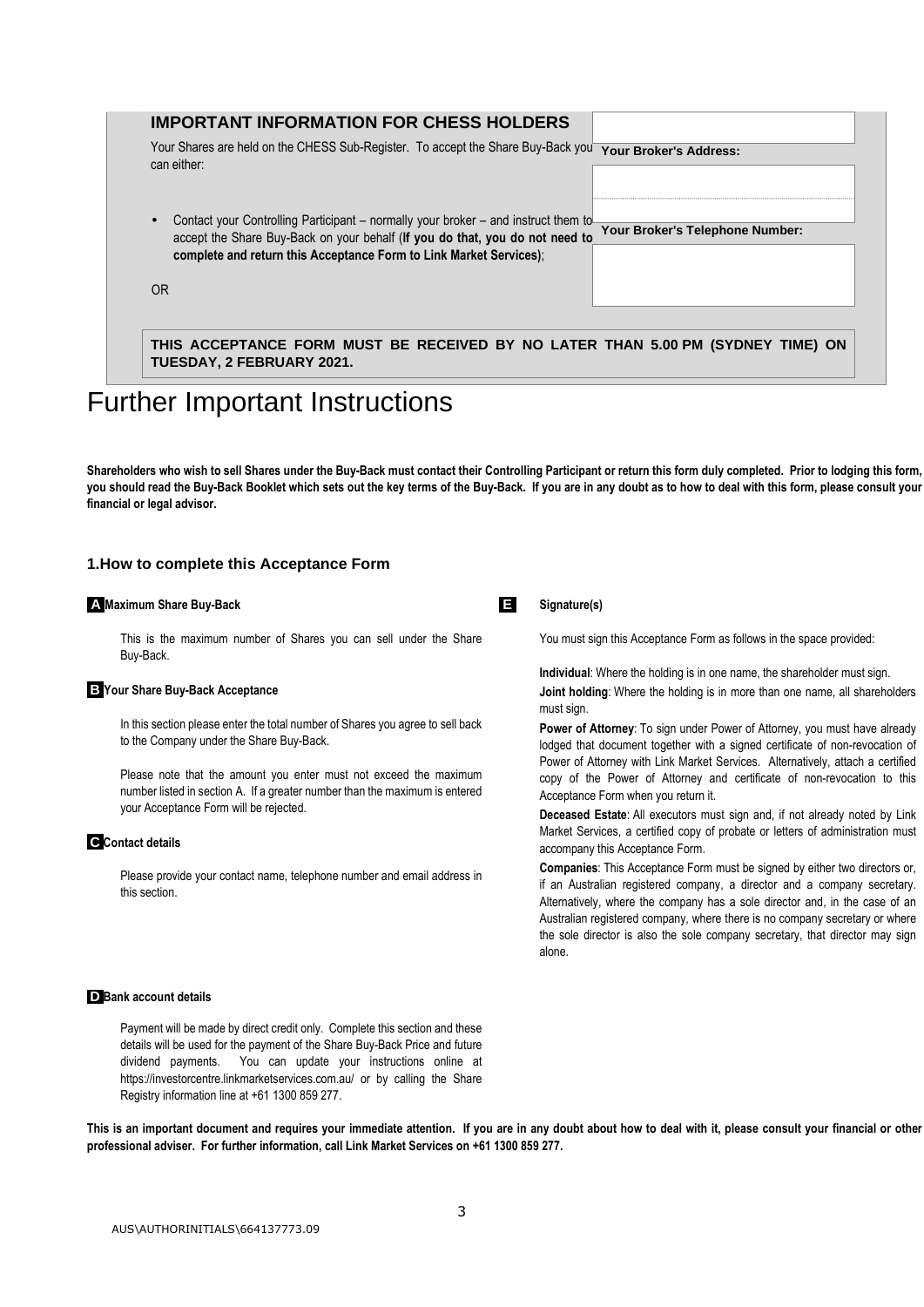# **2.Lodgment of Acceptance Form**

Your Shares are in a CHESS holding, you do not need to complete and return this Acceptance Form to Link Market Service. You can contact your Controlling Participant, normally your broker, and instruct them to accept the Share Buy-Back in respect of the relevant number of Shares on your behalf. If you decide to use this Acceptance Form, follow the instructions below.

It is the responsibility of the eligible security holder to allow sufficient time for their Controlling Participant to initiate an acceptance on their behalf in accordance with ASX Settlement Operating Rule 14.14. You must ensure that this Acceptance Form is received by your Controlling Participant in sufficient time before the end of the Offer Period to enable your Controlling Participant to effect your acceptance on CHESS during business hours.

If you send your Acceptance Form to Link Market Services at the address below, we will send the relevant message to CHESS for forwarding to your Controlling Participant for acknowledgement. Neither the Company nor Link Market Services will be responsible for any delays incurred by this process.

**Hand delivered:**

**By mail:**

**OR** 

Link Market Services Limited

Link Market Services Limited

# **3. Acceptance**

By signing and returning this Acceptance Form, I/we, the registered holder/s of the Shares shown on the reverse:

- (a) agree to the terms and conditions set out in the Share Buy-Back Documents;
- (b) agree that you will sell to the Company on the Share Buy-Back Date the number of Shares nominated for sale on this Acceptance Form and otherwise as determined in accordance with the Booklet;
- (c) represent and warrant to the Company that at all times after you agree to sell your Shares pursuant to the Share Buy-Back, and on the Share Buy-Back Date, you are the registered holder of the Shares that you have agreed to sell pursuant to the Share Buy-Back and that they are free from any mortgage, charge, lien or other encumbrance (whether legal or equitable) and from any third party rights and are otherwise able to be sold by you;
- (d) represent and warrant to the Company on the Share Buy-Back Date that you have not sold, dealt with, agreed to sell or otherwise deal in the Shares nominated for sale on this Acceptance Form;
- (e) represent and warrant that you are a person to whom the Share Buy-Back offer may lawfully be made and whose participation in the Share Buy-Back is permitted under the laws of the jurisdiction in which you are resident;
- (f) represent and warrant that you are not (nor are you acting on behalf of or for the account of) an Excluded Shareholder;
- (g) authorise the Company (and its officers, employees, agents or contractors) to correct any error in, or omission from, this Acceptance Form, and to insert any missing details;
- (h) undertake not to sell or offer to sell Shares to any other person if, as a result, you will at any time after you submit this Acceptance Form until the Share Buy-Back Date hold fewer Shares than the number of Shares in respect of which you have accepted the offer on this Acceptance Form;
- (i) acknowledge that neither the Company nor any other party involved in the Share Buy-Back has provided you with financial product advice, or any Shares
- recommendation, or has any obligation to provide this advice or recommendation, concerning your decision to participate in the Share Buy-Back;
- (j) authorise the Company to make payment in Australian currency by direct credit to your nominated account listed on this Acceptance Form;
- (k) acknowledge that despatch of payment as set out above satisfies the Company's obligations to make payment to you for the Shares bought back;
- (l) you have not distributed or sent any Share Buy-Back Documents or other document referring to the Share Buy-Back into the United States or Canada or to any US Person, resident of Canada or a person who is otherwise an Excluded Shareholder;
- (m) you have not utilised in connection with the Share Buy-Back, directly or indirectly, mail or any means or instrumentality (including, without limitation, facsimile transmission, telephone and internet) of interstate or foreign commerce of, or any facility of a national securities exchange of, the United States;
- (n) agree that I/we have read and understood the terms and conditions of the Booklet;
- (o) you agree that damages are not an adequate remedy for breach of the agreements and undertakings and warranties in this Acceptance Form or the Booklet; and
- (p) undertake that if you breach any of the agreements, covenants, undertakings or warranties in this Acceptance Form or the Booklet, you will indemnify the Company for all its costs arising from the breach.

Where this document is signed under power of attorney, the attorney declares that the attorney has no notice of the revocation of the power or the death of the donor of the power. Where this document is signed by or on behalf of a company, the company represents that the company has signed the form in accordance with the company's constitution and the *Corporations Act 2001* (Cth) (or any other applicable laws).

#### **4. Treatment of Acceptances**

The Company may treat any purported acceptance as satisfying the requirements for valid acceptance within the terms of the Share Buy-Back or disregard the acceptance (in whole or in part), as it determines appropriate.

#### **5. Privacy Statement**

Link Market Services advises that it is collecting and will hold personal information about you. The *Corporations Acts 2001* (Cth) requires information about you as a Shareholder (including your name, address and details of the Shares you hold) to be included in the public register of the entity in which you hold Shares. Information is collected to administer your shareholding and if some or all of the information is not collected then it might not be possible to administer your shareholding. Your personal information may be disclosed to the entity in which you hold Shares for the purposes of administering your shareholding. You can obtain access to and correct your personal information by contacting us at the address or telephone number shown on this Acceptance Form.